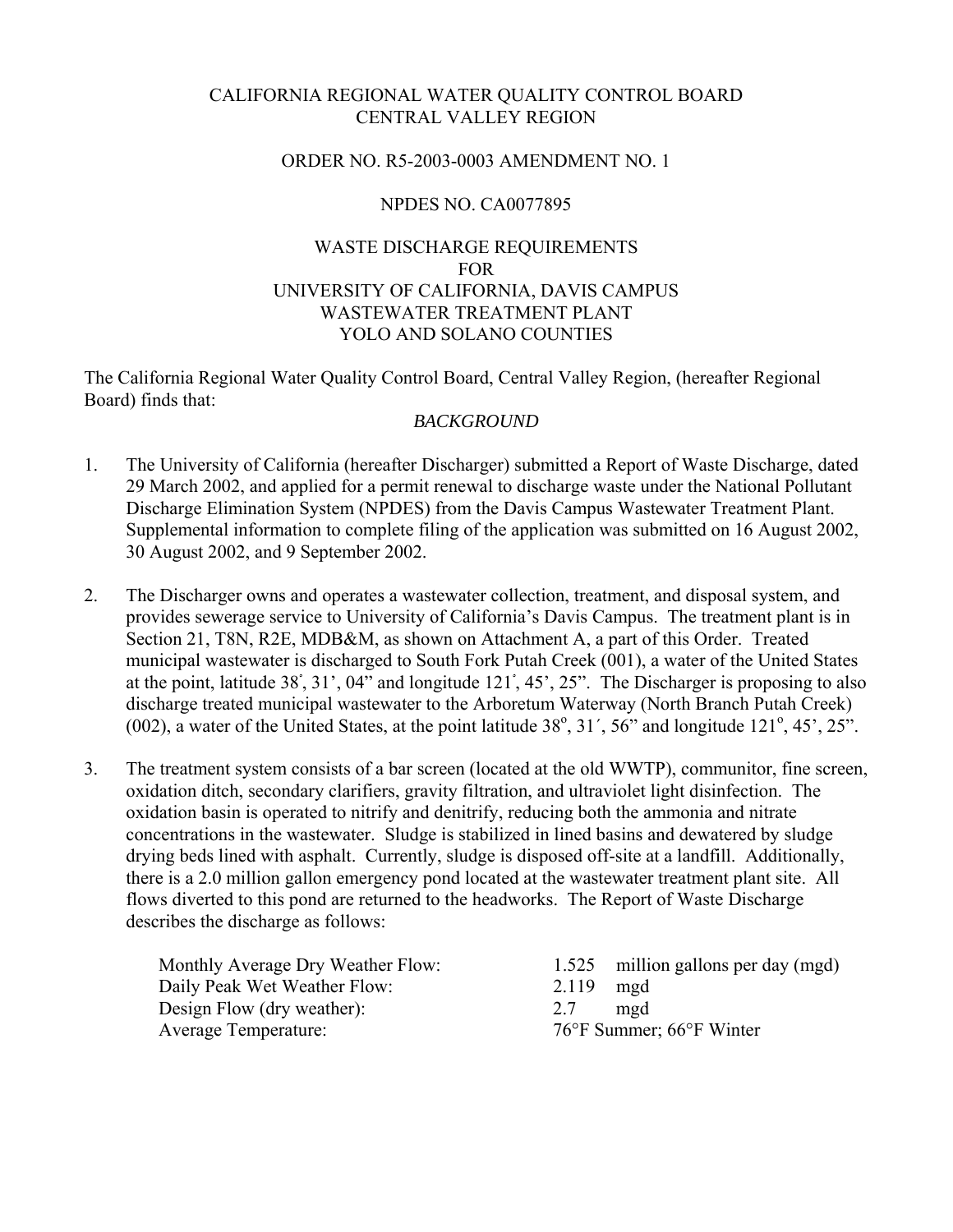| Constituent                           | $m\Omega$ | lb/day          |
|---------------------------------------|-----------|-----------------|
| BOD <sup>1</sup>                      | 12        | $\overline{15}$ |
| <b>Total Suspended Solids</b>         | 12        | 15              |
| 5-day, 20°C biochemical oxygen demand |           |                 |

- 4. The Discharger began operating its new tertiary wastewater treatment plant in March 2000. The barscreens at the old plant are still used as part of the treatment processes. From the old treatment plant the wastewater is pumped to the new treatment plant. The old treatment plant used sludge drying facilities located near the University's Primate Center. These drying beds are no longer used, although some sludge remains in the beds. There are indications that groundwater may have been degraded with nitrates from the drying beds. The groundwater under the abandoned sludge drying beds at the Primate Center must be investigated for any groundwater degradation. Provision No. 7 requires the Discharger to complete a hydrogeologic evaluation of the groundwater at the Primate Center.
- 5. Putah Creek originally flowed through the City of Davis where the University is located. To prevent flooding, the City created South Fork Putah Creek and damming what is now known as the North Branch Putah Creek (arboretum). The North Branch Putah Creek is a water of the United States and is located on the campus and used as storm water retention basin and recreational impoundment. During dry weather, the arboretum water becomes stagnant and fills with algae. The Discharger proposes to treat the arboretum water at the new wastewater treatment plant to reduce the nutrients and other pollutants that currently accumulate in the arboretum. The arboretum water would be pumped to the new plant for treatment when wastewater flows are low. The arboretum water would be recycled back to the arboretum. Since domestic sewage is treated at the same time, the commingled waste stream must be regulated as reclaimed water in accordance with California Code of Regulations, Title 22. Before reclamation can begin, additional information and analyses must be completed including submittal and approval of a Title 22 Report.

Engineering analyses on the ability of the wastewater treatment plant to treat the arboretum water, to meet water quality objectives, and not impact the treatment capability of the wastewater plant must be completed. A Plan of Operation detailing the quality of flow, operation hours, operation days, emergency procedures, maintenance, staffing, etc. must be submitted. Provision Nos. 8 and 9 require the Discharger to complete studies and reports before treating and discharging reclaimed water to the arboretum. The discharge of reclaimed water from the North Branch Putah Creek to the South Fork of Putah Creek may constitute a wastewater discharge and may require an NPDES permit. A decision on the requirement of an NPDES permit other than a storm water discharge permit will be made at a later date.

6. The U.S. Environmental Protection Agency (EPA) and the Regional Board have classified this discharge as a major discharge.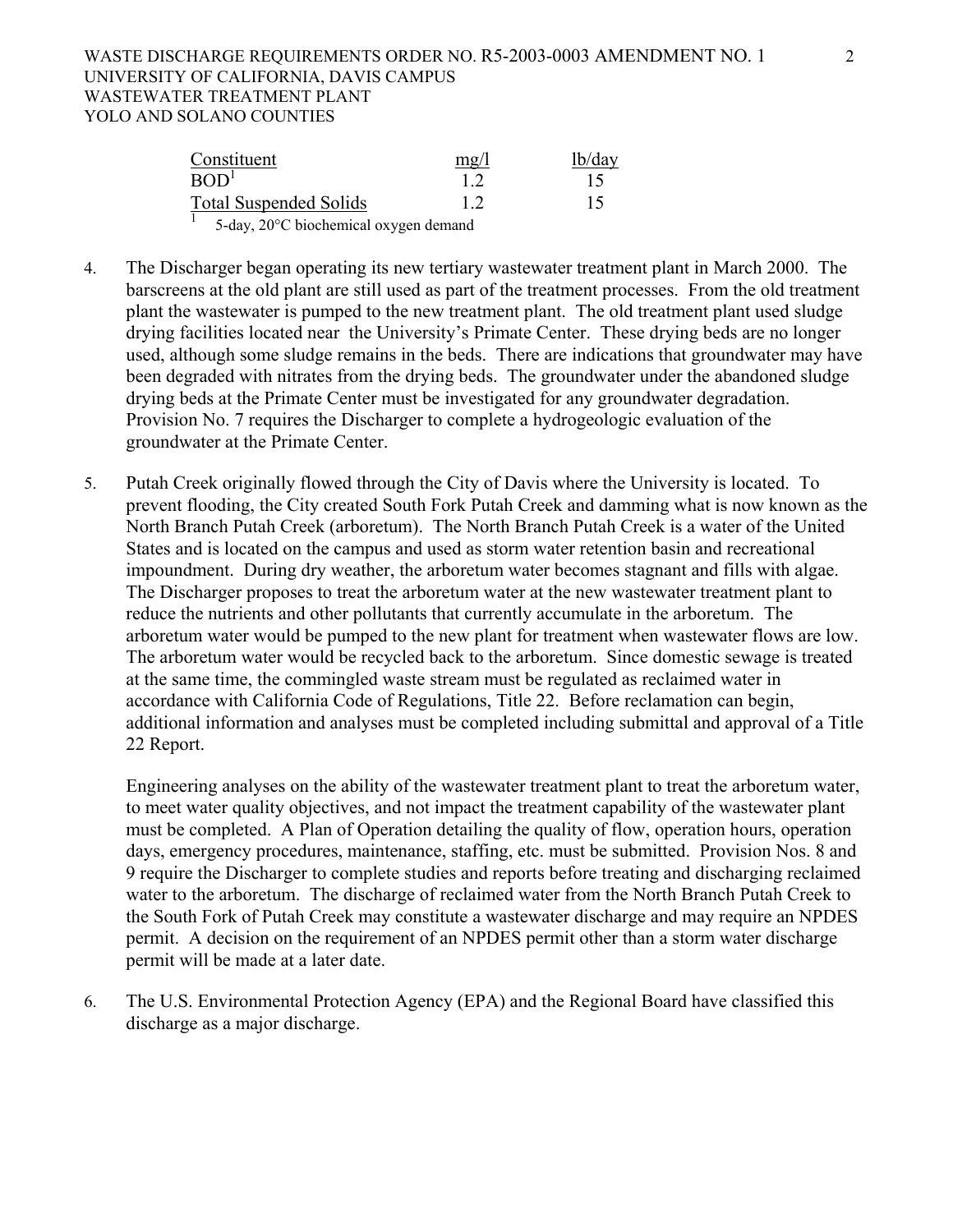- 7. The Regional Board adopted a *Water Quality Control Plan*, *Fourth Edition, for the Sacramento and San Joaquin River Basins* (hereafter Basin Plan). The Basin Plan designates beneficial uses, establishes water quality objectives, and contains implementation programs and policies to achieve water quality objectives for all waters of the Basin. These requirements implement the Basin Plan.
- 8. USEPA adopted the *National Toxics Rule* (NTR) on 5 February 1993 and the *California Toxics Rule* (CTR) on 18 May 2000. These Rules contain water quality standards applicable to this discharge. The State Water Resources Control Board adopted the *Policy for Implementation of Toxics Standards for Inland Surface Waters (SIP), Enclosed Bays, and Estuaries of California* (known as the State Implementation Plan) which contains guidance on implementation of the *National Toxics Rule* and the *California Toxics Rule.*

## *BENEFICIAL USES OF THE RECEIVING STREAM*

- 9. The beneficial uses of Putah Creek downstream of the discharge as identified in Table II-1 of the Basin Plan are municipal and domestic supply, agricultural irrigation, agricultural stock watering, body contact water recreation, canoeing and rafting, other non-body contact water recreation, warm freshwater aquatic habitat, potential cold freshwater aquatic habitat, warm spawning habitat and wildlife habitat.
- 10. In 1995, 1997 and 1998, University of California, Davis students under the direction of Dr. Peter Moyle observed juvenile and adult salmon in the South Fork Putah Creek. Some salmon were observed spawning in December and January 1997/1998. Therefore, the potential beneficial use of cold water aquatic habitat has been confirmed to exist in Putah Creek.

## *EFFLUENT LIMITATIONS AND REASONABLE POTENTIAL*

- 11. Federal regulations require effluent limitations for all pollutants that are or may be discharged at a level that will cause or have the reasonable potential to cause, or contribute to an in-stream excursion above a narrative or numerical water quality standard. This Order contains provisions that:
	- a. require the Discharger to conduct a study to provide information as to whether the levels of NTR and CTR constituents, EPA Priority Pollutants, and total chlorine residual, ammonia, nitrate + nitrite, aluminum, iron and electrical conductivity in the discharge have the reasonable potential to cause or contribute to an in-stream excursion above a water quality standard, including Basin Plan numeric and narrative objectives and NTR and CTR criteria;
	- b. if the discharge has a reasonable potential to cause or contribute to an in-stream excursion above a water quality standard, require the Discharger to submit information to calculate effluent limitations for those constituents; and
	- c. allow the Regional Board to reopen this Order and include effluent limitations for those constituents.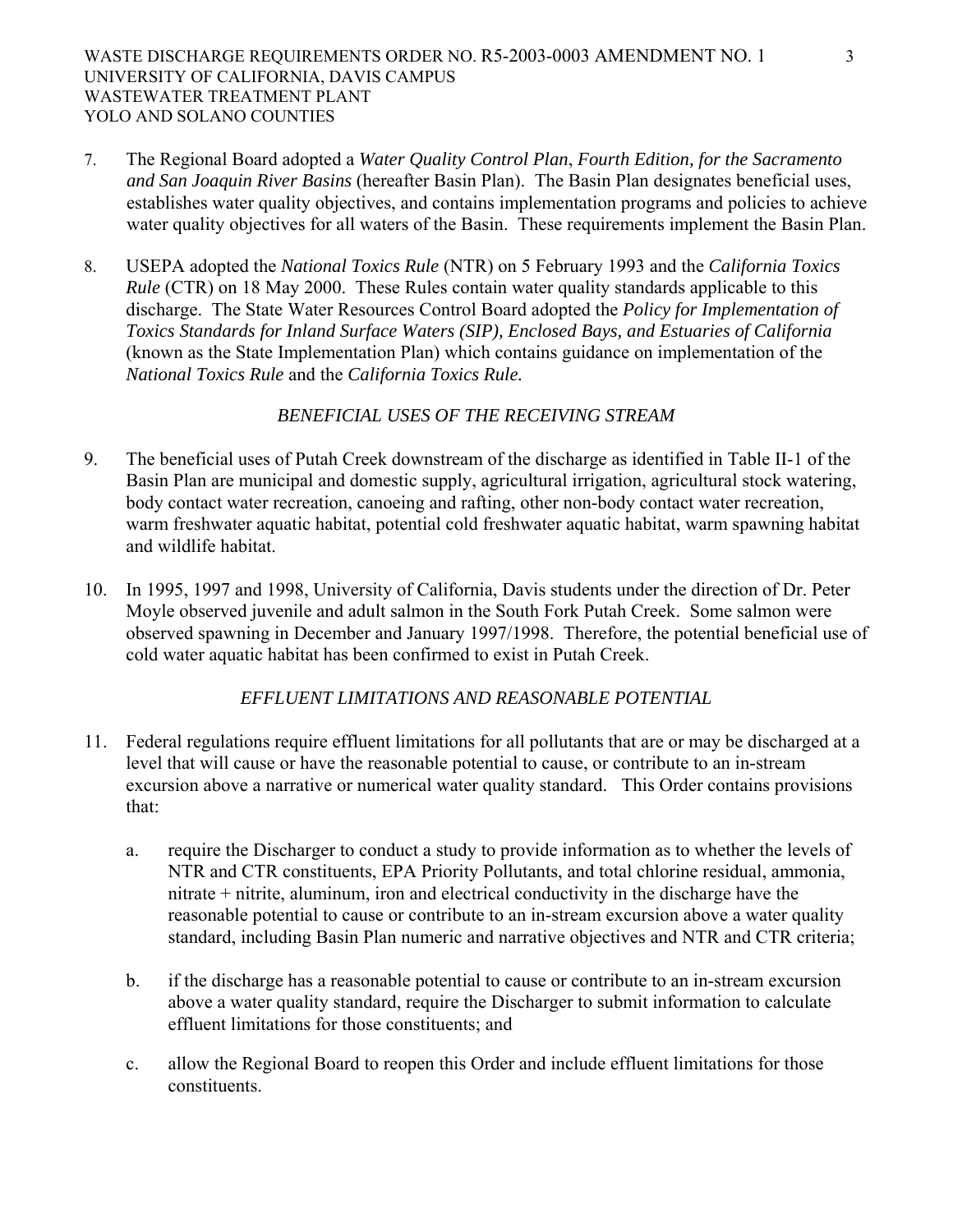On 10 September 2001, the Executive Officer issued a letter, in conformance with State Water Code, Section 13267, requiring the Discharger to prepare a technical report assessing water quality. This Order is intended to be consistent with the requirements of the technical report in requiring sampling for NTR, CTR, and additional constituents to determine the full water quality impacts of the discharge. The technical report requirements are intended to be more detailed, listing specific constituents, detection levels, and acceptable time frames and shall take precedence in resolving any conflicts.

- 12. Federal regulations require effluent limitations for all pollutants that are or may be discharged at a level that will cause or have the reasonable potential to cause, or contribute to an in-stream excursion above a narrative or numerical water quality standard. Based on information submitted as part of the application, in studies, and as directed by monitoring and reporting programs the Regional Board finds that the discharge does have a reasonable potential to cause or contribute to an in-stream excursion above a water quality objective for total chlorine residual, ammonia, nitrate + nitrite, aluminum, copper, cyanide, iron, lead and electrical conductivity. Effluent limitations for these constituents are included in this Order. Additionally, the SIP requires the inclusion of effluent limits for dichloromethane and dioxin/furans because upstream in-stream sampling has shown that water quality standards have been exceeded for these constituents.
- 13. Section 13263.6(a), California Water Code, requires that "the regional board shall prescribe effluent limitations as part of the waste discharge requirements of a POTW for all substances that the most recent toxic chemical release data reported to the state emergency response commission pursuant to Section 313 of the Emergency Planning and Community Right to Know Act of 1986 (42 U.S.C. Sec. 11023) (EPCRKA) indicate as discharged into the POTW, for which the state board or the regional board has established numeric water quality objectives, and has determined that the discharge is or may be discharged at a level which will cause, have the reasonable potential to cause, or contribute to, an excursion above any numeric water quality objective".

As detailed elsewhere in this Permit, available effluent quality data indicate that effluent concentrations of total chlorine residual, ammonia, nitrate + nitrite, aluminum, lead, dioxin/furans, copper, cyanide, dichloromethane, iron and electrical conductivity do have reasonable potential to cause or contribute to an excursion above narrative water quality objectives are included in this permit pursuant to CWC Section 13263.6(a).

14. The Basin Plan prohibits the discharge of toxic constituents in toxic concentrations. **Aluminum** can be toxic to aquatic organisms. Based on information included in analytical laboratory reports submitted by the Discharger, the discharge contained concentrations of aluminum as high as 87 μg/l, which is the U.S. EPA National Recommended Ambient Water Quality Criteria for protection of freshwater aquatic life. The Ambient Water Quality Criteria for the Protection of Freshwater Aquatic Life for aluminum is 87 µg/l for the 4-day average and 750 μg/l for the 1-hour average. The discharge has a reasonable potential to cause violation of the Basin Plan prohibition against the discharge of toxic constituents for aluminum. Additionally, the analytical results from a sample collected on 6 March 2002 from the South Fork Putah Creek upstream of the wastewater treatment plant discharge detected aluminum at 526 μg/l. Therefore, there is no assimilative capacity for aluminum in the receiving stream. Order No. 97-236, included a limit for aluminum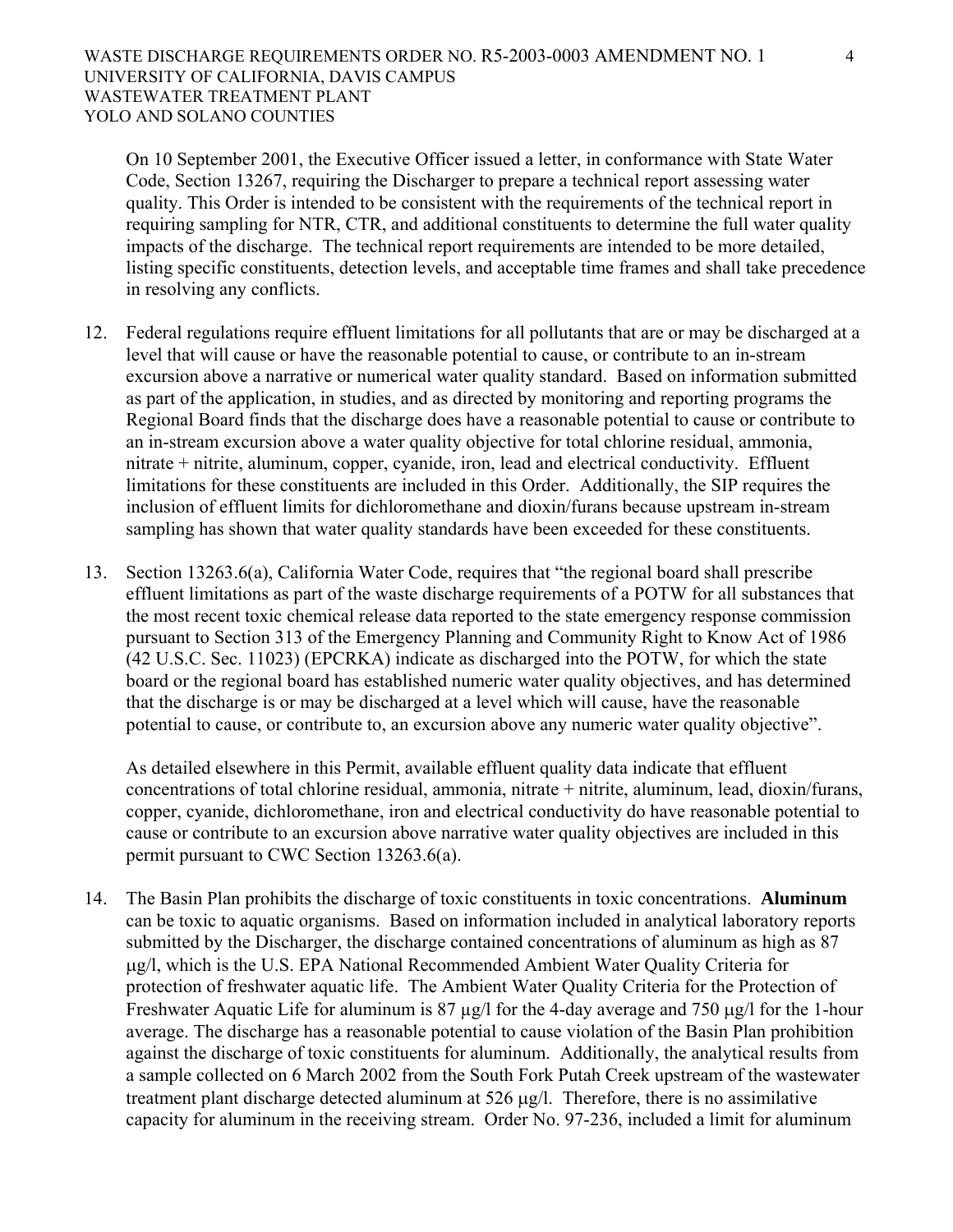that was required to be met by November 2000. Although the limit has not been exceeded, there remains reasonable potential to exceed the limit. This effluent limitation, based on the Basin Plan narrative toxicity objective has been included in this permit.

- 15. Untreated domestic wastewater contains **ammonia**. Nitrification is a biological process that converts ammonia to nitrate. Inadequate or incomplete nitrification may result in the discharge of ammonia to the receiving stream. Ammonia is known to cause toxicity to aquatic organisms in surface waters. U.S. EPA has developed Drinking Water Standards for protection of human health for nitrate and Ambient Water Quality Criteria for ammonia. The Discharger currently nitrifies and denitrifies its effluent and discharges low concentrations of ammonia. Because ammonia is in all domestic wastewater failure to operate the wastewater treatment plant in nitrification mode would present a reasonable potential to cause or contribute to an in-stream excursion above the Basin Plan prohibition against the discharge of toxic constituents in toxic concentrations. The Effluent limitations for ammonia are included in this Order to assure the treatment process adequately nitrifies the waste stream to protect the beneficial uses of the receiving stream and to prevent aquatic toxicity. Denitrification is a process that converts nitrate to nitrogen gas, which is then released to the atmosphere. Wastewater treatment plants commonly use nitrification and denitrification processes to remove ammonia from the waste stream. Inadequate or incomplete nitrification or denitrification may result in the discharge of ammonia or nitrate to the receiving stream. U.S. EPA has developed Primary Maximum Contaminant Levels (MCLs) for the protection of human health for nitrate plus nitrite of 10 mg/*l*, and pH- and temperature-dependent Ambient Water Quality Criteria for ammonia. Recent toxicity studies have indicated a possibility that nitrate is toxic to aquatic organisms. The conversion of ammonia to nitrates presents a reasonable potential for the discharge to exceed the Primary Maximum Contaminant Level for nitrate. Nitrate concentrations in the effluent are as high as 42 mg/l. Therefore, this permit includes an effluent limitation for nitrate plus nitrite.
- 16. The Basin Plan prohibits the discharge of toxic materials in toxic concentrations. The Discharger has used **chlorine** for cleaning the filters, and can be used for odor control and filamentous organism control of the waste stream. Chlorine can cause toxicity to aquatic organisms. U.S. EPA recommends, in its Ambient Water Quality Criteria for the Protection of Fresh Water Aquatic Life, that chlorine concentrations not exceed 0.019 mg/*l* as a 1-hour average and 0.011 mg/*l* as a 4-day average. The use of chlorine presents a reasonable potential that it could be discharged in toxic concentrations. An Effluent Limitation for chlorine has been included in this Order to protect the receiving stream aquatic life beneficial uses. The effluent limitation has been established at the ambient water quality criteria for chlorine since, absent the discharge, the South Fork of Putah Creek may not flow during some periods of the year.
- 17. Based on information included in analytical laboratory reports submitted by the Discharger, **dichloromethane** in the discharge has a reasonable potential to cause or contribute to an in-stream excursion above the CTR water quality standard. The receiving stream, South Fork Putah Creek, upstream of the wastewater treatment discharge, showed a dichloromethane concentration of 35 μg/l on 11 February 2002. The CTR standard for dichloromethane for consumption of water and aquatic organisms is 4.7 μg/l. Therefore, the receiving stream has no assimilative capacity for dichloromethane. The SIP Section 1.3, requires an Effluent Limitation be established when the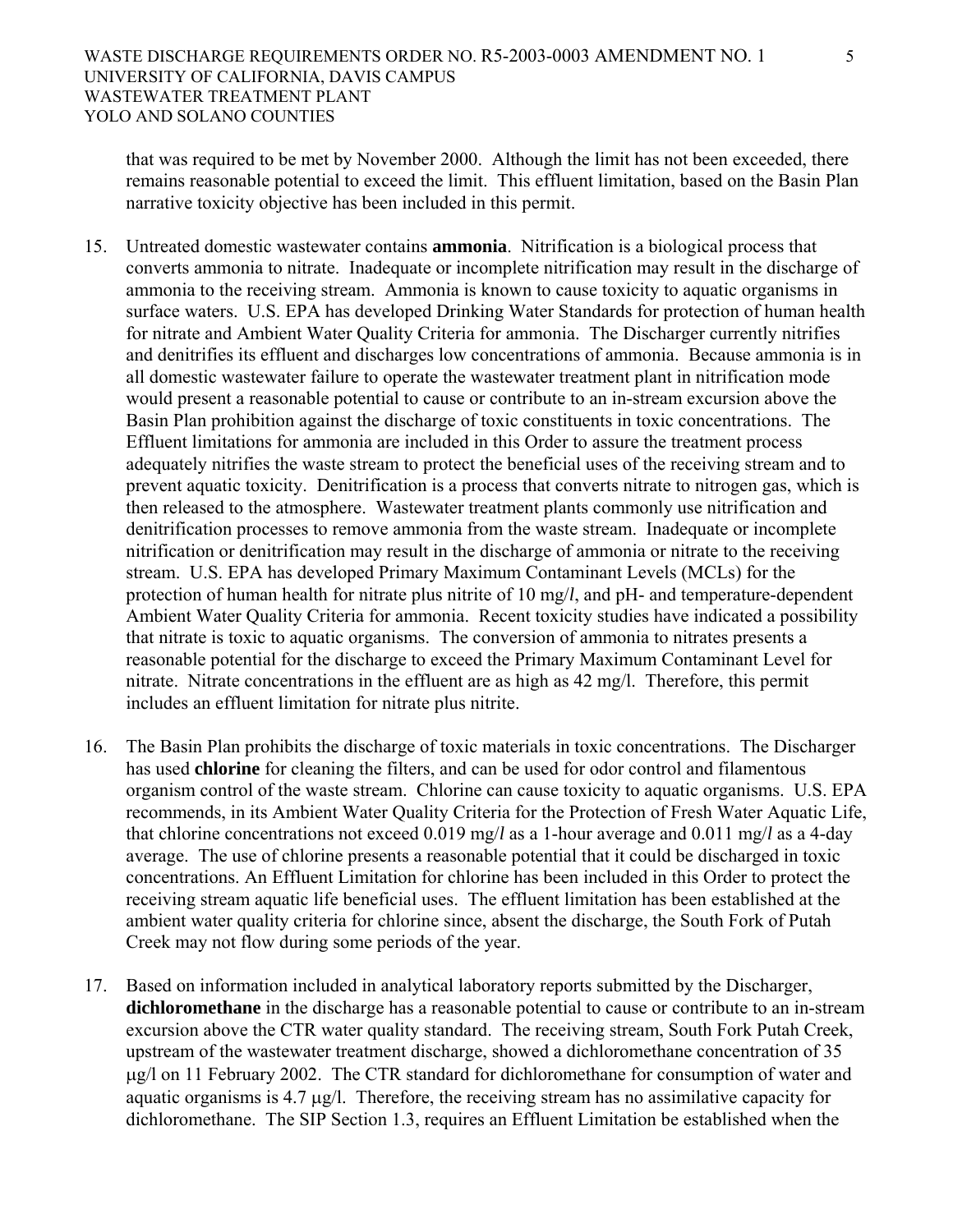concentrations of a pollutant in the receiving stream exceed a CTR standard. The highest effluent concentration was an estimated value of 0.6 μg/l, below detection level. Effluent limitations for dichloromethane are included in this Order and are based on the SIP and the CTR.

- 18. Based on information submitted as part of the application, in studies, and in monitoring reports, the discharge has a reasonable potential to cause or contribute to an in-stream excursion above the CTR Standards for **dioxins and furans** or their congeners, TCDD equivalents. The receiving stream, South Putah Creek upstream of the wastewater discharge showed a concentration of 1,2,3,4,6,7,8- HpCDD was 12.6 pg/l and OCDD was 55.9 pg/l in the 30 July 2002 sampling for the receiving stream. These congeners have assigned Toxic Equivalency Factors relative to toxicity of 2,3,7,8-TCDD. The CTR receiving water limit for dioxin (2,3,7,8-TCDD) is 0.000000014  $\mu$ g/l (or 0.014 pg/l) where drinking water is not a designated beneficial use. The SIP requires the inclusion of effluent limitations where the stream sampling has exceeded the water quality standard. The stream sampling which exceed the CTR water quality standard presents a reasonable potential for continued exceedance of the standard and an effluent limitation for dioxin and furans is included in this Order. Since the discharge has not been shown to exceed the Effluent Limitation, a compliance time schedule is not included in this Order.
- 19. Based on analytical results of effluent samples collected by the Discharger, the discharge has a reasonable potential to cause or contribute to an in-stream excursion above the CTR standards for **copper**; therefore, effluent limitations for copper are included in the Order. Effluent results showing copper concentrations ranging from  $29.3 - 4.2 \mu g/l$  were submitted by the Discharger. Copper toxicity is hardness dependent and the worst-case hardness for Discharger's effluent is 110 μg/*l*. Based on this hardness, the CTR standards are 9.7 μg/l as a 4-day average and 15 μg/l as a 1 hour average. The Ambient Water Quality Criteria for metals are presented in dissolved concentrations. Lacking site-specific conversion factors, U.S. EPA recommends conversion factors to translate dissolved concentrations to total concentrations. The conversion factors for copper in freshwater are 0.960 for both the acute and the chronic criteria. Order No. 97-236, included a limit for copper that was required to be met by November 2000. This limit was 13 μg/l for the 4-day average, 20 μg/l for the 1-hour average and both limits have been exceeded since November 2000. Copper effluent limitations are included in the Cease and Desist Order. The new limit is based on hardness. The effluent limitations for copper are presented in total recoverable concentrations, and are based on the CTR.
- 20. **Electrical Conductivity (EC)** is a method of measuring salinity in water. High salinity can impact the beneficial uses of receiving waters. The UCD Wastewater Treatment Plant (Facility) discharges to the South Fork of Putah Creek, which is a low flow/ ephemeral stream, with beneficial uses that include both municipal and domestic supply and irrigated agricultural supply. Based on information included in analytical laboratory reports submitted by the Discharger, EC in the discharge has a reasonable potential to cause or contribute to an in-stream excursion above a level necessary to protect drinking and irrigation water.

The annual average for EC in the Discharger's wastewater treatment plant effluent is 1050 µhmos/cm. At times, the wastewater in the South Fork of Putah Creek may be undiluted or relatively undiluted. The EC of the receiving stream, without the wastewater discharge, is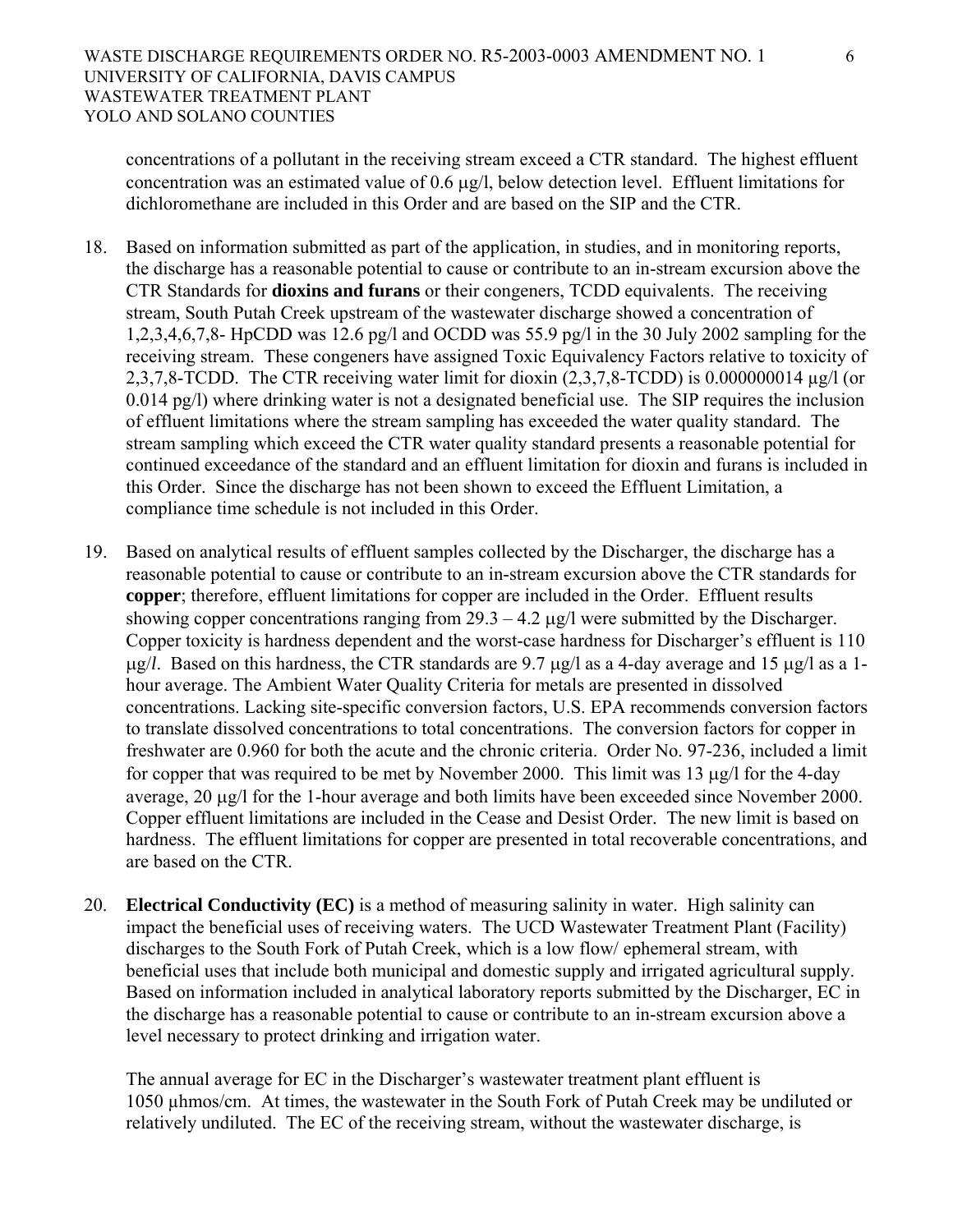### WASTE DISCHARGE REQUIREMENTS ORDER NO. R5-2003-0003 AMENDMENT NO. 1  $\qquad \qquad$  7 UNIVERSITY OF CALIFORNIA, DAVIS CAMPUS WASTEWATER TREATMENT PLANT YOLO AND SOLANO COUNTIES

approximately 522 μmhos/cm, which is fully protective of both municipal and irrigated agricultural uses.

The Basin Plan states, on Page III-3.00, Chemical Constituents, that "Waters shall not contain constituents in concentrations that adversely affect beneficial uses." The Basin Plan's "Policy for Application of Water Quality Objectives" provides that in implementing narrative water quality objectives, the Regional Board will consider numerical criteria and guidelines developed by other agencies and organizations. This application of the Basin Plan is consistent with Federal Regulations, 40CFR 122.44(d).

Municipal and domestic water supply is a beneficial use of Putah Creek. The Basin Plan requires that discharges not contain concentrations of chemical constituents in excess of the maximum contaminant levels (MCLs) specified in Title 22. The drinking water standards developed by the California Department of Health Services establish a secondary MCL for electrical conductivity at 900 µhmos/cm with an upper limit of 1,600 µhmos/cm and a short term maximum of 2,200 µhmos/cm. The discharge has reasonable potential to exceed the secondary MCL for electrical conductivity.

It is appropriate for the Regional Board to rely on technical documents for implementation of the narrative water quality objective. For EC, a publication (*Ayers R.S. and D.W. Westcott, Water Quality for Agriculture, Food and Agriculture Organization of the United Nations – Irrigation and Drainage Paper No. 29, Rev. 1, Rome (1985))* concluded that levels above 700 µhmos/cm will reduce crop yield for sensitive plants. The *University of California, Davis Campus, Agricultural Extension Service*, published a paper, dated 7 January 1974, stating that there will not be problems to crops associated with salt if the EC remains below 750 µhmos/cm. In reviewing *Irrigation Water Salinity and Crop Production, Stephen R. Grattan, University of California, Agriculture and Natural Resources, Publication 8066, Table 2,* the estimated crop yields for beans, carrots, eggplant and strawberries were shown to be 100% when EC levels were 700 µhmos/cm and decreased to 90% when the irrigation water EC rose to between 900 µhmos/cm and 1,700 µhmos/cm, depending on the individual crop. The discharge has the reasonable potential to cause or contribute to an exceedence of the Agricultural Water Quality Goal of 700 µhmos/cm for electrical conductivity.

Numerically the secondary MCL of 900 µhmos/cm and the agricultural goal of 700 µhmos/cm for EC are relatively close. The current municipal water supply averages 600 µhmos/cm for campus domestic water. However, some wells on campus show EC concentration of 500 µhmos/cm. The Discharger may be able to lower the EC concentration in its water supplies with use of wells with lower EC or new deeper groundwater wells. The Discharger may also have the ability to reduce salt loads through an effective pretreatment program, such as controlling cooling tower blowdown and groundwater cleanup discharges.

On 30 January 2003, at the Regional Board meeting, the University offered their expertise to develop site-specific objectives for electrical conductivity that fully protect the beneficial uses of Putah Creek. Section 13267 of the California Water Code allows the Regional Board to request technical information from dischargers to assist in the development of waste discharge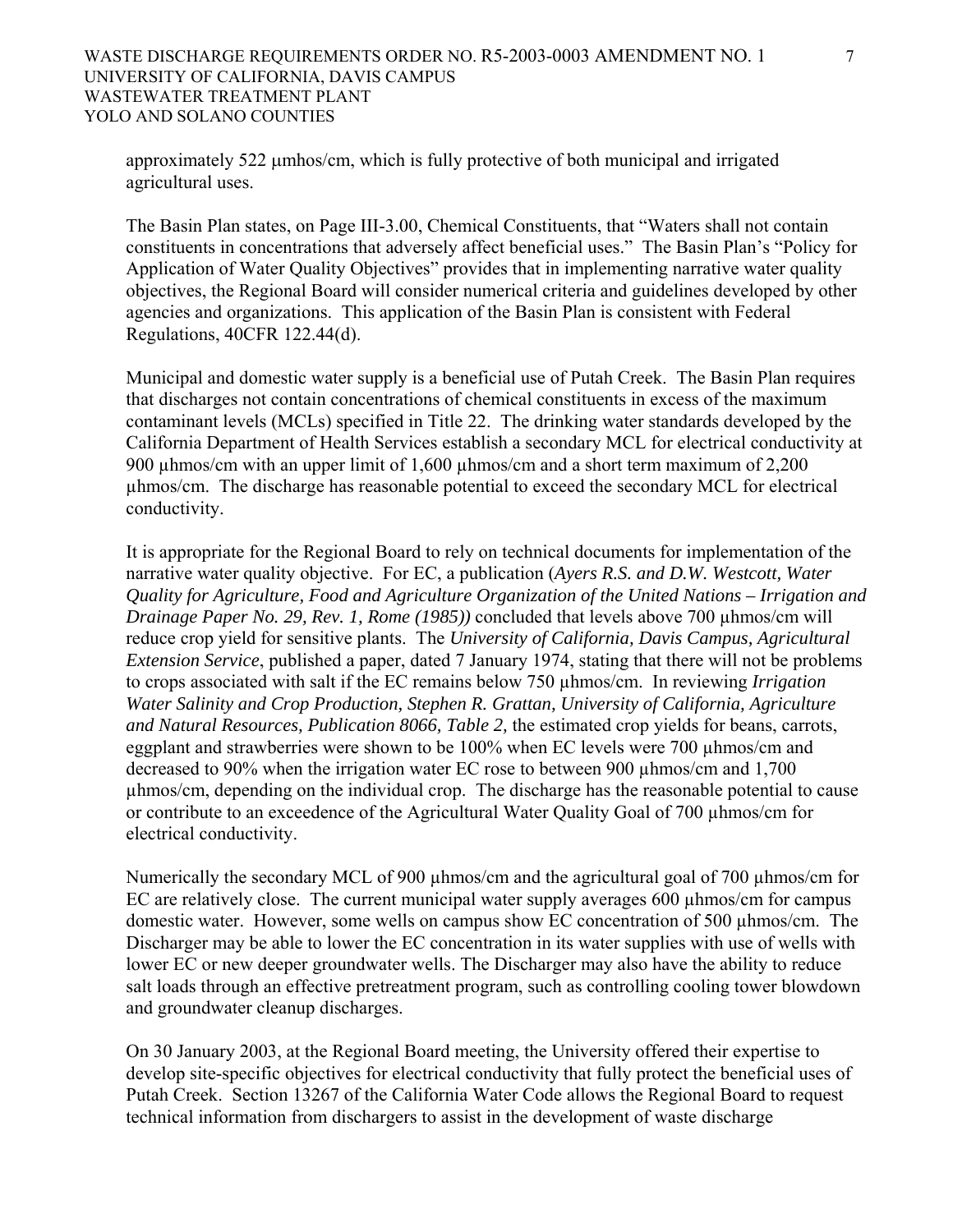requirements. Under the direction of the Regional Board members, staff issued a letter requesting technical information on site-specific objectives for Putah Creek for electrical conductivity from the University. A time schedule is included in the request for technical information. After review of the technical information, the Regional Board may reopen this Order to include an EC limit for protecting the beneficial use of agriculture irrigation.

The limit for EC at the secondary MCL at 900 µhmos/cm is required to protect the beneficial uses of municipal and domestic water supply. The results of the 13267 study for site-specific objectives of electrical conductivity for agriculture may determine the need for a more stringent EC limit.

21. Based on information submitted as part of the application, in studies, and in monitoring reports, the discharge has a reasonable potential to cause or contribute to an in-stream excursion above the CTR Standard for **lead**. Lead is a heavy metal and was detected in the effluent as high as 7.42 µg/l in June 2002. Lead toxicity is hardness dependent. The CTR limit for lead is 2.8 µg/l for the 4 day chronic limit and 72 μg/*l* for the acute limit at the worst-case scenario of 110 mg/l hardness. The effluent limit for lead, included in this Order, is presented in total concentration, and is based on the CTR. A time schedule to allow the Discharger to come into compliance with the effluent limitation is included in this Order.

 Section 2.1 of the SIP provides that: "*Based on an existing discharger's request and demonstration that it is infeasible for the discharger to achieve immediate compliance with a CTR criterion, or with an effluent limitation based on a CTR criterion, the RWQCB may establish a compliance schedule in an NPDES permit*." Section 2.1, further states that compliance schedules may be included in NPDES permits provided that the following justification has been submitted: …*"(a) documentation that diligent efforts have been made to quantify pollutant levels in the discharge and the sources of the pollutant in the waste stream; (b) documentation of source control measures and/or pollution minimization measures efforts currently underway or completed; (c) a proposal for additional or future source control measures, pollutant minimization actions, or waste treatment (i.e., facility upgrades); and (d) a demonstration that the proposed schedule is as short as practicable."* This Order requires the Discharger to provide this information. The new water quality based effluent limitations for lead become effective on **1 April 2003** if a compliance schedule justification is not completed and submitted by the Discharger to the Regional Board. Otherwise, final water quality based effluent limitations for lead become effective **30 December 2007**.

22. Based on information included in analytical laboratory reports submitted by the Discharger, **cyanide** in the discharge has a reasonable potential to cause or contribute to an in-stream excursion above the CTR water quality standard. Cyanide was detected in an effluent sample collected 10 June 2002 at a concentration of 19 μg/l. The CTR recommended continuous concentration (maximum four-day average concentration) is 5.2 μg/l and the recommended maximum concentration (maximum one-hour average concentration) is 22 μg/l. Effluent limitations for cyanide are included in this Order and are based on the CTR for the protection of freshwater aquatic life. Additionally, the analytical results on June 2002 from the South Putah Creek upstream of the wastewater discharge detected cyanide at concentration of 6.7 μg/l.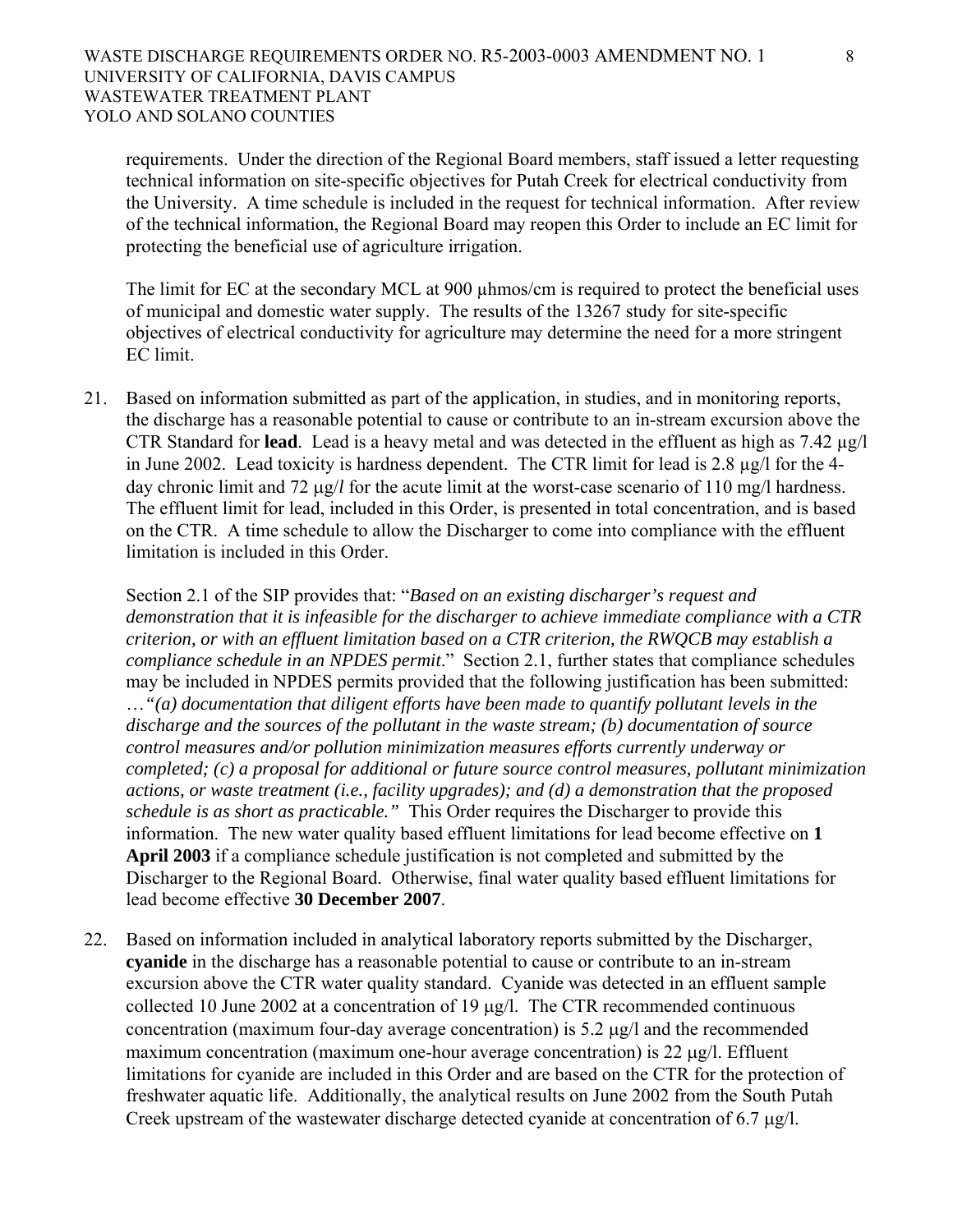Therefore, there is no assimilative capacity for cyanide in the receiving stream. Order No. 97-236, included a limit for cyanide that was required to be met by November 2000. This limit was 5.2 μg/l for the 4-day average, 22 μg/l for the 1-hour average, 700 μg/l as a 30-day average and the 4 day limit has been exceeded. Cyanide effluent limitations are included in this Order.

- 23. Based on information included in analytical laboratory reports submitted by the Discharger, **iron** in the discharge has a reasonable potential to cause or contribute to an in-stream excursion above a level necessary to protect drinking water. Iron was detected in an effluent sample collected 10 June 2002 at a concentration of 445 mg/l. U.S. EPA and California developed Drinking Water Secondary MCL's for iron and is 300 mg/l. Additionally, the analytical results in 6 March 2002 for South Putah Creek detected iron at 988 mg/l. Therefore, there is no assimilative capacity for iron in the receiving stream. Effluent limitations for iron are included in this Order and are based on protection of the municipal and domestic beneficial use of the receiving stream.
- 24. This Order and the Basin Plan prohibit the discharge of constituents that contain biostimulating substances which promote aquatic growth in concentrations that cause nuisance or adversely affect beneficial uses. **Phosphorus** is the most limiting constituent for aquatic plant growth in most water bodies. Phosphorus may contribute to excessive growth of algae and may exacerbate eutrophication. Increased algae limits the beneficial uses of South Fork Putah Creek. Based on information submitted as part of the application, the discharge may have a reasonable potential to cause or contribute to an in-stream excursion above the Basin Plan narrative prohibition against the discharge of biostimulating constituents. Phosphorus was detected in an effluent sample collected 16 January 2002 at a concentration of 5.4 μg/l. Additionally, the analytical results in 6 March 2002 for South Fork Putah Creek detected phosphorus at 0.14 μg/l. Effluent limitations for phosphorus as a biostimulating constituent have not been established. There is no effluent limit, however the concentration of phosphorus needs to be monitored in the effluent and is included in the Monitoring and Reporting Program. If a water quality standard for phosphorus is adopted, this permit may be reopened and an effluent limitation added.
- 25. Order No. 97-236 includes limits for **bis(2-ethylhexyl)phalate**, **hexachlorobutaiene** and **hexachloroethane**. Monitoring for these constituents since the operation of the new treatment facilities shows these constituents in concentrations below the water quality criteria. Elimination of these limits are consistent with the Federal Regulations for antibacksliding (40 CFR122.44(2)(i).
- 26. A substantial number of constituents including **volatiles**, **semi-volatiles**, **inorganics**, **pesticides** and **PCB's** were not analyzed at or below the criterion concentration by commercial laboratories. Therefore, reasonable potential cannot be determined for 1,1-dichloroethene, 1,1,2,2 tetrachloroethane, 1,2-dichloroethane, acrylonitrile, carbon tetrachloride, dibromochloromethane, hexachlorobenzene, hexachlorobutadiene, 1,2-benzathracene, 1,2-diphenylhydrazine, 2 chlorophenol, 2,4-dichlorophenol, 2,4-dinitrotoluene, 2,4,6-trichlorophenol, 2,6-dinitrotoluene, 3,3-dichlorobenzidine, benzidine, benzo(k)fluoranthene, bis(2-chloroethyl)ether, indeno(1,2,3 c,d)pyrene, n-nitrosodimethylamine, n-nitrosodi-n-propylamine, cadmium, silver, 4,4-DDD, 4,4- DDE, 4,4-DDT, aldrin, chlordane, heptachlor, heptachlor epoxide, PCB-1016, PCB-1221, PCB-1232, PCB-1242, PCB-1248, PCB-1254, PCB-1260, toxaphene, atrazine, carbofuran, DBCP,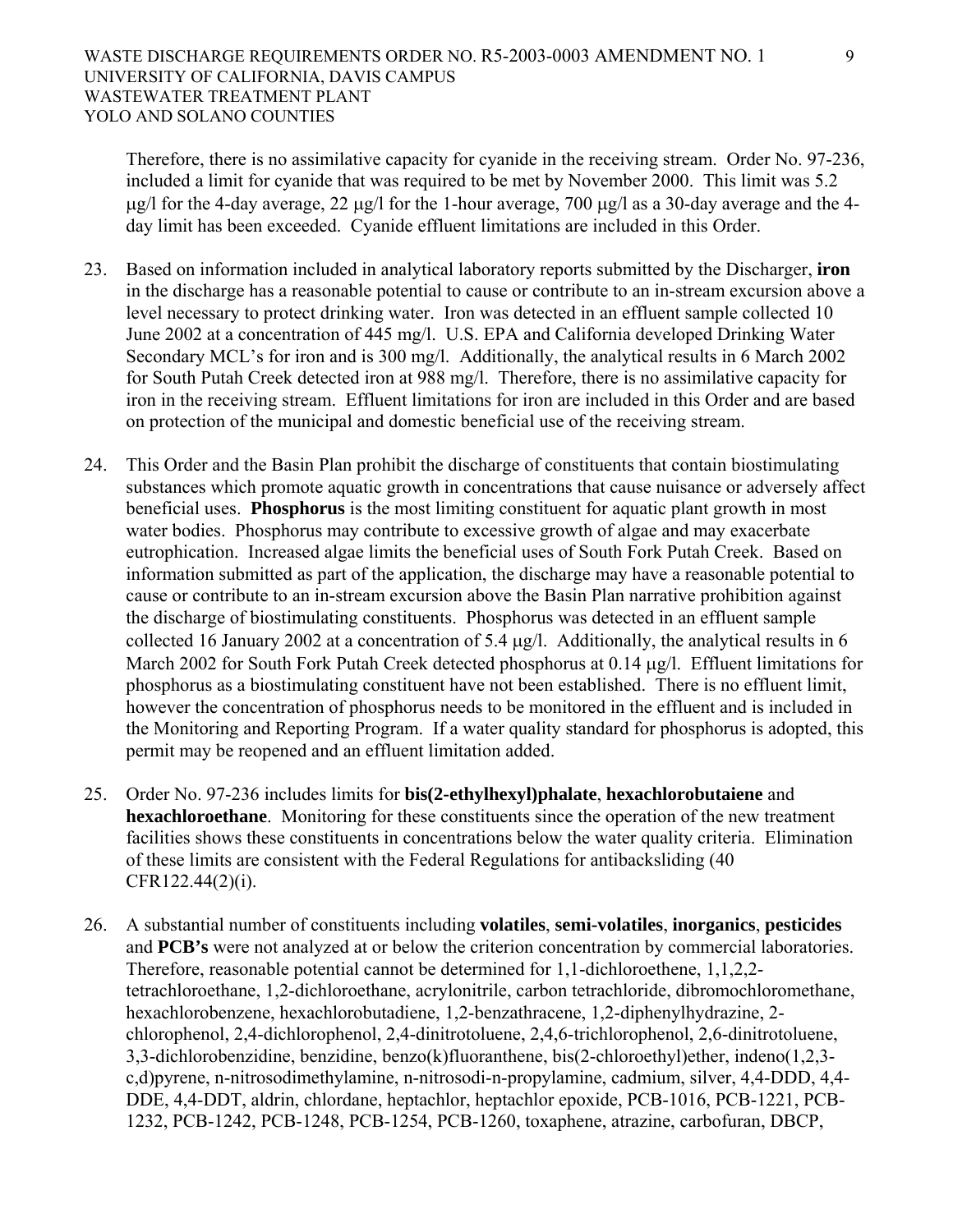diquat, ethylene dibromide, diazinon, chlorpyrifos, at this time. The Reporting and Monitoring Program requires the Discharger to continue monitoring for priority pollutants and other constituents twice a year in accordance with the SIP, Sections 2.3 and 2.4.

27. The beneficial uses of South Fork of Putah Creek include contact recreation uses and irrigation. To protect these beneficial uses, the Regional Board finds that the wastewater must be disinfected and adequately treated to prevent disease. The principal infectious agents (pathogens) that may be present in raw sewage may be classified into three broad groups: bacteria, parasites, and viruses. Tertiary treatment, consisting of chemical coagulation, sedimentation, and filtration, has been found to remove approximately 99.5% of viruses. Filtration is an effective means of reducing viruses and parasites from the waste stream. The wastewater must be treated to tertiary standards (filtered) to protect contact recreational and food crop irrigation uses.

The California Department of Health Services (DHS) has developed reclamation criteria, California Code of Regulations, Title 22, Division 4, Chapter 3 (Title 22), for the reuse of wastewater. Title 22 requires that for spray irrigation of food crops, parks, playgrounds, school yards, and other areas of similar public access, wastewater be adequately disinfected, oxidized, coagulated, clarified, and filtered, and that the effluent total coliform levels not exceed 2.2 MPN/100 m*l* as a 7-day median. Title 22 is not directly applicable to surface waters; however, the Regional Board finds that it is appropriate to apply DHS's reclamation criteria because the South Fork of Putah Creek is used for irrigation of agricultural land and for contact recreation purposes. The stringent disinfection criteria of Title 22 are appropriate since the undiluted effluent may be used for contact recreation. Coliform organisms are intended as an indicator of the effectiveness of the entire treatment train and the effectiveness of removing other pathogens. The method of treatment is not prescribed by this Order; however, wastewater must be treated to a level equivalent to that recommended by DHS.

In addition to coliform testing, a turbidity effluent limitation has been included as a second indicator of the effectiveness of the treatment process and to assure compliance with the required level of treatment. The tertiary treatment process, or equivalent, is also capable of reliably meeting a turbidity limitation of 2 nephelometric turbidity units (NTU) as a daily average. Failure of the filtration system such that virus removal is impaired would normally result in increased particles in the effluent, which result in higher effluent turbidity. Turbidity has a major advantage for monitoring filter performance, allowing immediate detection of filter failure and rapid corrective action. Coliform testing, by comparison, is not conducted continuously and requires several hours, to days, to identify high coliform concentrations.

The application of tertiary treatment processes results in the ability to achieve lower levels for BOD and TSS year round; the 30-day average BOD and TSS limitations are 10 mg/*l*, which is technically based on the capability of a tertiary system. Review of the flow in the stream compared to the flow of the effluent indicates a less than 20:1 ratio even during wet weather. Therefore no allowance will be given for higher BOD or TSS limits during wet weather.

The treatment system currently treats wastewater to a tertiary level when discharging to surface waters. The discharge limitations in the current permit establish coliform limits at 2.2 MPN/100 ml as a monthly median. The recommendation from DHS for the level of coliform produced by a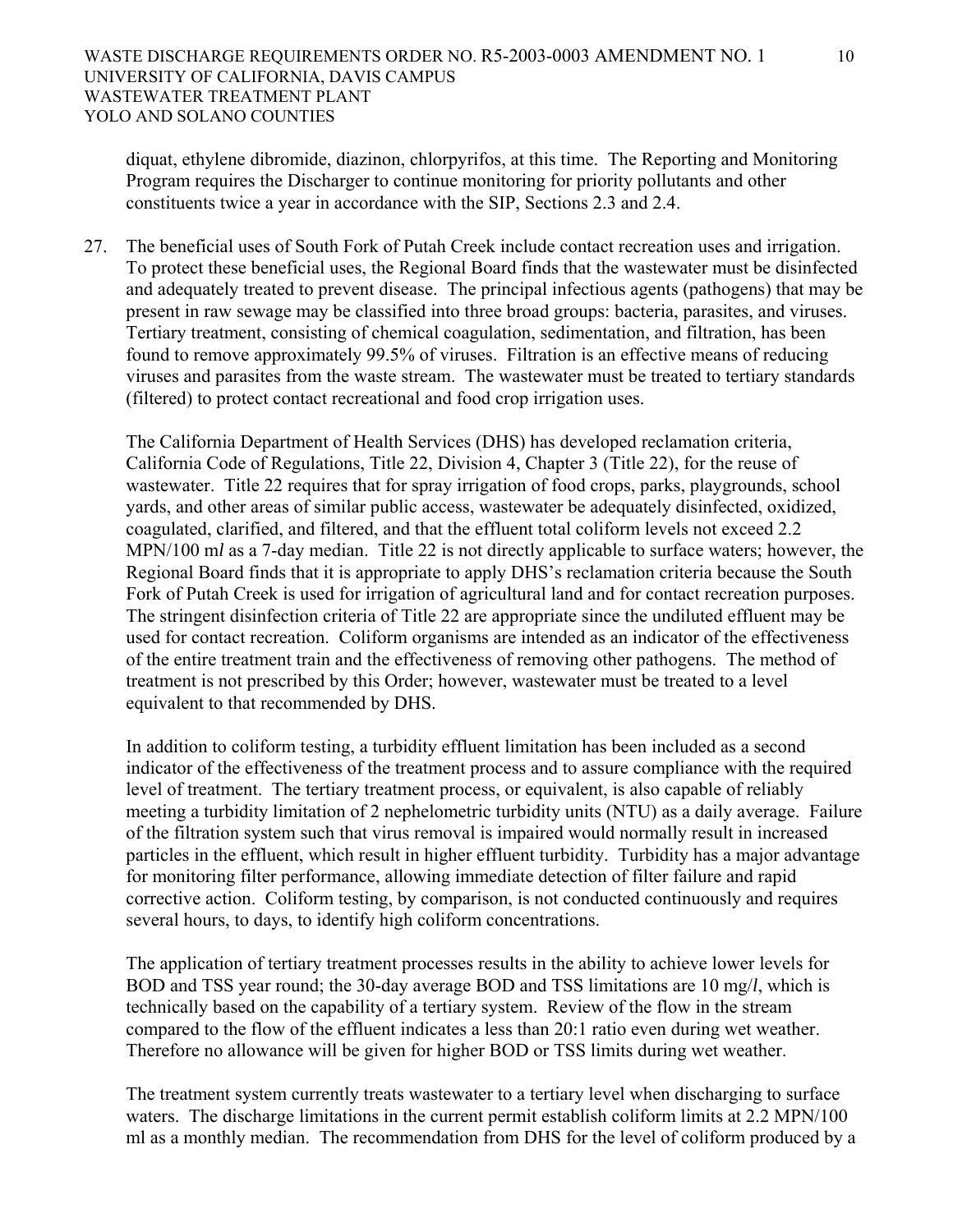tertiary wastewater system is 2.2 MPN/100 ml as a 7-day median and is included in this Order. A review of the self-monitoring reports submitted by the Discharger indicates 2.2 MPN/100 ml as a 7-day median can be met with the current treatment facilities. Therefore, a schedule for compliance with the tertiary treatment requirement is not included as a Provision in this Order.

## *GROUNDWATER*

- 28. The beneficial uses of the underlying ground water, as identified in the Basin Plan, are municipal and domestic, industrial service, industrial process, and agricultural supply.
- 29. Basin Plan water quality objectives to protect the beneficial uses of groundwater include numeric objectives and narrative objectives, including objectives for chemical constituents, toxicity of groundwater, and taste and odor. The toxicity objective requires that groundwater be maintained free of toxic substances in concentrations that produce detrimental physiological responses in humans, plants, or animals. The chemical constituent objective states groundwater shall not contain chemical constituents in concentrations that adversely affect any beneficial use or that exceed the maximum contaminant levels (MCLs) in Title 22, CCR. The Basin Plan requires the application of the most stringent objective necessary as necessary to ensure that groundwaters do not contain chemical constituents, toxic substances, radionuclides, or taste and odor producing substances in concentrations that adversely affect domestic drinking water supply, agricultural supply, or any other beneficial use.
- 30. State Water Resources Control Board (SWRCB) Resolution No. 68-16 (hereafter Resolution 68-16) requires the Regional Board in regulating discharge of waste to maintain high quality waters of the State until it is demonstrated that any change in quality will be consistent with maximum benefit to the people of the State, will not unreasonably affect beneficial uses, and will not result in water quality less than that described in the Regional Board's policies (e.g., quality that exceeds water quality objectives). Resolution 68-16 requires that the discharge be regulated to meet best practicable treatment or control to assure that pollution or nuisance will not occur and the highest water quality consistent with the maximum benefit to the people of the State be maintained.
- 31. Domestic wastewater contains constituents such as total dissolved solids (TDS), specific conductivity, pathogens, nitrates, organics, metals and oxygen demanding substances (BOD). The discharge of solids to land, with disposal to lined solid stabilization basins and lined sludge drying beds, and remaining sludge in at the Primate Center sludge beds may result in an increase in the concentration of these constituents in groundwater. Typically, wastewater treatment plants mechanically dewater solids with offsite disposal as the best practicable treatment. The increase in the concentration of these constituents in groundwater must be consistent with Resolution 68-16. Any increase in pollutant concentrations in groundwater must be shown to be necessary to allow wastewater utility service necessary to accommodate housing and economic expansion in the area and must be consistent with maximum benefit to the people of the state of California. Some degradation of groundwater by the Discharger is consistent with Resolution 68-16 provided that:
	- a. the degradation is limited in extent;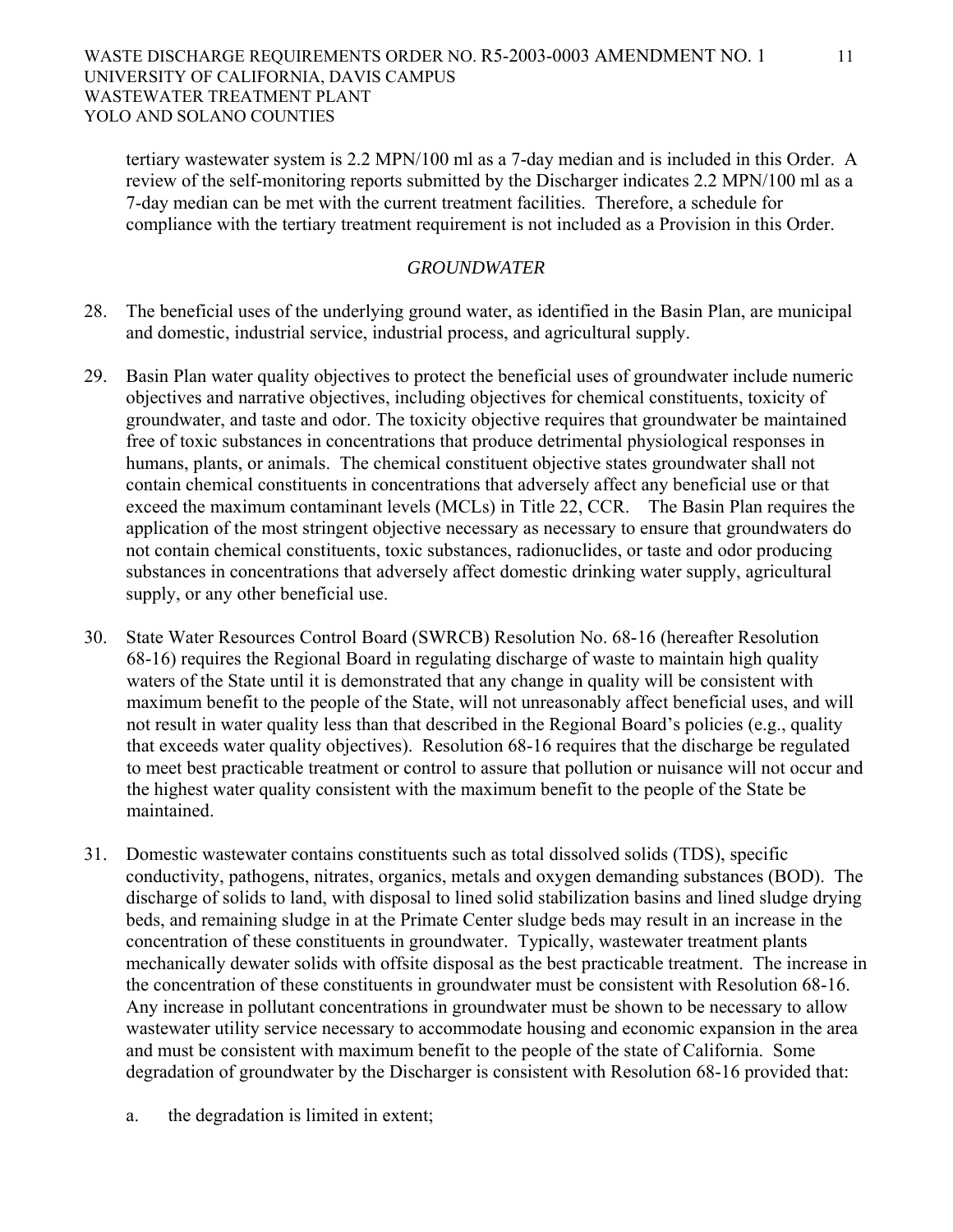### WASTE DISCHARGE REQUIREMENTS ORDER NO. R5-2003-0003 AMENDMENT NO. 1 12 UNIVERSITY OF CALIFORNIA, DAVIS CAMPUS WASTEWATER TREATMENT PLANT YOLO AND SOLANO COUNTIES

- b. the degradation, after effective source control and treatment, is limited to waste constituents typically encountered in municipal wastewater as specified in the groundwater limitations in this Order;
- c. the Discharger minimizes the degradation by fully implementing, regularly maintaining, and optimally operating best practicable treatment and control (BPTC) measures; and
- d. the degradation does not result in water quality less than that prescribed in the Basin Plan.
- 32. Groundwater monitoring results for the Primate Center wastewater facilities (abandoned facilities), submitted as part of the Report of Waste Discharge, show that nitrates and electrical conductivity may have degraded groundwater quality when compared to background. Continued monitoring of the groundwater must be conducted to determine if the discharge has caused an increase in constituent concentrations, when compared to background. The monitoring must, at a minimum, require a complete assessment of groundwater impacts including the vertical and lateral extent of degradation, an assessment of all wastewater-related constituents which may have migrated to groundwater, an analysis of whether additional or different methods of treatment or control of the discharge are necessary to provide best practicable treatment or control to comply with Resolution No. 68-16. Economic analysis is only one of many factors considered in determining best practicable treatment. If monitoring indicates that the discharge has incrementally increased constituent concentrations in groundwater above background, this permit may be reopened and modified. Until groundwater monitoring is sufficient, this Order contains Groundwater Limitations that allow groundwater quality to be degraded for certain constituents when compared to background groundwater quality, but not to exceed water quality objectives. If groundwater quality has been degraded by the discharge, the incremental change in pollutant concentration (when compared with background) may not be increased. If groundwater quality has been or may be degraded by the discharge, this Order may be reopened and specific numeric limitations established consistent with Resolution 68-16 and the Basin Plan.
- 33. The new wastewater facilities include solids stabilization basins (SSBs) and sludge drying beds. The basins have been lined with three feet of native clay and the sludge drying beds are lined with asphalt. Monitoring wells are installed to monitor the groundwater. Continued monitoring of the groundwater is required as described in the Monitoring and Reporting Program.
- 34. The discharge authorized herein and the treatment and storage facilities associated with the discharge of treated municipal wastewater, except for discharges of residual sludge and solid waste, are exempt from the requirements of Title 27, California Code of Regulations (CCR), section 20005 et seq. (hereafter Title 27). The exemption, pursuant to Title 27 CCR section 20090(a), is based on the following:
	- a. The waste consists primarily of domestic sewage and treated effluent;
	- b. The waste discharge requirements are consistent with water quality objectives; and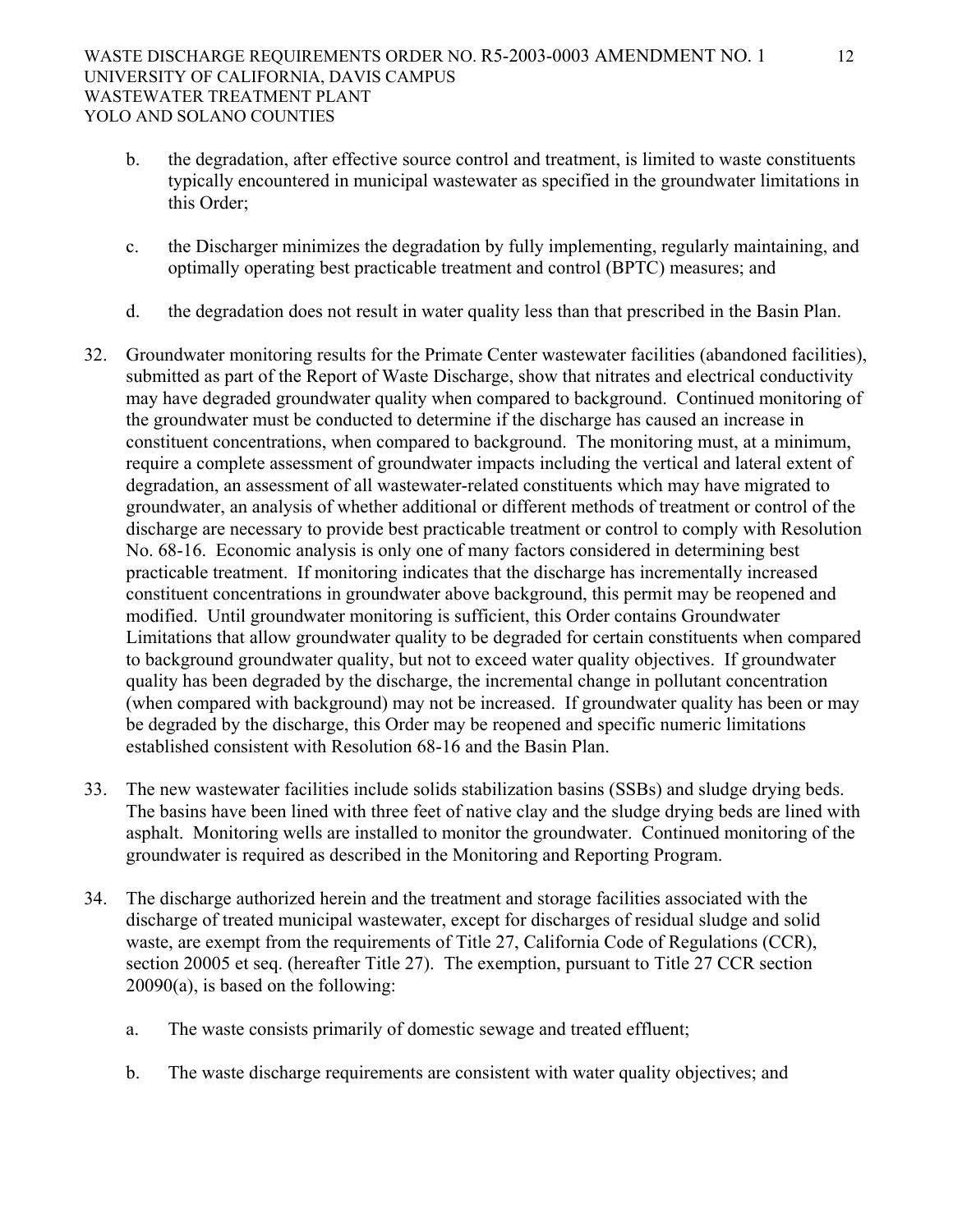- c. The treatment and storage facilities described herein are associated with a municipal wastewater treatment plant.
- 35. This Order requires the Discharger to continue groundwater monitoring and includes a regular schedule of groundwater monitoring in the attached Monitoring and Reporting Program. The groundwater monitoring reports are necessary to evaluate impacts to waters of the state to assure protection of beneficial uses and compliance with Regional Board plans and policies, including Resolution 68-16. Evidence in the record includes effluent monitoring data that indicates the presence of constituents that may degrade groundwater and surface water.
- 36. Section 13267 of the California Water Code states, in part, "*(a) A regional board, in establishing…waste discharge requirements… may investigate the quality of any waters of the state within its region"* and *"(b) (1) In conducting an investigation…, the regional board may require that any person who… discharges… waste…that could affect the quality of waters within its region shall furnish, under penalty of perjury, technical or monitoring program reports which the regional board requires.*"The attached Monitoring and Reporting Program is issued pursuant to California Water Code Section 13267. The monitoring and reporting program to monitor groundwater required by this Order and the attached Monitoring and Reporting Program are necessary to assure compliance with these waste discharge requirements. The Discharger operates the facility that discharges waste subject to this Order.

## *WATER RECLAMATION REQUIREMENTS*

37. The Discharger has proposed to discharge treated wastewater for recreational impoundment. The proposed site is Lake Spafford, the arboretum that collects storm water for the campus. The California Department of Health Services The DHS has established statewide reclamation criteria in Chapter 3, Division 4, Title 22, California Code of Regulations (CCR), Section 60301, et seq. (Hereafter Title 22) for the use of reclaimed water. The DHS has also established Guidelines for Use of Reclaimed Water. These requirements implement the reclamation criteria in Title 22. The use of the tertiary, disinfected wastewater must meet the requirements of California Code of Regulations, Title 22, Standards for Reclamation. On 6 January 1977, the State Water Resources Control Board (State Board) adopted Resolution No. 77-1, which resolved to encourage water reclamation projects. In 1996, the State Board and the DHS set forth principles, procedures, and agreements to which the agencies committed themselves, relative to the use of reclaimed water in California, in a document titled *Memorandum of Agreement Between the Department of Health Services and The State Water Resources Control Board On The Use of Reclaimed Water* (MOA). This Order is consistent with the MOA.

## *SLUDGE PONDS SPECIFICATIONS*

38. The Discharger utilizes ponds for the treatment and storage of sludge. Land Discharge Specifications have been included in this permit. Nuisance conditions from ponds are typically found when strong odors occur when the dissolved oxygen concentration is allowed to drop below 1.0 mg/*l*. This permit requires the dissolved oxygen concentration be maintained above 1.0 mg/*l* in the upper one-foot of water in the pond.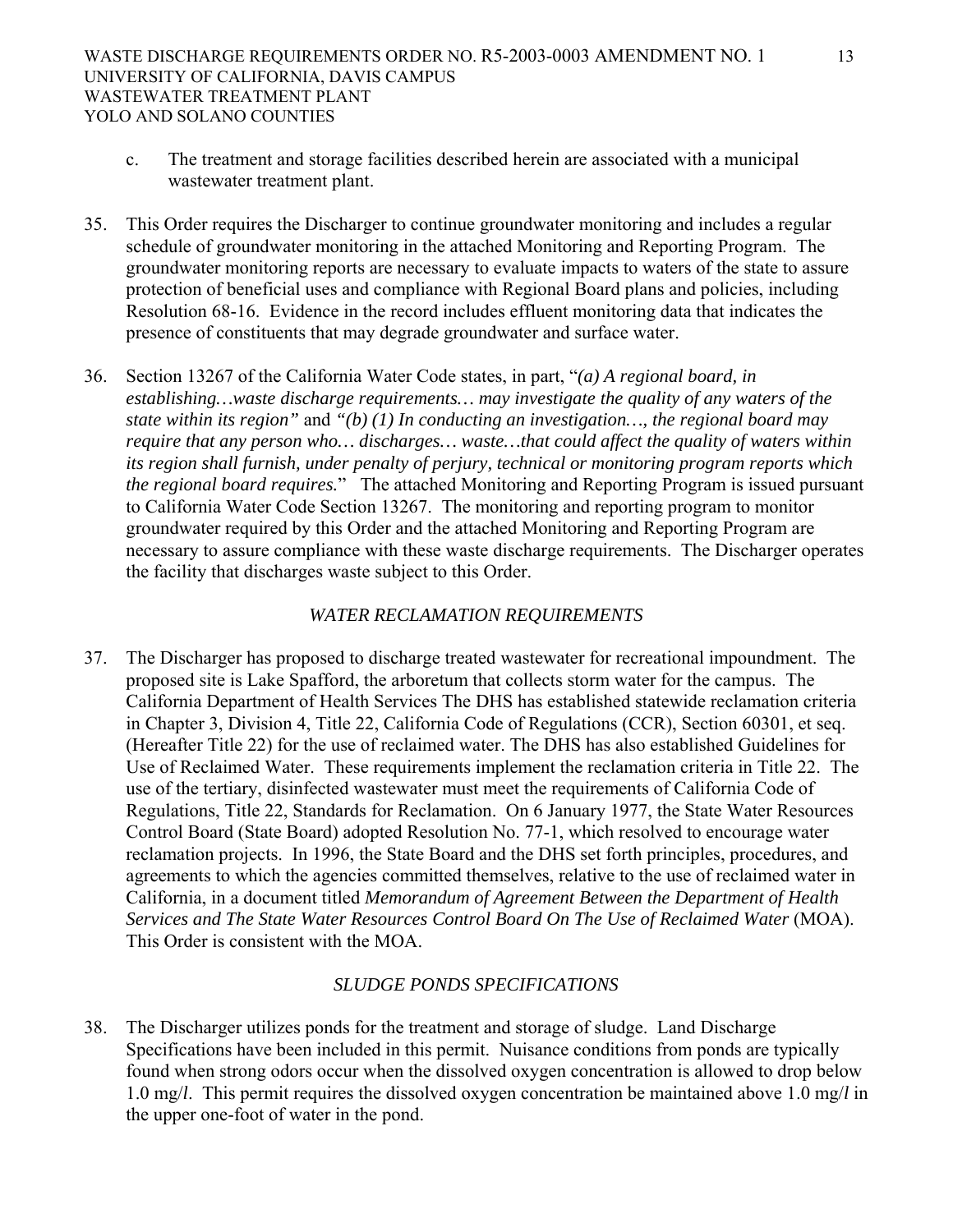## WASTE DISCHARGE REQUIREMENTS ORDER NO. R5-2003-0003 AMENDMENT NO. 1 14 UNIVERSITY OF CALIFORNIA, DAVIS CAMPUS WASTEWATER TREATMENT PLANT YOLO AND SOLANO COUNTIES

39. Ponds levees can fail, typically, a lack of maintenance or overtopping due to wave action. This permit requires a minimum pond freeboard be maintained to prevent overtopping.

## *GENERAL*

- 40. The permitted discharge is consistent with the antidegradation provisions of 40 CFR 131.12 and State Water Resources Control Board Resolution 68-16. Compliance with these requirements will result in the use of best practicable treatment or control of the discharge. The impact on existing water quality will be insignificant.
- 41. Effluent limitations, and toxic and pretreatment effluent standards established pursuant to Sections 301 (Effluent Limitations), 302 (Water Quality Related Effluent Limitations), 304 (Information and Guidelines), and 307 (Toxic and Pretreatment Effluent Standards) of the Clean Water Act (CWA) and amendments thereto are applicable to the discharge.
- 42. The discharge is presently governed by Waste Discharge Requirements Order No. 97-236, adopted by the Regional Board on 24 October 1997.
- 43. The action to adopt an NPDES permit is exempt from the provisions of Chapter 3 of the California Environmental Quality Act (CEQA) (Public Resources Code Section 21000, et seq.), requiring preparation of an environmental impact report or negative declaration in accordance with Section 13389 of the California Water Code.
- 44. The Regional Board has considered the information in the attached Information Sheet in developing the Findings of this Order. The attached Information Sheet is part of this Order.
- 45. The Regional Board has notified the Discharger and interested agencies and persons of its intent to prescribe waste discharge requirements for this discharge and has provided them with an opportunity for a public hearing and an opportunity to submit their written views and recommendations.
- 46. The Regional Board, in a public meeting, heard and considered all comments pertaining to the discharge.
- 47. This Order shall serve as an NPDES permit pursuant to Section 402 of the CWA, and amendments thereto, and shall take effect 50 days following permit adoption (effective 28 March 2003), provided EPA has no objections.

**IT IS HEREBY ORDERED** that Order No. 97-236 is rescinded and the University of California and, its agents, successors and assigns, in order to meet the provisions contained in Division 7 of the California Water Code and regulations adopted thereunder, and the provisions of the Clean Water Act and regulations and guidelines adopted thereunder, shall comply with the following:

### **A. Discharge Prohibitions:**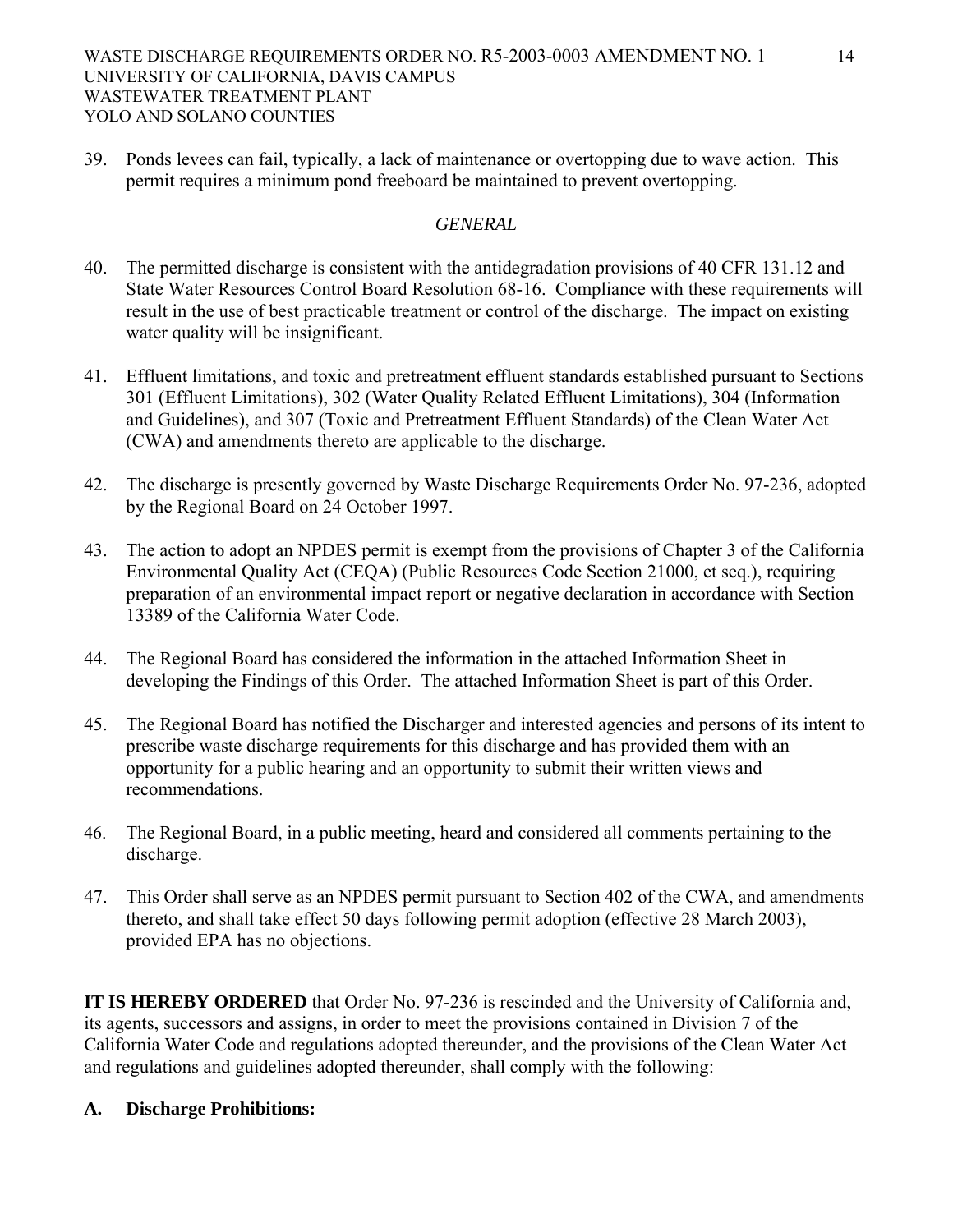- 1. Discharge of wastewater at a location or in a manner different from that described in the Findings is prohibited.
- 2. The by-pass or overflow of wastes is prohibited, except as allowed by Standard Provision A.13. [See attached "Standard Provisions and Reporting Requirements for Waste Discharge Requirements (NPDES)"].
- 3. Neither the discharge nor its treatment shall create a nuisance as defined in Section 13050 of the California Water Code.

### **B. Effluent Limitations:**

1

1. Effluent discharge to South Fork Putah Creek (001) and North Fork Putah Creek (002)shall not exceed the following limits:

|                        |              | Monthly         | Weekly          | $7$ -Day | Daily   | Daily    |
|------------------------|--------------|-----------------|-----------------|----------|---------|----------|
| Constituents           | Units        | Average         | Average         | Median   | Average | Maximum  |
| BOD <sup>1</sup>       | mg/1         | 10 <sup>2</sup> | 15 <sup>2</sup> |          |         | $25^{2}$ |
|                        | $1b/day^3$   | 225             | 338             |          |         | 560      |
| <b>Total Suspended</b> | mg/1         | $10^2$          | $15^2$          |          |         | $25^{2}$ |
| Solids                 | $1b/day^3$   | 225             | 338             |          |         | 560      |
| <b>Total Coliform</b>  | MPN/100ml    |                 |                 | 2.2      |         | 23       |
| Organisms              |              |                 |                 |          |         |          |
| Settleable Solids      | m!/l         |                 |                 |          |         | 0.1      |
| Turbidity              | NTU          |                 |                 |          |         | $5*$     |
|                        | . <i>. .</i> |                 |                 |          |         |          |

\* The turbidity shall not exceed 5 NTU more than 5 percent of the time within a 24-hour period. At no time shall the turbidity exceed 10 NTU.

|                       |                                                | Monthly      | $4$ -Day     | Daily   | 1-Hour       |
|-----------------------|------------------------------------------------|--------------|--------------|---------|--------------|
| Constituents          | Units                                          | Average      | Average      | Maximum | Average      |
| <b>Total Residual</b> | mg/l                                           |              | 0.01         |         | 0.02         |
| Chlorine              | lbs/day <sup>3</sup>                           |              | 0.225        |         | 0.45         |
| Ammonia               | mg/l                                           | Attachment B |              |         | Attachment C |
| (as N)                | lbs/day <sup>4</sup>                           |              |              |         |              |
| Nitrate + Nitrite     | mg/l                                           | 10           |              |         |              |
| (as N)                | lbs/day <sup>3</sup>                           | 225          |              |         |              |
| Aluminum              | $\mu$ g/ $l$                                   |              | 87           |         | 750          |
|                       | lbs/day <sup>3</sup>                           |              | 1.9          |         | 16.8         |
| Cyanide               | $\mu$ g/ $l$                                   |              | 5.2          | ---     | 22           |
|                       | lbs/day <sup>3</sup>                           |              | 0.113        | ---     | 0.5          |
| Copper                | $\mu$ g/ $l$                                   |              | Attachment D |         |              |
|                       | $\frac{1}{\text{bs}}\left(\text{day}^3\right)$ |              |              |         |              |
| Dichloromethane       | $\mu$ g/l                                      | 4.7          |              |         |              |
|                       | $\frac{1}{\text{bs}}\text{day}^3$              | 0.1          |              |         |              |
| Dioxin/Furans         | pg/l                                           | 0.014        |              |         |              |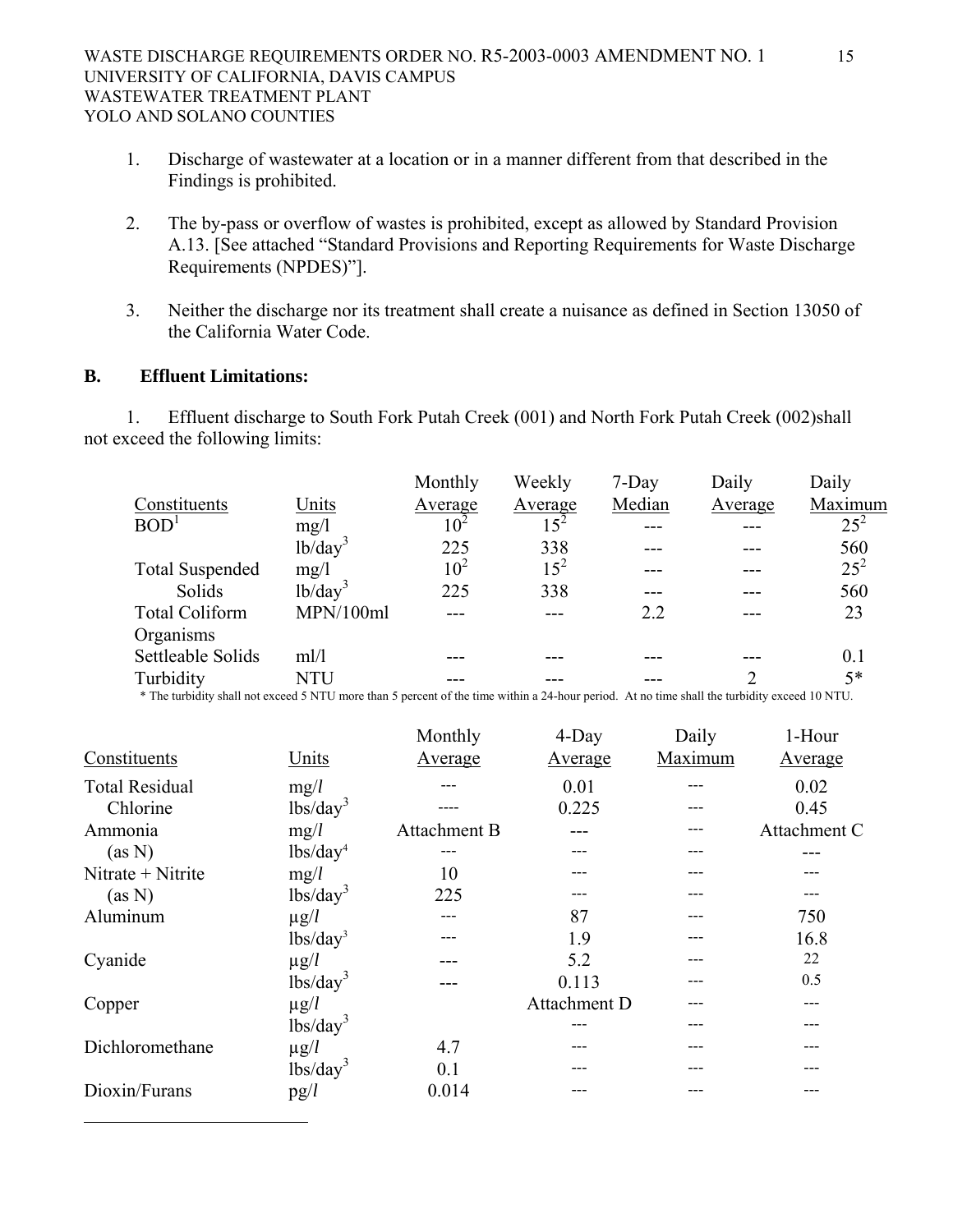### WASTE DISCHARGE REQUIREMENTS ORDER NO. R5-2003-0003 AMENDMENT NO. 1 16 UNIVERSITY OF CALIFORNIA, DAVIS CAMPUS WASTEWATER TREATMENT PLANT YOLO AND SOLANO COUNTIES

|                                       |               | Monthly | $4$ -Day | Daily   | 1-Hour  |
|---------------------------------------|---------------|---------|----------|---------|---------|
| Constituents                          | Units         | Average | Average  | Maximum | Average |
|                                       | $lbs/day^3$   |         |          |         |         |
| Iron                                  | $\mu$ g/ $l$  | 300     |          |         |         |
|                                       | $lbs/day^3$   | 6.8     |          |         |         |
| <b>Electrical Conductivity</b>        | $\mu$ mhos/cm | 900     |          | 2,200   |         |
| 5-day, 20°C biochemical oxygen demand |               |         |          |         |         |

 $\frac{2}{3}$  To be ascertained by a 24-hour composite<br> $\frac{3}{2}$  Besed was a deciment restmant expectively

Based upon a design treatment capacity of 2.7 mgd ( $x$  mg/l  $x$  8.345  $x$  2.7 mgd =  $y$  lbs/day)<br>The mass limit (lb/day) for ammonia shall be equal to the concentration limit (from Attachments) multiplied by the design fl unit conversion factor of 8.345 (see footnote 1 for equation).

In addition to the limitations above, the effluent discharge to South Fork Putah Creek (001) and North Fork Putah Creek (002) shall not exceed the following limitations (from **30 December 2007** forward):

|                                                                                          |                      | Average | Average        | Average | Average |
|------------------------------------------------------------------------------------------|----------------------|---------|----------------|---------|---------|
| Constituents                                                                             | Jnits                | Monthly | 4-Day          | Daily   | 1-Hour  |
| Lead                                                                                     | $\mu$ g/l            |         | Attachment E - | ---     |         |
|                                                                                          | lbs/day <sup>1</sup> |         |                |         |         |
| Based upon a design treatment capacity of 2.7 mgd (x mg/l x 8.345 x 2.7 mgd = y lbs/day) |                      |         |                |         |         |

- 2. Wastewater shall be oxidized, coagulated and filtered, or equivalent tertiary treatment provided.
- 3. The arithmetic mean of 20°C BOD (5-day) and total suspended solids in effluent samples collected over a monthly period shall not exceed 15 percent of the arithmetic mean of the values for influent samples collected at approximately the same times during the same period (85 percent removal).
- 4. The discharge shall not have a pH less than 6.5 nor greater than 8.5.
- 5. The average dry weather discharge flow shall not exceed 2.7 million gallons per day.
- 6. Survival of aquatic organisms in 96-hour bioassays of undiluted waste shall be no less than:

Minimum for any one bioassay  $- - - - - - - - - - - - -$ Median for any three or more consecutive bioassays - - - - 90%

## **C. Water Reclamation Requirements**

1. Disinfected tertiary treated wastewater for unrestricted use shall be continuously sampled for turbidity using a continuous turbidity meter and recorder at a point prior to filtration and again following filtration. Turbidity measurements shall be based on a reading and recording of the turbidity strip charts or computer records at four-hour intervals at least once per day. Compliance with the daily average operating turbidity shall be determined by averaging the results of all four-hour turbidity samples read during the day. The results of the daily average turbidity determinations shall be reported monthly to the Board, except non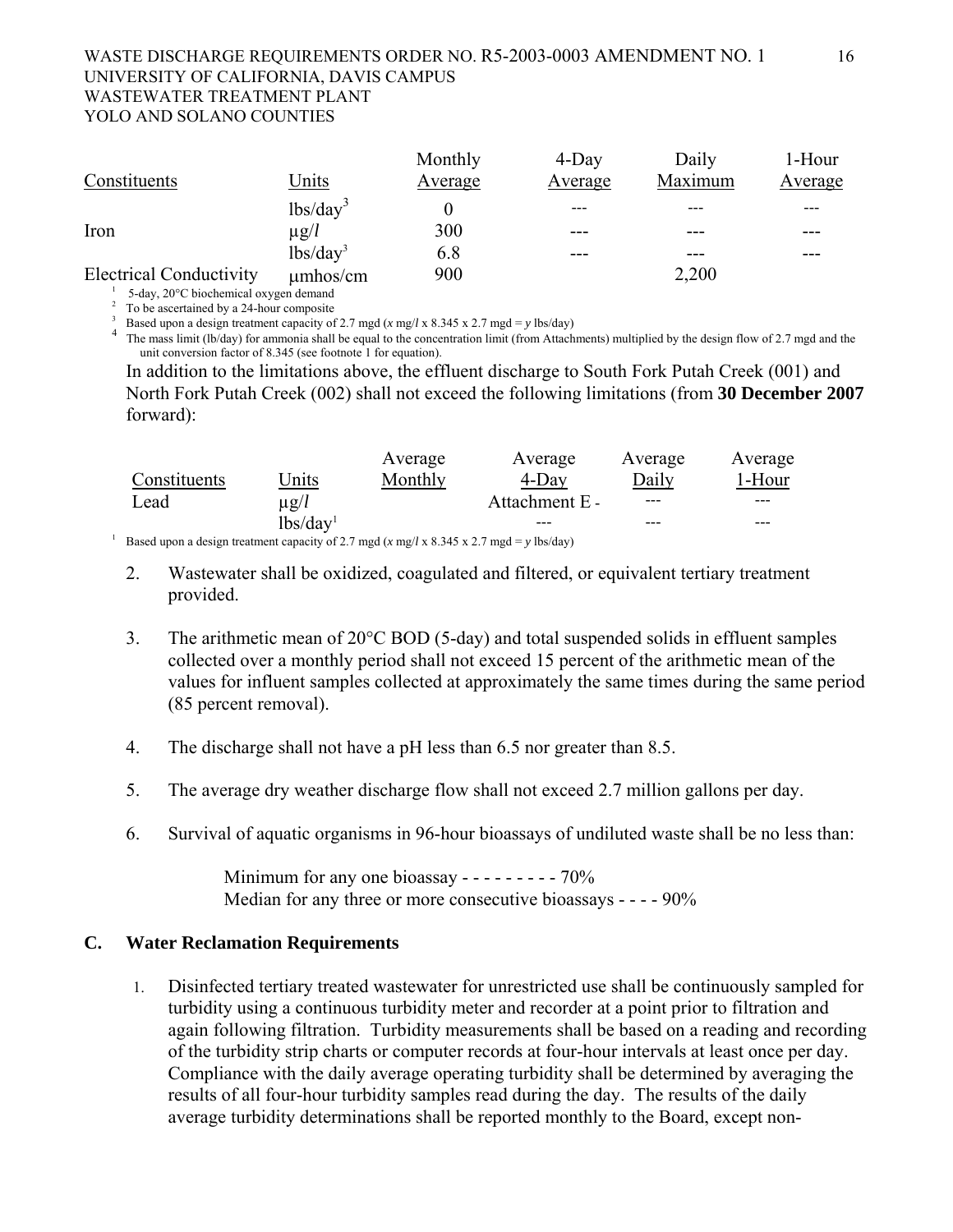compliance shall be reported immediately. The turbidity of the filter effluent shall not exceed 2 NTU as a daily average, nor 5 NTU more than 5 percent of the time within a 24-hour period. At no time shall the turbidity exceed 10 NTU. Reclaimed water in excess of the turbidity limits shall not enter the reclamation distribution system. An automated distribution system bypass shall be installed.

- 2. Neither the treatment nor the use of reclaimed water shall cause a pollution or nuisance as defined by Section 13050 of the CWC.
- 3. The use of reclaimed water shall not cause degradation of groundwater or any water supply.
- 4. Reclaimed water shall be managed in conformance with the regulations contained in Title 22, Division 4, Chapter 3, CCR.
- 5. All reclamation equipment, pumps, piping, valves, and outlets shall be appropriately marked to differentiate them from potable facilities. In accordance with Health and Safety Code Section 116815 all reclamation distribution system piping installed after 1 June 1993 shall be purple.
- 6. Perimeter warning signs indicating that reclaimed water is in use shall be posted as prescribed in the User's Reclamation Plan that is subject to approval by the Board and the Department of Health Services.
- 7. Reclaimed water shall not be allowed to escape from the authorized use areas by airborne spray or by surface flow except in minor amounts such as that associated with good irrigation practices.
- 8. There shall be at least a ten-foot horizontal and one foot vertical separation at crossings between all pipelines transporting reclaimed water and those transporting domestic supply, with the domestic supply above the reclaimed water pipeline, unless approved by the Department.
- 9. There shall be no cross-connection between potable water supply and piping containing reclaimed water. Supplementing reclaimed water with potable water shall not be allowed except through an air-gap separation, or if approved by the Department, a reduced pressure principle backflow device.
- 10. Areas with reclaimed water shall be managed to prevent ponding and conditions conducive to the proliferation of mosquitoes and other disease vectors, and to avoid creation of a public nuisance or health hazard. The following practices shall be implemented, at a minimum:
	- a. Ditches receiving irrigation runoff, not serving as wildlife habitat, shall be maintained free of emergent, marginal, and floating vegetation.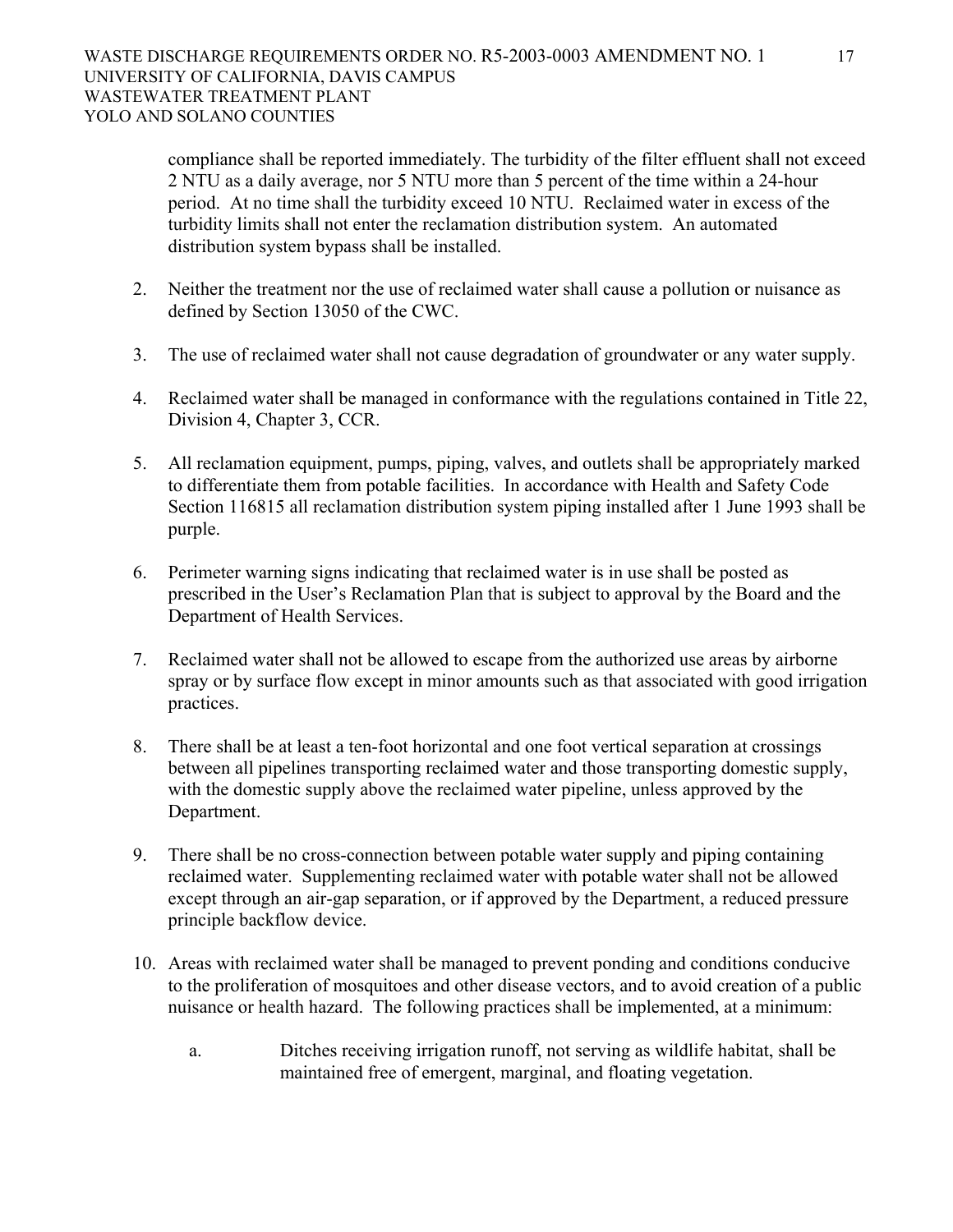- b. Low-pressure and unpressurized pipelines and ditches accessible to mosquitoes shall not be used to store recycled water. Ponds shall be managed to prevent breeding of mosquitoes. In particular,
- c. An erosion control program should assure that small coves and irregularities are not created around the perimeter of the water surface.
- d. Dead algae, vegetation, and debris shall not accumulate on the water surface.
- 11. The reclaimed water piping system shall not include any hose bibs, except at the treatment plant, on hose bibs with appropriate signage.
- 12. Disinfection of tertiary treated wastewater shall be accomplished by a ultraviolet light when combined with filtration has been demonstrated to inactivate and/or remove 99.999 percent of the plaque-forming units of F-specific bacteriophage MS2, or polio virus in the wastewater.
- 13. The coagulation system shall be used whenever the plant is producing tertiary treated wastewater for unrestricted use. For the purpose of maintenance and repair of the system, the Discharger is allowed to have the coagulation system off-line for short periods of time (up to 30 minutes for each occurrence), when the turbidity of the influent to the tertiary treatment plant is less than 5 NTU.

## **D. Sludge Disposal:**

- 1. Collected screenings, sludges, and other solids removed from liquid wastes shall be disposed of in a manner approved by the Executive Officer, and consistent with *Consolidated Regulations for Treatment, Storage, Processing, or Disposal of Solid Waste,* as set forth in Title 27, CCR, Division 2, Subdivision 1, Section 20005, et seq.
- 2. Any proposed change in sludge use or disposal practice from a previously approved practice shall be reported to the Executive Officer and EPA Regional Administrator at least **90 days** in advance of the change.
- 3. Use and disposal of sewage sludge shall comply with existing Federal and State laws and regulations, including permitting requirements and technical standards included in 40 CFR 503.

If the State Water Resources Control Board and the Regional Water Quality Control Boards are given the authority to implement regulations contained in 40 CFR 503, this Order may be reopened to incorporate appropriate time schedules and technical standards. The Discharger must comply with the standards and time schedules contained in 40 CFR 503 whether or not they have been incorporated into this Order.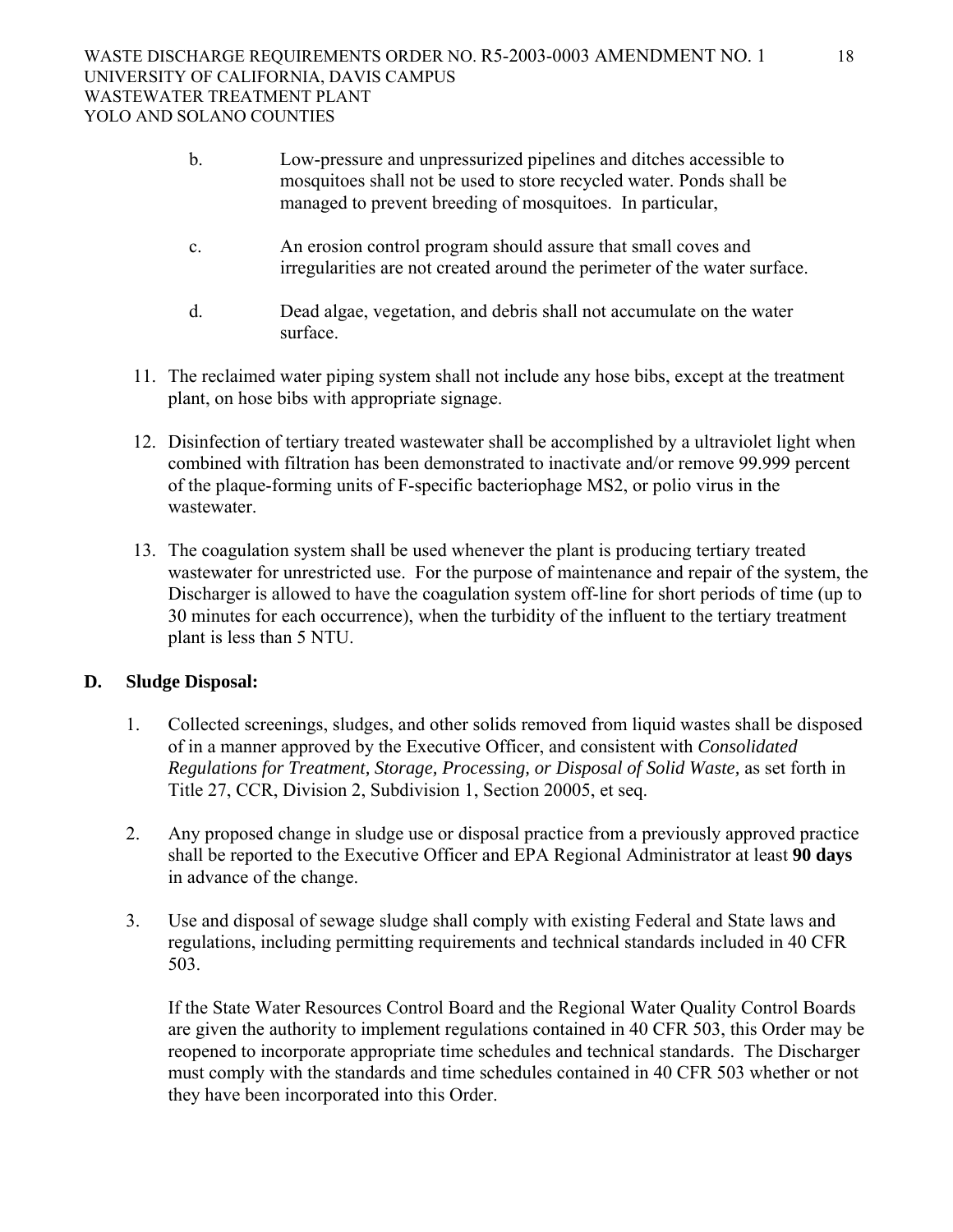- 4. The Discharger is encouraged to comply with the "Manual of Good Practice for Agricultural Land Application of Biosolids" developed by the California Water Environment Association.
- 5. By 30 June 2003, the Discharger shall submit a sludge disposal plan describing the annual volume of sludge generated by the plant and specifying the disposal practices.

## **E. Receiving Water Limitations:**

Receiving Water Limitations are based upon water quality objectives contained in the Basin Plan. As such, they are a required part of this permit.

The discharge shall not cause the following in the receiving water:

- 1. Concentrations of dissolved oxygen to fall below 7.0 mg/l. The monthly median of the mean daily dissolved oxygen concentration shall not fall below 85 percent of saturation in the main water mass, and the  $95<sup>th</sup>$  percentile concentration shall not fall below 75 percent of saturation.
- 2. Oils, greases, waxes, or other materials to form a visible film or coating on the water surface or on the stream bottom.
- 3. Oils, greases, waxes, floating material (liquids, solids, foams, and scums) or suspended material to create a nuisance or adversely affect beneficial uses.
- 4. Esthetically undesirable discoloration.
- 5. Fungi, slimes, or other objectionable growths.
- 6. The turbidity to increase as follows:
	- a. More than 1 Nephelometric Turbidity Units (NTUs) as a monthly average where natural turbidity is between 0 and 5 NTUs.
	- b. More than 20 percent where natural turbidity is between 5 and 50 NTUs.
	- c. More than 10 NTUs where natural turbidity is between 50 and 100 NTUs.
	- d. More than 10 percent where natural turbidity is greater than 100 NTUs.
- 7. The ambient pH to fall below 6.5, exceed 8.5, or the 30-day average to change by more than 0.5 units.
- 8. The ambient temperature to increase more than 5°F.
- 9. Deposition of material that causes nuisance or adversely affects beneficial uses.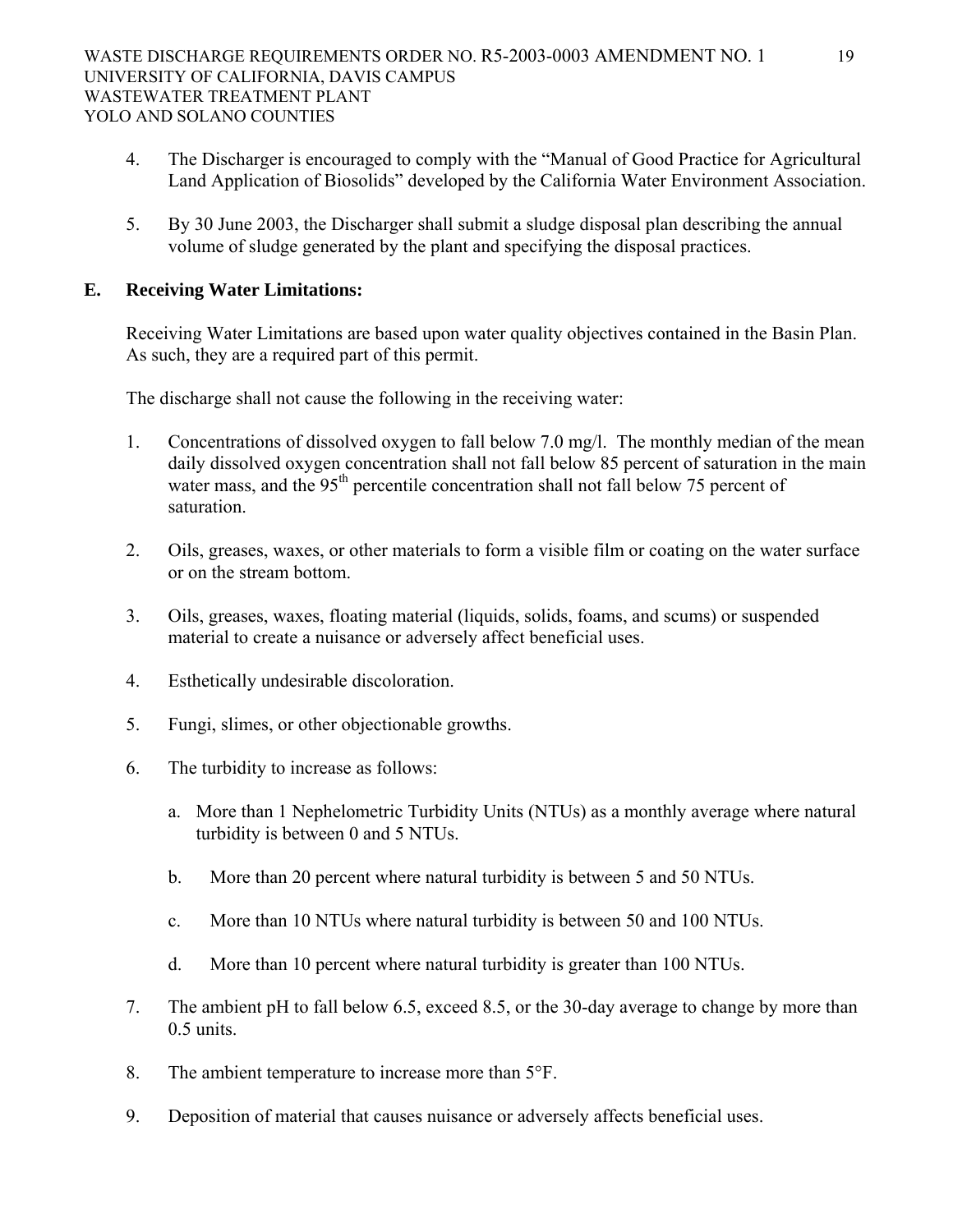- 10. Radionuclides to be present in concentrations that exceed maximum contaminant levels specified in the California Code of Regulations, Title 22; that harm human, plant, animal or aquatic life; or that result in the accumulation of radionuclides in the food web to an extent that presents a hazard to human, plant, animal, or aquatic life.
- 11. Aquatic communities and populations, including vertebrate, invertebrate, and plant species, to be degraded.
- 12. Toxic pollutants to be present in the water column, sediments, or biota in concentrations that adversely affect beneficial uses; that produce detrimental response in human, plant, animal, or aquatic life; or that bioaccumulate in aquatic resources at levels which are harmful to human health.
- 13. Violation of any applicable water quality standard for receiving waters adopted by the Regional Board or the State Water Resources Control Board pursuant to the CWA and regulations adopted thereunder.
- 14. Taste or odor-producing substances to impart undesirable tastes or odors to fish flesh or other edible products of aquatic origin or to cause nuisance or adversely affect beneficial uses.
- 15. The fecal coliform concentration in any 30-day period to exceed a geometric mean of 200 MPN/100 ml or cause more than 10 percent of total samples to exceed 400 MPN/100 ml.

### **F. Discharge Specifications (Solids Stabilization Basins):**

- 1. Objectionable odors originating at this facility shall not be perceivable beyond the limits of the wastewater treatment and disposal areas.
- 2. As a means of discerning compliance with Discharge Specification No.1 the dissolved oxygen content in the upper zone (1 foot) of wastewater in ponds shall not be less than 1.0 mg/l.
- 3. Ponds shall not have a pH less than 6.5 or greater than 9.0.
- 4. Ponds shall be managed to prevent breeding of mosquitoes. In particular,
	- a. An erosion control program should assure that small coves and irregularities are not created around the perimeter of the water surface.
	- b. Dead algae, vegetation, and debris shall not accumulate on the water surface.
- 5. Public contact with wastewater shall be precluded through such means as fences, signs, and other acceptable alternatives.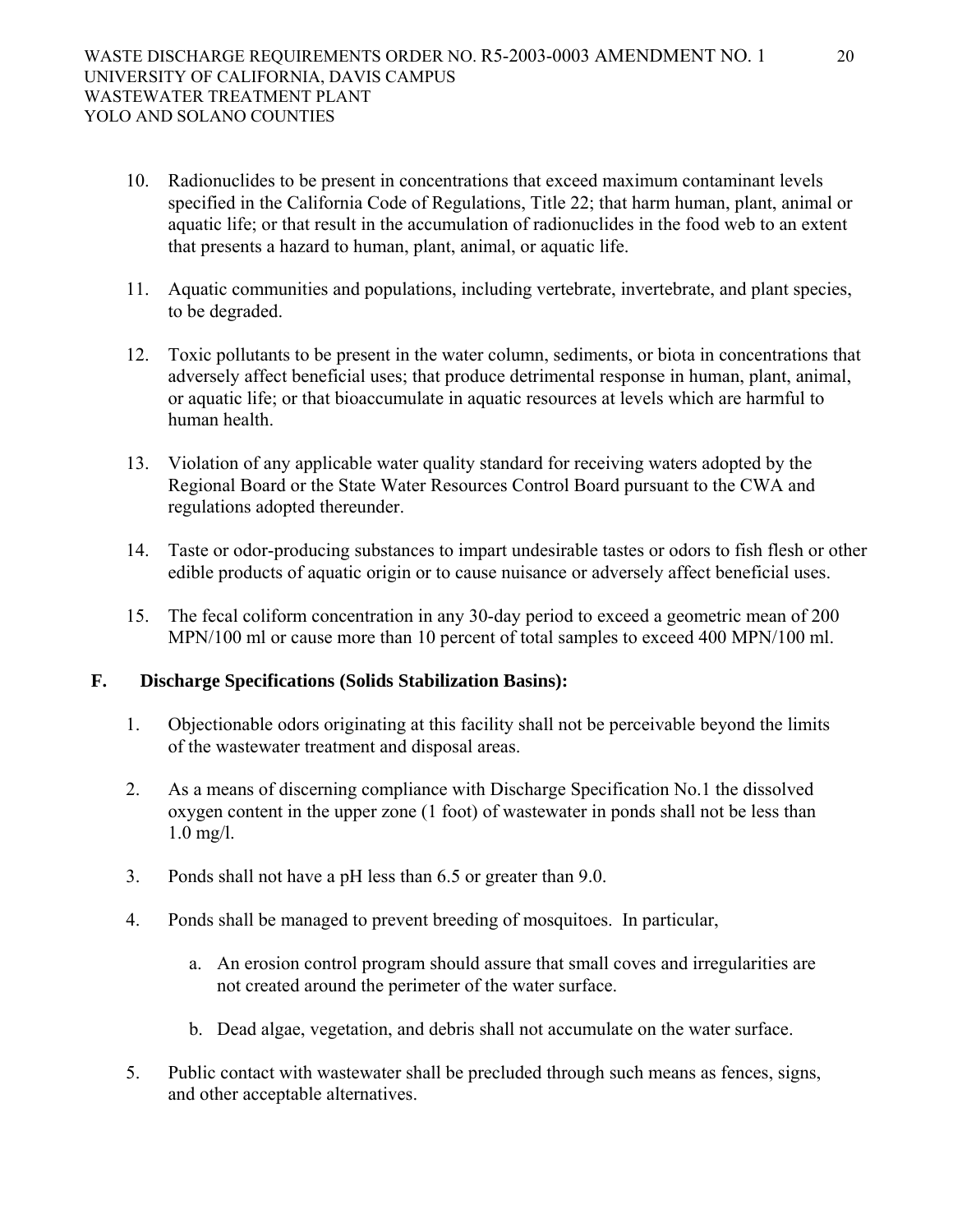6. Freeboard shall never be less than two feet (measured vertically to the lowest point of overflow) for all ponds.

## **G. Groundwater Limitations:**

 Release of waste constituents from any storage, treatment, or disposal component associated with the Waste Water Treatment Plant shall not, in combination with other sources cause the following in groundwater:

- 1. Adversely impact beneficial uses or exceed water quality objectives.
- 2. Any constituent concentration, when compared with background, shall not be incrementally increased beyond the current concentration.

### **H. Provisions:**

- 1. The treatment facilities shall be designed, constructed, operated, and maintained to prevent inundation or washout due to floods with a 100-year return frequency.
- 2. The Discharger shall not allow pollutant-free wastewater to be discharged into the collection, treatment, and disposal system in amounts that significantly diminish the system's capability to comply with this Order. Pollutant-free wastewater means rainfall, groundwater, cooling waters, and condensates that are essentially free of pollutants.
- 3. There are indications that the discharge may contain constituents that have a reasonable potential to cause or contribute to an exceedance of water quality objectives. The constituents are specifically listed in a technical report requirement issued by the Executive Officer on 10 September 2001 and include NTR, CTR and additional constituents, which could exceed Basin Plan numeric or narrative water quality objectives. The Discharger shall comply with the following time schedule in conducting a study of these constituents potential effect in surface waters:

|                                 | Compliance          |
|---------------------------------|---------------------|
| Task                            | Date                |
| Submit Study Report             | <b>1 March 2003</b> |
| Submit Study Report for dioxins | <b>1 March 2004</b> |

This Order is intended to be consistent with the requirements of the 10 September 2001 technical report. The technical report requirements shall take precedence in resolving any conflicts. The Discharger shall submit to the Regional Board on or before each compliance due date, the specified document or a written report detailing compliance or noncompliance with the specific date and task. If noncompliance is reported, the Discharger shall state the reasons for noncompliance and include an estimate of the date when the Discharger will be in compliance. The Discharger shall notify the Regional Board by letter when it returns to compliance with the time schedule.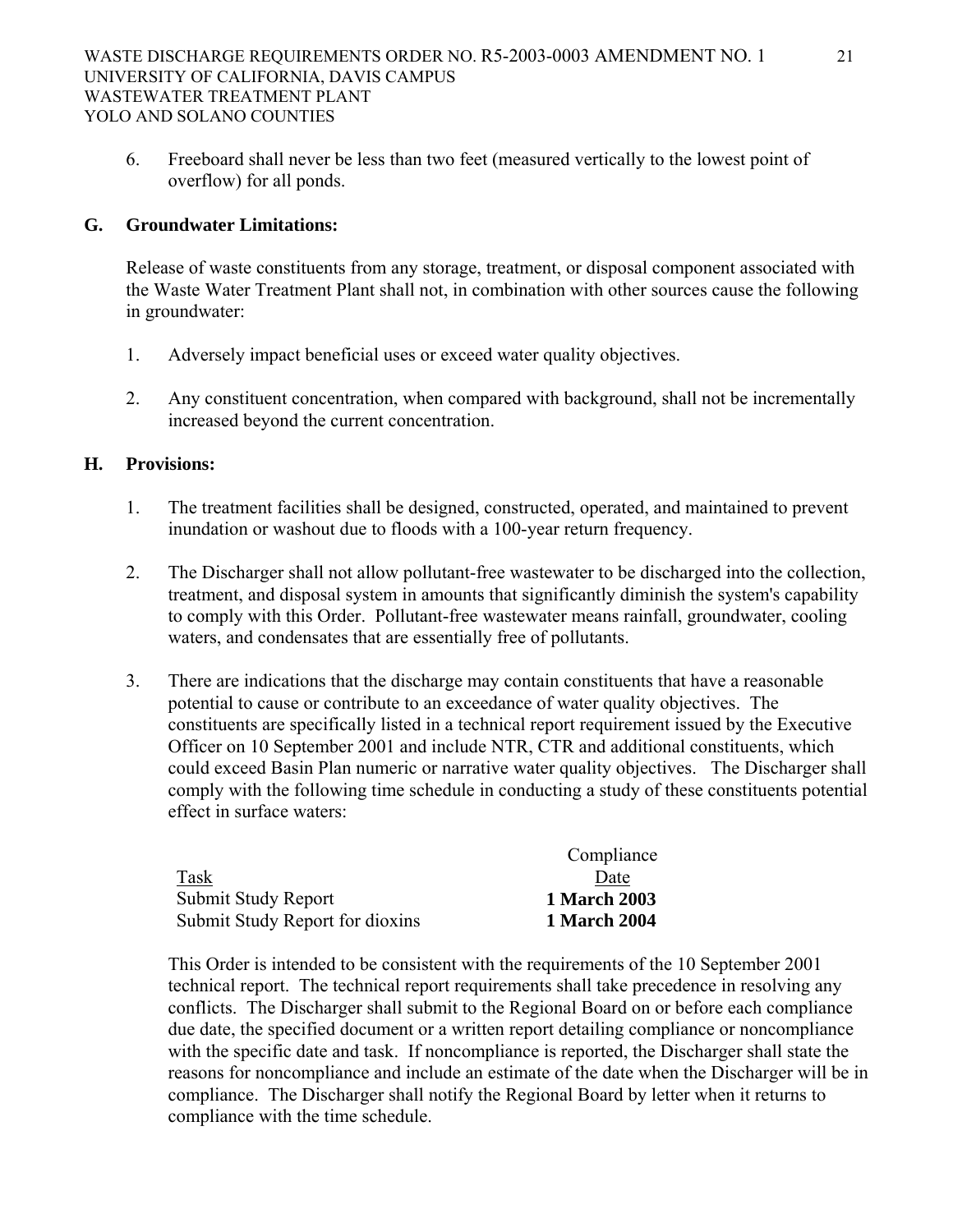If after review of the study results it is determined that the discharge has reasonable potential to cause or contribute to an exceedance of a water quality objective this Order will be reopened and effluent limitations added for the subject constituents.

- 4. By **31 March 2003** the Discharger shall complete and submit a compliance schedule justification for lead. The compliance schedule justification shall include all items specified by the SIP Section 2.1, Paragraph 3 (items (a) through (d)). The new water quality based effluent limitations for lead become effective on **1 April 2003** if a compliance schedule justification meeting the requirements of Section 2.1 of the SIP is not completed and submitted by the Discharger. Otherwise the new final water quality based effluent limitations for lead required by this Order shall become effective on **30 December 2007**. As this schedule is greater than one year, the Discharger shall submit semi-annual progress reports on **15 January** and **15 July** each year until the Discharger achieves compliance with the final water quality based effluent limitations for lead.
- 5. The discharge contains constituents that have a reasonable potential to cause or contribute to an exceedance of water quality objectives as identified in this permit. The Discharger shall comply with the following time schedule detailing what steps have been implemented towards achieving compliance with waste discharge requirements. These steps must include construction progress, evaluate the effectiveness of the implemented measures and assess whether additional measures are necessary to meet the time schedule to comply with meeting the Effluent Limitations for lead:

| Compliance          |
|---------------------|
| Date                |
| <b>30 June 2003</b> |
| 30 September 2003   |
| 30 September 2005   |
| 1 January 2006      |
| 30 December 2007    |
|                     |

The Discharger shall submit to the Regional Board on or before each compliance due date, the specified document or a written report detailing compliance or noncompliance with the specific date and task. If noncompliance is reported, the Discharger shall state the reasons for noncompliance and include an estimate of the date when the Discharger will be in compliance. The Discharger shall notify the Regional Board by letter when it returns to compliance with the time schedule.

If after review of the study results it is determined that the discharge has reasonable potential to cause or contribute to an exceedance of a water quality objective this Order will be reopened and effluent limitations added for the subject constituents.

6. This permit, and the Monitoring and Reporting Program which is a part of this permit, requires that certain parameters be monitored on a continuous basis. The wastewater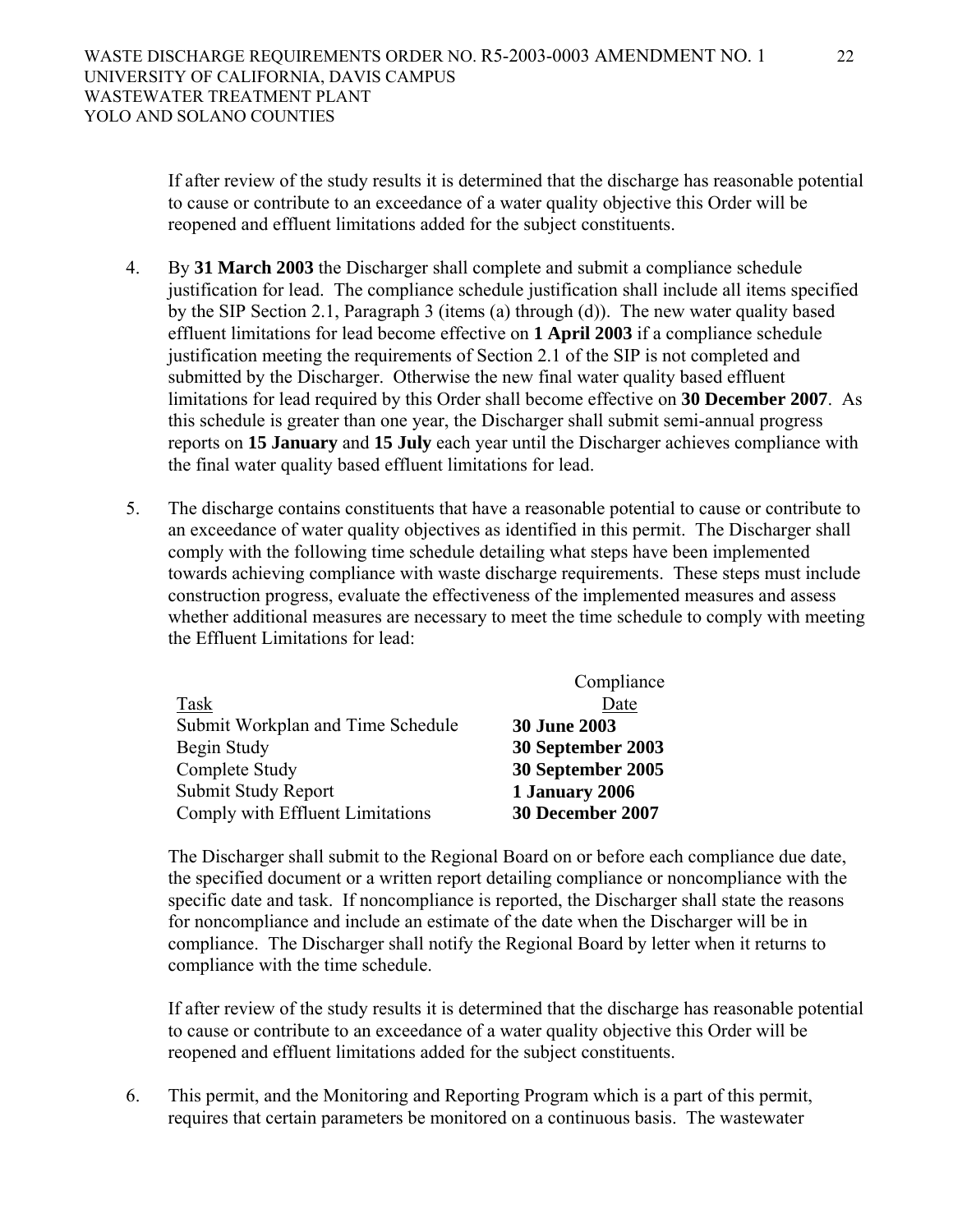treatment plant is not staffed on a full time basis. Permit violations or system upsets can go undetected during this period. The Discharger is required to establish an electronic system for operator notification for continuous recording devise alarms. For existing continuous monitoring systems, the electronic notification system shall be installed within six months of adoption of this permit. For systems installed following permit adoption, the notification system shall be installed simultaneously.

- 7. The Discharger shall conduct the chronic toxicity testing specified in the Monitoring and Reporting Program. If the testing indicates that the discharge causes, has the reasonable potential to cause, or contributes to an in-stream excursion above the water quality objective for toxicity, the Discharger initiate a Toxicity Identification Evaluation (TIE) to identify the causes of toxicity. Upon completion of the TIE, the Discharger shall submit a workplan to conduct a Toxicity Reduction Evaluation (TRE) and, after Regional Board evaluation, conduct the TRE. This Order will be reopened and a chronic toxicity limitation included and/or a limitation for the specific toxicant identified in the TRE included. Additionally, if a chronic toxicity water quality objective is adopted by the State Water Resources Control Board, this Order may be reopened and a limitation based on that objective included.
- 8. **Hydrogeologic Evaluation and Groundwater Monitoring Tasks**. **Within 18-months of the adoption of this Order**, the Discharger shall complete a hydrogeologic investigation within the Primate Center affected by past discharges of the WWTF to land.

The technical report documenting the hydrogeologic investigation shall describe the underlying geology, existing wells (active and otherwise), local well construction practices and standards, well restrictions, hydrogeology and assess all impacts of the wastewater discharge on water quality. The groundwater quality must be monitored at least quarterly for a minimum of four quarters for U.S. EPA priority pollutants, nutrients, coliform organisms, pH, TDS and EC. The technical report must present, for each monitoring event, determinations for the direction and gradient of groundwater flow.

The groundwater monitoring network shall include one or more background monitoring wells and sufficient number of designated monitoring wells to evaluate performance of BPTC measures and determine if the discharge has degraded groundwater. These include monitoring wells immediately downgradient of every treatment, storage, and disposal unit that does or may release waste constituents to groundwater with the exception of wastewater reclamation areas to which the Discharger applies effluent. The need for monitoring wells at reclamation areas will be determined on a case-by-case basis by Regional Board staff. All wells shall comply with appropriate standards as described in *California Well Standards Bulletin 74-90* (June 1991) and *Water Well Standards: State of California Bulletin 94-81* (December 1981), and any more stringent standards adopted by the Discharger or county pursuant to CWC section 13801.

The existing well network will be evaluated, and the proposed network should include existing monitoring wells where they will serve to measure compliance or provide other relevant information (e.g., depth to groundwater). The Discharger shall install approved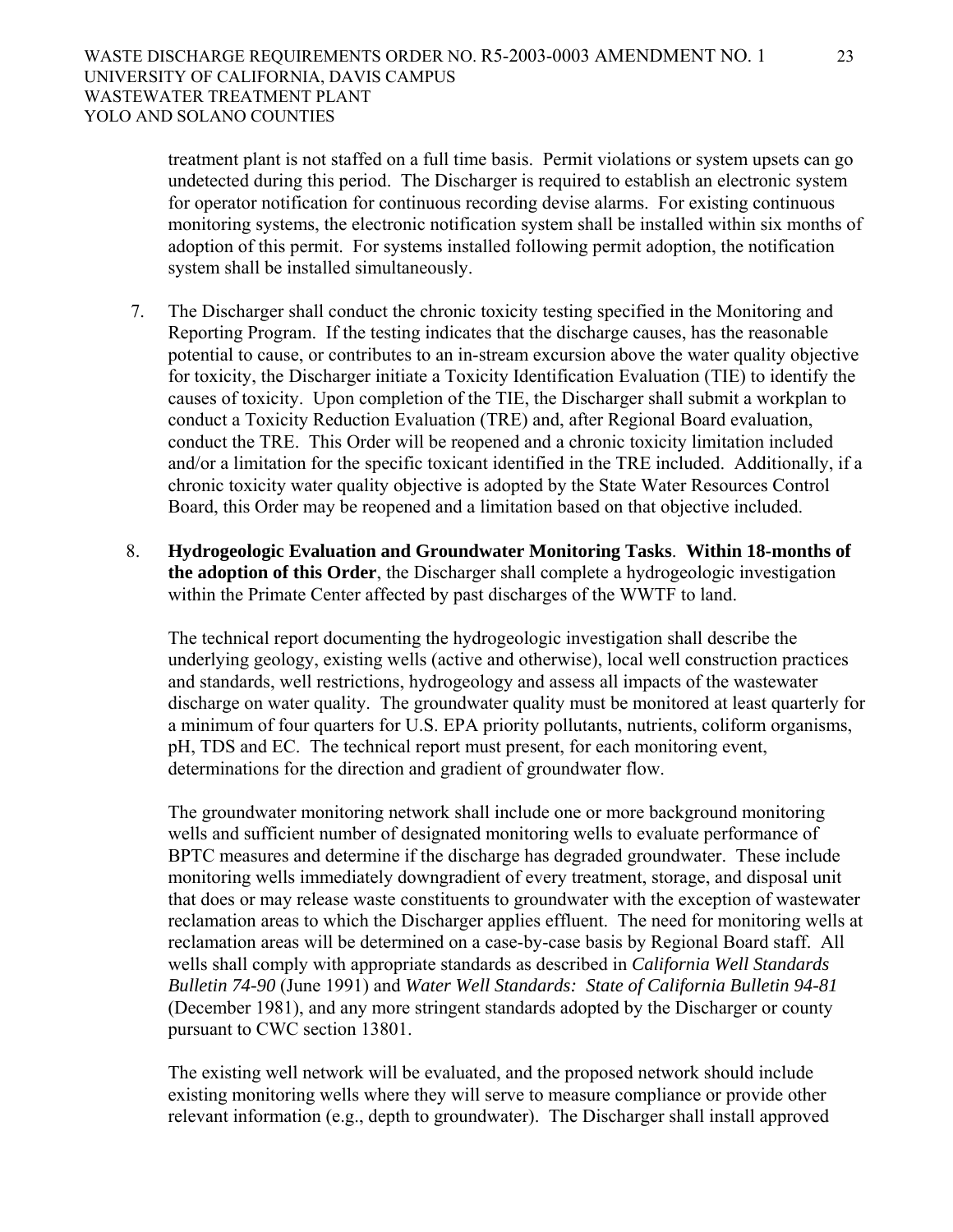monitoring wells, properly destroy ineffective wells, and commence groundwater monitoring in accordance with this Order's Monitoring and Reporting Program. After the first sampling event, the Discharger shall report on its sampling protocol as specified in this Order's Monitoring and Reporting Program (MRP).

After one year of monitoring, the Discharger shall characterize natural background quality of monitored constituents in a technical report. If the monitoring shows that any constituent concentrations are increased above background water quality, the Discharger shall submit a technical report describing the evaluation's results and critiquing each evaluated component with respect to BPTC and minimizing the discharge's impact on groundwater quality. In no case shall the discharge be allowed to exceed a water quality objective. Where treatment system deficiencies are documented, the technical report shall provide recommendations for necessary modifications (e.g., new or revised salinity source control measures, WWTF component upgrade and retrofit) to achieve BPTC and identify the source of funding and proposed schedule for modifications for achieving full compliance prior to expiration of this Order. This Order may be reopened and additional groundwater limitations added.

- 9. The Discharge must submit a report for approval by the Regional Board staff evaluating the ability of the wastewater treatment plant to treat arboretum waters to meet water quality objectives without jeopardizing the treatment of existing wastewater. The report, due by 30 September 2005 must detail the treatment system capability of the system and the hydraulic and constituent by constituent impacts of the proposed project.
- 10. The Discharger must submit and have approval by the Department of Health Services and the Regional Board staff a Title 22 Engineering Report prior to discharging treated effluent into Lake Spafford by 30 September 2005.
- 11. The Discharger shall report to the Regional Board any toxic chemical release data it reports to the State Emergency Response Commission within 15 days of reporting the data to the Commission pursuant to section 313 of the "Emergency Planning and Community Right to Know Act of 1986.
- 12. The Discharger shall comply with all the items of the "Standard Provisions and Reporting Requirements for Waste Discharge Requirements (NPDES)", dated 1 March 1991, which are part of this Order. This attachment and its individual paragraphs are referred to as "Standard Provisions."
- 13. The Discharger shall comply with Monitoring and Reporting Program No. R5-2003-003, which is part of this Order, and any revisions thereto as ordered by the Executive Officer.

When requested by USEPA, the Discharger shall complete and submit Discharge Monitoring Reports. The submittal date shall be no later than the submittal date specified in the Monitoring and Reporting Program for Discharger Self Monitoring Reports.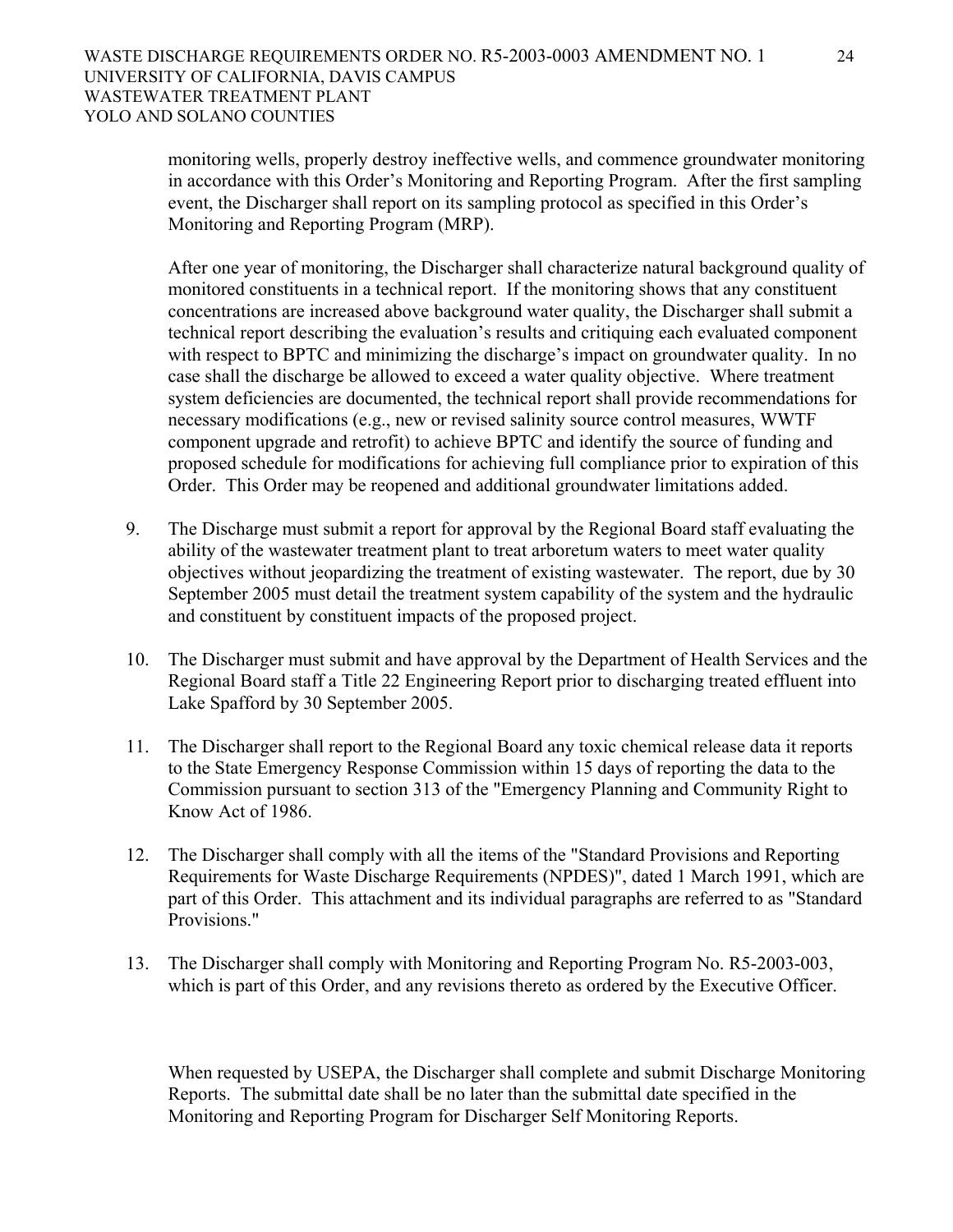- 14. This Order expires on **1 January 2008** and the Discharger must file a Report of Waste Discharge in accordance with Title 23, CCR, not later than 180 days in advance of such date in application for renewal of waste discharge requirements if it wishes to continue the discharge.
- 15. The Discharger shall implement the necessary legal authorities, programs, and controls to ensure that the following incompatible wastes are not introduced to the treatment system, where incompatible wastes are:
	- a. Wastes which create a fire or explosion hazard in the treatment works;
	- b. Wastes which will cause corrosive structural damage to treatment works, but in no case wastes with a pH lower than 5.0, unless the works is specially designed to accommodate such wastes;
	- c. Solid or viscous wastes in amounts which cause obstruction to flow in sewers, or which cause other interference with proper operation or treatment works;
	- d. Any waste, including oxygen demanding pollutants (BOD, etc.), released in such volume or strength as to cause inhibition or disruption in the treatment works, and subsequent treatment process upset and loss of treatment efficiency;
- 16. Heat in amounts that inhibit or disrupt biological activity in the treatment works, or that raise influent temperatures above 40°C (104°F), unless the Regional Board approves alternate temperature limits;
	- a. Petroleum oil, nonbiodegradable cutting oil, or products of mineral oil origin in amounts that will cause interference or pass through;
	- b. Pollutants which result in the presence of toxic gases, vapors, or fumes within the treatment works in a quantity that may cause acute worker health and safety problems; and
	- c. Any trucked or hauled pollutants, except at points predesignated by the Discharger.
- 17. The Discharger shall implement the legal authorities, programs, and controls necessary to ensure that indirect discharges do not introduce pollutants into the sewerage system that, either alone or in conjunction with a discharge or discharges from other sources:
	- a. Flow through the system to the receiving water in quantities or concentrations that cause a violation of this Order, or
	- b. Inhibit or disrupt treatment processes, treatment system operations, or sludge processes, use, or disposal and either cause a violation of this Order or prevent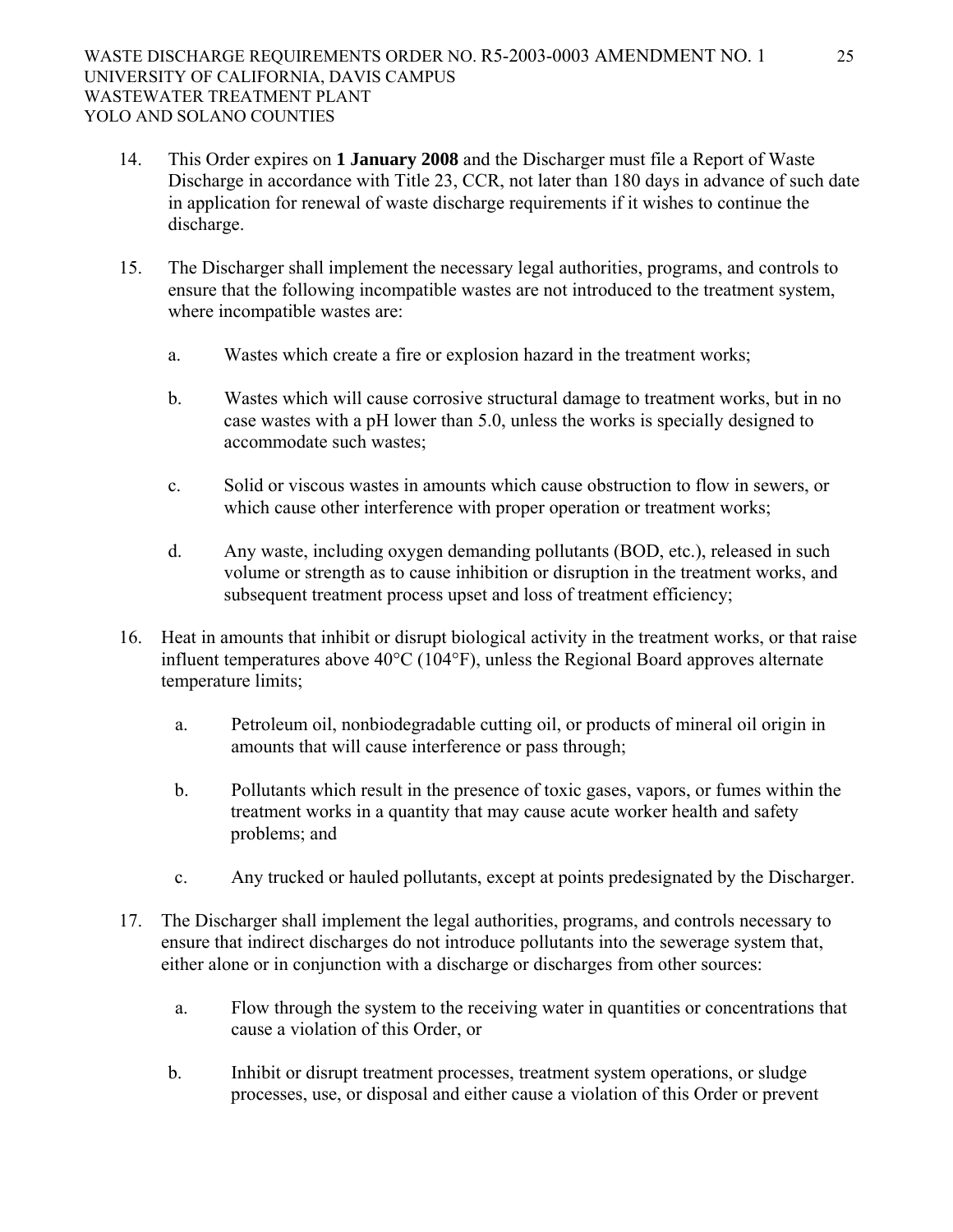sludge use or disposal in accordance with this Order.

- 18. Prior to making any change in the discharge point, place of use, or purpose of use of the wastewater, the Discharger shall obtain approval of, or clearance from the State Water Resources Control Board (Division of Water Rights).
- 19. In the event of any change in control or ownership of land or waste discharge facilities presently owned or controlled by the Discharger, the Discharger shall notify the succeeding owner or operator of the existence of this Order by letter, a copy of which shall be immediately forwarded to this office.

To assume operation under this Order, the succeeding owner or operator must apply in writing to the Executive Officer requesting transfer of the Order. The request must contain the requesting entity's full legal name, the State of incorporation if a corporation, address and telephone number of the persons responsible for contact with the Regional Board and a statement. The statement shall comply with the signatory paragraph of Standard Provision D.6 and state that the new owner or operator assumes full responsibility for compliance with this Order. Failure to submit the request shall be considered a discharge without requirements, a violation of the California Water Code. Transfer shall be approved or disapproved in writing by the Executive Officer.

I, THOMAS R. PINKOS, Executive Officer, do hereby certify the foregoing is a full, true, and correct copy of an Order adopted by the California Regional Water Quality Control Board, Central Valley Region, on 18 March 2004.

 $\mathcal{L}_\mathcal{L} = \{ \mathcal{L}_\mathcal{L} \mid \mathcal{L}_\mathcal{L} \in \mathcal{L}_\mathcal{L} \}$ 

THOMAS R. PINKOS, Executive Officer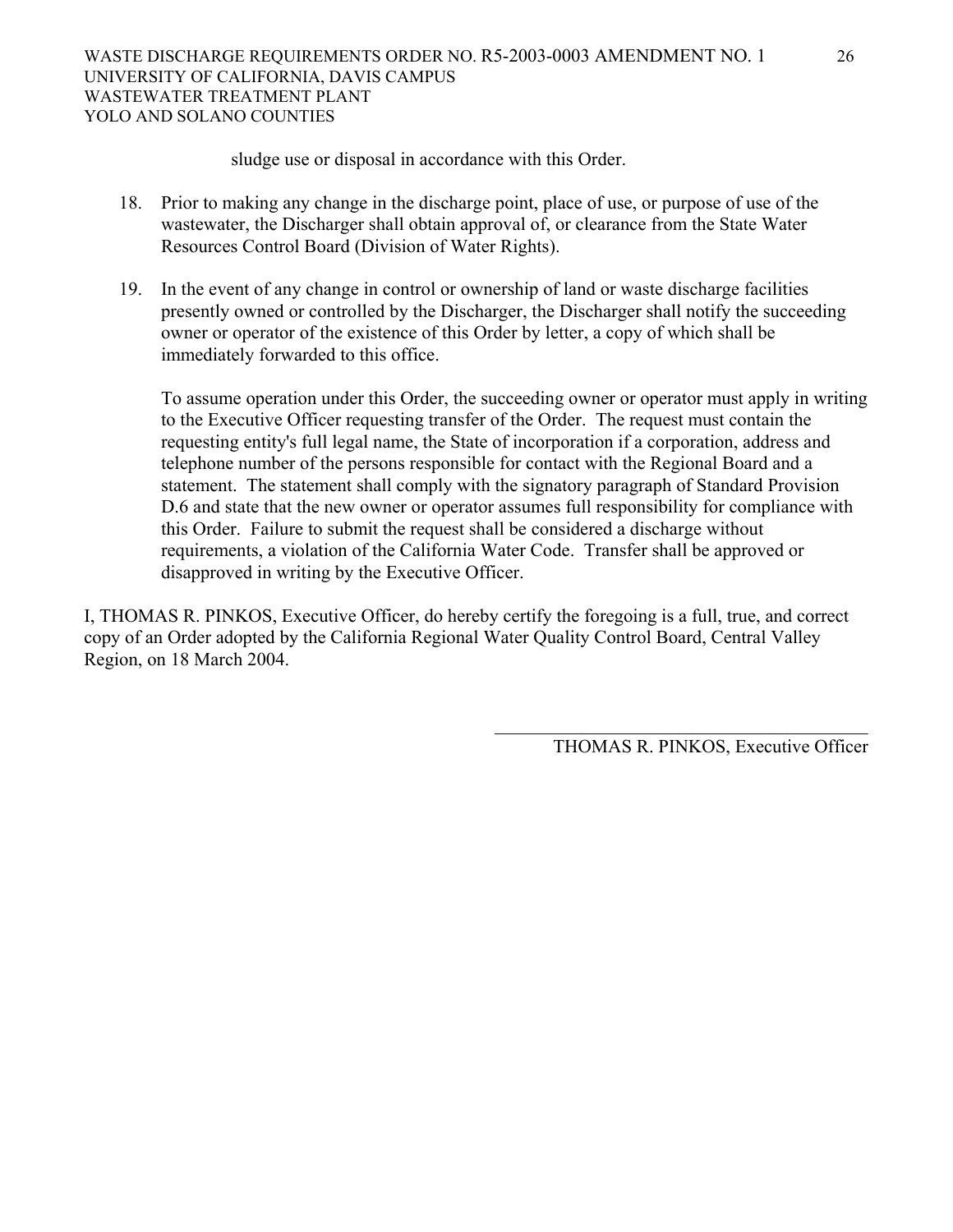## CALIFORNIA REGIONAL WATER QUALITY CONTROL BOARD CENTRAL VALLEY REGION

## MONITORING AND REPORTING PROGRAM NO. R5-2003-0003 Amendment No. 1 NPDES NO. CA0077895 UNIVERSITY OF CALIFORNIA, DAVIS CAMPUS WASTEWATER TREATMENT PLANT YOLO AND SOLANO COUNTIES

This Monitoring and Reporting Program is issued pursuant to Water Code Sections 13383 and 13267. The Discharger shall not implement any changes to this Program unless and until the Regional Board or Executive Officer issues a revised Monitoring and Reporting Program. Specific sample station locations shall be established under direction of the Regional Board's staff, and a description of the stations shall be attached to this Order.

### **INFLUENT MONITORING**

Samples shall be collected at approximately the same time as effluent samples and should be representative of the influent. All influent monitoring results shall be submitted monthly except Priority Pollutants, which are to be submitted quarterly. Influent monitoring shall include at least the following:

| Constituent                                                                              | Units            | Sample Type                 | <b>Sampling</b><br>Frequency |
|------------------------------------------------------------------------------------------|------------------|-----------------------------|------------------------------|
| Flow<br><b>Hardness</b>                                                                  | Mgd<br>mg/1      | Meter<br>Grab               | Continuous<br>Monthly        |
| Electrical Conductivity (EC) at 25<br>$\rm ^{o}C$                                        | $\mu$ mhos/cm    | Grab                        | Daily                        |
| pH                                                                                       |                  | Grab                        | Daily                        |
| $\rm{BOD}\ ^1$                                                                           | $mg/l$ , lbs/day | 24 hr. Composite $2$        | 3Xs/wk                       |
| <b>Total Suspended Solids (TSS)</b>                                                      | mg/l, lbs/day    | 24 hr. Composite $2$        | 3Xs/wk                       |
| Ammonia                                                                                  | mg N/l           | Grab                        | 3Xs/wk                       |
| <b>Priority Pollutants</b><br>$1$ 5-day, 20 $^{\circ}$ C biochemical oxygen demand (BOD) | $\mu$ g/l        | As Appropriate <sup>2</sup> | Twice a Year                 |

<sup>2</sup> Volatile samples shall be grab samples, the remainder shall be 24-hour flow proportional composite samples

## **EFFLUENT MONITORING (001 and 002)**

1. Effluent samples shall be collected downstream from the last connection through which wastes can be admitted into any outfall. Effluent samples should be representative of the total volume and quality of the discharge. Date and time of collection of samples shall be recorded and reported.

Effluent monitoring results shall be submitted monthly. Effluent monitoring at 001 and 002 shall include at least the following: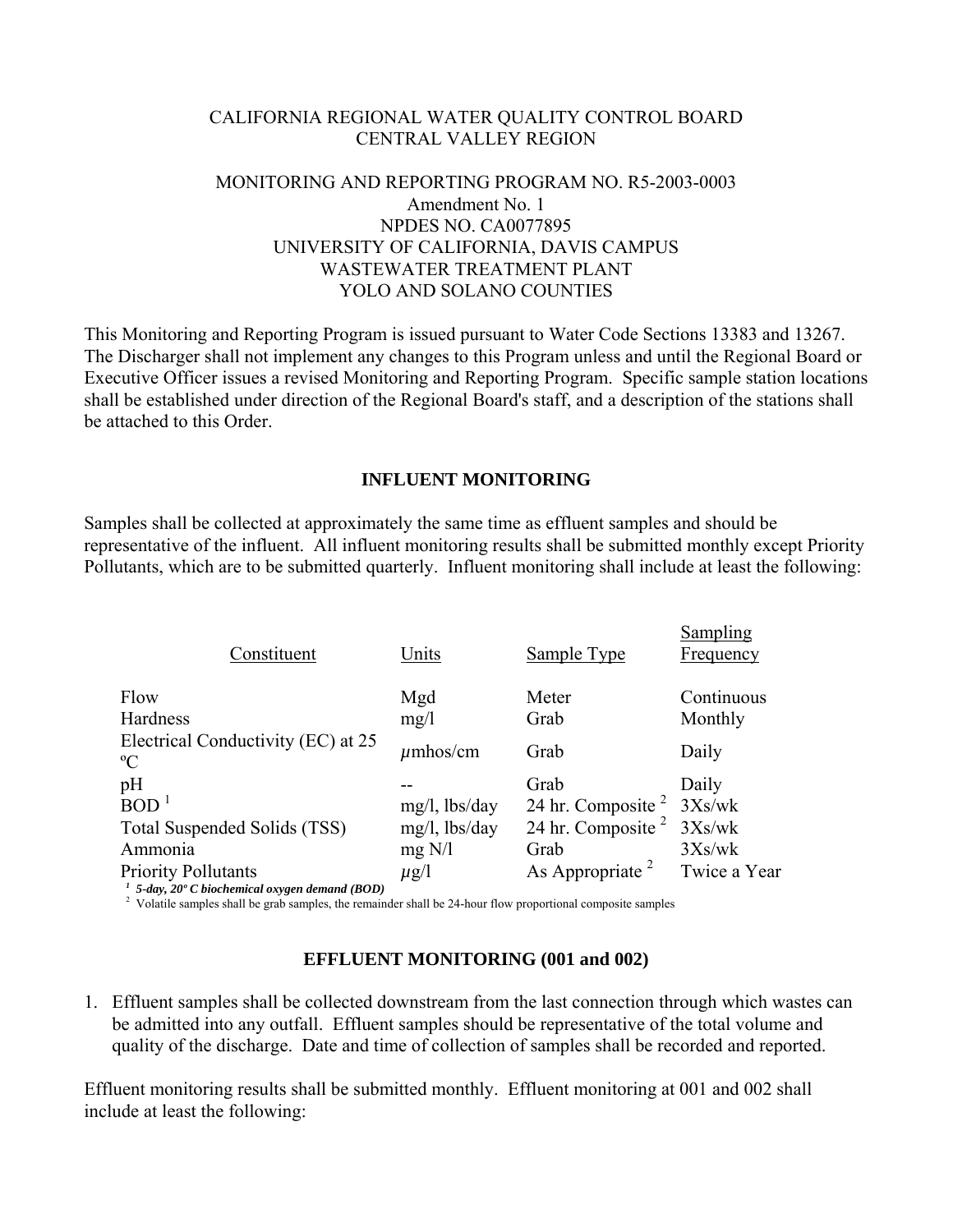#### MONITORING AND REPORTING PROGRAM ORDER NO. R5-2003-0003 AMENDMENT NO. 1 2 UNIVERSITY OF CALIFORNIA, DAVIS CAMPUS WASTEWATER TREATMENT PLANT YOLO AND SOLANO COUNTIES

|                                                 |                                      |                                   | <b>Sampling</b> |
|-------------------------------------------------|--------------------------------------|-----------------------------------|-----------------|
| Constituents                                    | Units                                | <b>Type of Sample</b>             | Frequency*      |
| Flow                                            | mgd                                  | Meter                             | Continuous      |
| Chlorine Residual <sup>8</sup>                  | mg/l, lbs/day                        | Grab                              | Footnote 12     |
| Turbidity                                       | <b>NTU</b>                           | Meter                             | Continuous      |
| $pH^{12}$                                       |                                      | Grab                              | Daily           |
| Temperature                                     | $\rm{^{\circ}F}$ or $\rm{^{\circ}C}$ | Grab $1$                          | Daily           |
| Electrical Conductivity (EC) at $25^{\circ}$ C  | $\mu$ mhos/cm                        | Grab <sup>1</sup>                 | Daily           |
| <b>Total Coliform Organisms</b>                 | MPN/100 ml                           | Grab <sup>1</sup>                 | 5Xs/wk          |
| Ammonia <sup>2,6,8</sup>                        | mg N/l, lbs/day                      | Grab <sup>1</sup>                 | 3Xs/wk          |
| $BOD$ <sup>3,4</sup>                            | $mg/l$ , lbs/day                     | 24 hr. Composite <sup>4, 11</sup> | 3Xs/wk          |
| Total Suspended Solids (TSS) <sup>4</sup>       | $mg/l$ , lbs/day                     | 24 hr. Composite <sup>4,11</sup>  | 3Xs/wk          |
| Settleable Solids (SS)                          | ml/l                                 | Grab <sup>1</sup>                 | Daily           |
| Oil and Grease                                  | mg/l, lbs/day                        | $G$ rab <sup>1</sup>              | Monthly         |
| <b>Total Dissolved Solids (TDS)</b>             | mg/1                                 | Grab $1$                          | Monthly         |
| Hardness                                        | mg/1                                 | Grab <sup>1</sup>                 | Monthly         |
| $\text{Aluminum}^{6,8}$                         | $\mu$ g/l, lbs/day                   | 24 hr. Composite                  | Monthly         |
| Dichloromethane <sup>6</sup>                    | $\mu$ g/l, lbs/day                   | $G$ rab $^1$                      | Quarterly       |
| Dioxin/Furans                                   | $\mu$ g/l                            | Grab                              | Twice/year      |
| $Copper^{6,8}$                                  | $\mu$ g/l, lbs/day                   | 24 hr. Composite                  | Monthly         |
| Cyanide <sup>6,8</sup>                          | $\mu$ g/l, lbs/day                   | Grab $1$                          | Monthly         |
| Nitrate+Nitrite, as N                           | mg/1                                 | Grab <sup>1</sup>                 | Monthly         |
| $\text{Iron}^6$                                 | $\mu$ g/l, lbs/day                   | 24 hr. Composite                  | Monthly         |
| Lead <sup>6</sup>                               | $\mu$ g/l, lbs/day                   | 24 hr. Composite                  | Monthly         |
| Phosphorus                                      | $\mu$ g/l, lbs/day                   | Grab <sup>1</sup>                 | Quarterly       |
| Acute Bioassay <sup>5</sup>                     | % Survival                           | Grab <sup>1</sup>                 | Quarterly       |
| Chronic Bioassay                                | % Survival                           | Grab <sup>1</sup>                 | Quarterly       |
| Priority Pollutants <sup>6,7, 8, 9, 10,11</sup> | $\mu$ g/l, lbs/day                   | 1,10,11<br>As Appropriate         | Twice/year      |

1 Grab samples shall not be collected at the same time each day.

2 pH and temperature data shall be collected on the same date and at the same time as the ammonia sample.

3 5-day, 20 °C biochemical oxygen demand (BOD)

4 The BOD and TSS samples shall be flow proportional composite samples.

5 Acute Bioassays shall be conducted in accordance with EPA/821-R-02-012, or later amendment, with Board staff approval, using rainbow trout, *Oncorhynchus mykiss*, as the test species. Temperature and pH shall be recorded at the time of bioassay collection.

6 Hardness, pH, and temperature data shall be collected at the same time and on the same date. Metals to be reported in total recoverable.

7 All peaks are to be reported, along with any explanation provided by the laboratory.

8 If any single sample exceeds the 4-Day Average Effluent Limit, the Discharger shall conduct additional sampling for 4 consecutive days for those constituents that exceeded the 4-Day Average.

9 Priority Pollutants is defined as U.S. EPA Priority Pollutants and consists of the constituents listed in the most recent National Toxics Rule and California Toxics Rule and constituents identified in the 13267 letter dated 9/10/01

10 Volatile samples shall be grab samples; the remainder shall be 24-hour composite samples.

11 Composite samples shall be flow proportional.

12 Chlorine residual and pH shall be monitored every 15 minutes one hour prior to use at the wastewater treatment plant and 2 hours after the end of use.

At specified frequency or when discharged.

2. The Discharger shall calculate and record daily effluent limits for ammonia, and quarterly effluent limits for ammonia and copper as described below and in Order B.1 (Effluent Limitations) of Waste Discharge Requirements Order No. (attached). The ammonia effluent limits shall be reported in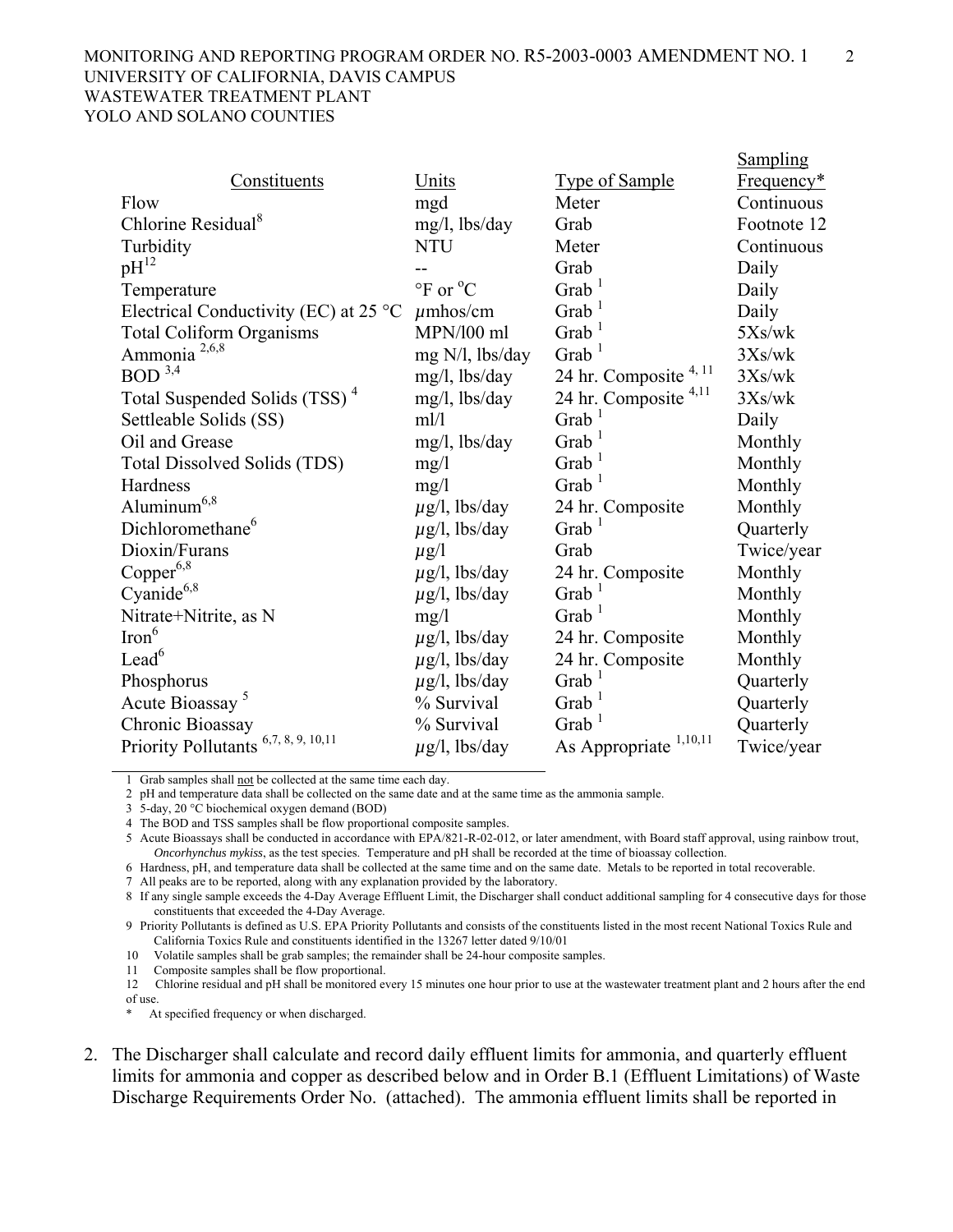### MONITORING AND REPORTING PROGRAM ORDER NO. R5-2003-0003 AMENDMENT NO. 1 3 UNIVERSITY OF CALIFORNIA, DAVIS CAMPUS WASTEWATER TREATMENT PLANT YOLO AND SOLANO COUNTIES

mg N/l and lbs/day and copper limits shall be reported in *µ*g/l and lbs/day. Ammonia and copper limit calculations shall be included with the monthly effluent monitoring results.

| Constituent | Units     | 1-Hour       | $4$ -Day   | $30$ -Day    | Recording            |
|-------------|-----------|--------------|------------|--------------|----------------------|
|             |           | Average      | Average    | Average      | Frequency*           |
| Ammonia     | mg N/l    | Attachment B |            | Attachment C | 3Xs/wk               |
|             | lbs/day   |              |            |              | 3Xs/wk               |
| Copper      | $\mu$ g/l | Attachment D | Attachment |              | Monthly $2$          |
|             |           |              |            |              |                      |
|             | lbs/day   |              |            |              | Monthly <sup>2</sup> |

<sup>1</sup> Using the value, in mg/l, determined from Attachment B, C, or D (as appropriate), calculate the lbs per day using the formula:  $x \text{ mgl}$  x 8.345  $x$  2.7 mgd =  $y$  lbs/day.

Effluent limits must be calculated for any copper samples.

\* At specified frequency or when discharged.

### **RECEIVING WATER MONITORING**

1. All receiving water samples shall be grab samples. Receiving water monitoring stations are located as follows:

| Point of Discharge           | <b>Station</b> | Description                                     |
|------------------------------|----------------|-------------------------------------------------|
| South Fork Putah Creek (001) | $R-1$          | 30 feet upstream from the point of discharge    |
|                              | $R-2$          | 200 feet downstream from the point of discharge |

- 2. All receiving water monitoring results, log notations, and notes shall be reported monthly.
- 3. All receiving water samples shall be grab samples. Date and time of sample collection shall be recorded and reported. Receiving water monitoring shall include at least the following:

|                                    |                                 | Sampling        |           |
|------------------------------------|---------------------------------|-----------------|-----------|
| Constituents                       | Units                           | <b>Stations</b> | Frequency |
| Dissolved Oxygen (DO)              | mg/1                            | $R-1, R-2$      | Weekly    |
| pH                                 |                                 | $R-1, R-2$      | Weekly    |
| Temperature                        | $\mathrm{P}F$ and $\mathrm{P}C$ | $R-1, R-2$      | Weekly    |
| Electrical Conductivity (EC) at 25 | $\mu$ mhos/cm                   | $R-1, R-2$      | Weekly    |
| $\rm ^{\circ}C$                    |                                 |                 |           |
| Turbidity                          | <b>NTU</b>                      | $R-1, R-2$      | Weekly    |
| Hardness                           | Mg/l                            | $R-1, R-2$      | Weekly    |
| Fecal Coliform Organisms           | MPN/100ml                       | $R-1, R-2$      | Quarterly |
| Radionuclides                      | PCi/l                           | $R-1, R-2$      | Annually  |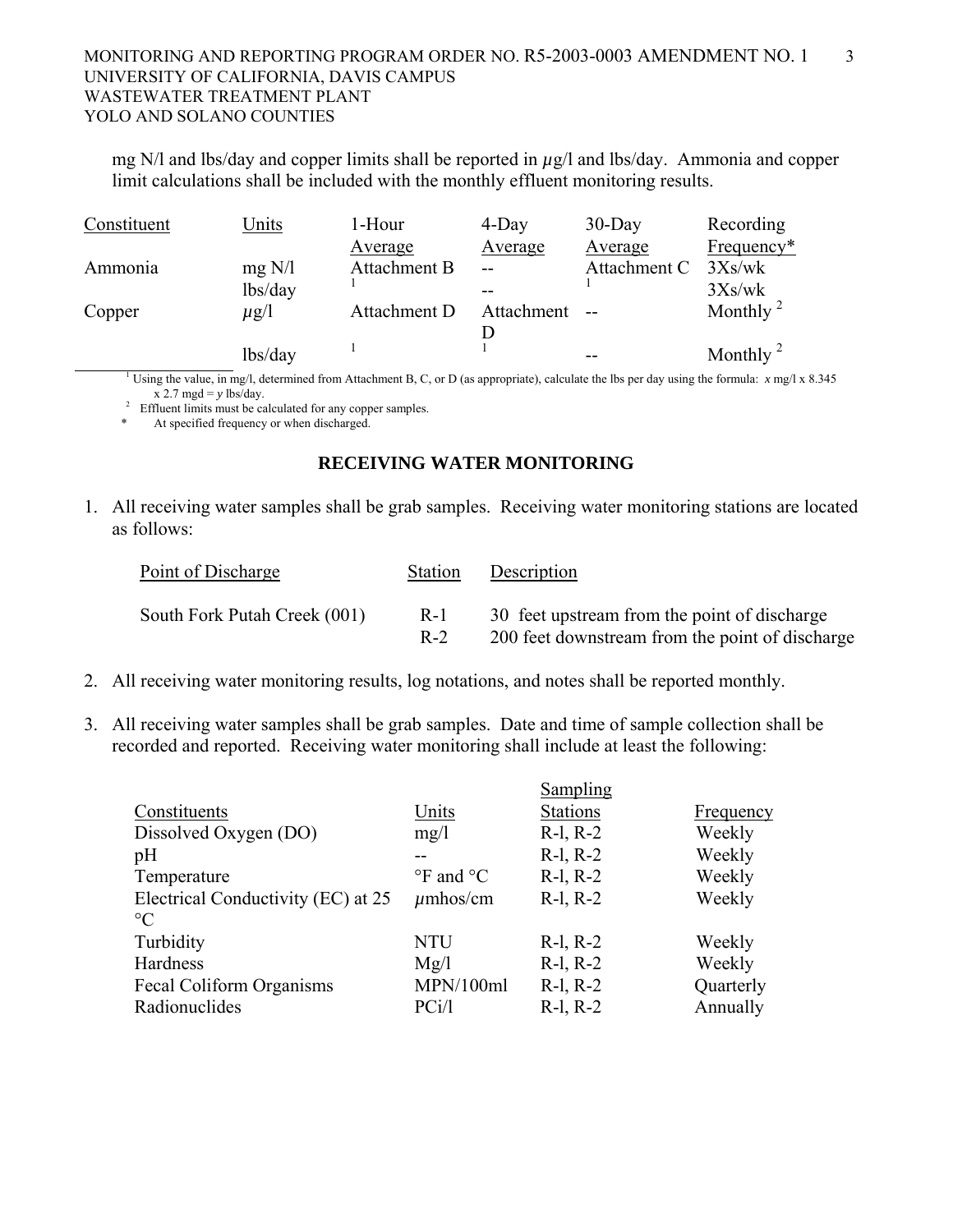- 4. In conducting the receiving water sampling, a separate log shall be kept of the receiving water conditions. Attention shall be given to the presence or absence of:
	-
	-
	-
	-
	- a. Floating or suspended matter e. Visible films, sheens, or coatings
	- b. Discoloration f. Fungi, slimes, or objectionable growths
	- c. Bottom deposits g. Potential nuisance conditions
	- d. Aquatic life h. Flow Direction
		- i. Upstream Conditions
- 5. Notes on receiving water conditions shall be summarized in the monitoring report.

## **THREE SPECIES CHRONIC TOXICITY MONITORING**

Chronic toxicity monitoring shall be conducted to determine whether the effluent is contributing toxicity to South Fork Putah Creek. The testing shall be conducted as specified in U.S. EPA 821-R-02-013. Chronic toxicity samples shall be collected from the effluent of the UCD Wastewater Treatment Plant. Grab samples shall be representative of the volume and quality of the discharge. Time of collection of samples shall be recorded. The effluent tests must be conducted with concurrent reference toxicant tests. Monthly laboratory reference toxicant tests may be substituted upon approval. Both the reference toxicant and effluent tests must meet all test acceptability criteria as specified in the chronic manual. If the test acceptability criteria are not achieved, then the Discharger must re-sample and re-test within 14 days.

Chronic toxicity monitoring results are to be submitted quarterly. Chronic toxicity monitoring shall include the following:

 Species: *Pimephales promelas* (larval stage), *Ceriodaphnia dubia*, and *Selenastrum capricornutum*

 Frequency: Once per quarter, four quarters per year Dilution Series:

|                                | Controls  |              |           |  |  |
|--------------------------------|-----------|--------------|-----------|--|--|
|                                | Dilutions | Creek Water  | Lab Water |  |  |
|                                | $(\%)$    |              |           |  |  |
| $%$ WWTP Effluent <sup>1</sup> | 100       | $\mathbf{0}$ |           |  |  |
| % Dilution Water*              | 100       | 100          |           |  |  |
| % Lab Water                    | 100       |              | 100       |  |  |

\* Dilution water shall be taken individually from Putah Creek upstream of discharge point 001. When stream flow is absent, the analyses may be conducted with undiluted effluent. The dilution series may be altered upon written approval of Board staff. Dilution water chronic testing maybe eliminated after two years by staff if no toxicity is found. 1

<sup>1</sup> Effluent to be collected after disinfection.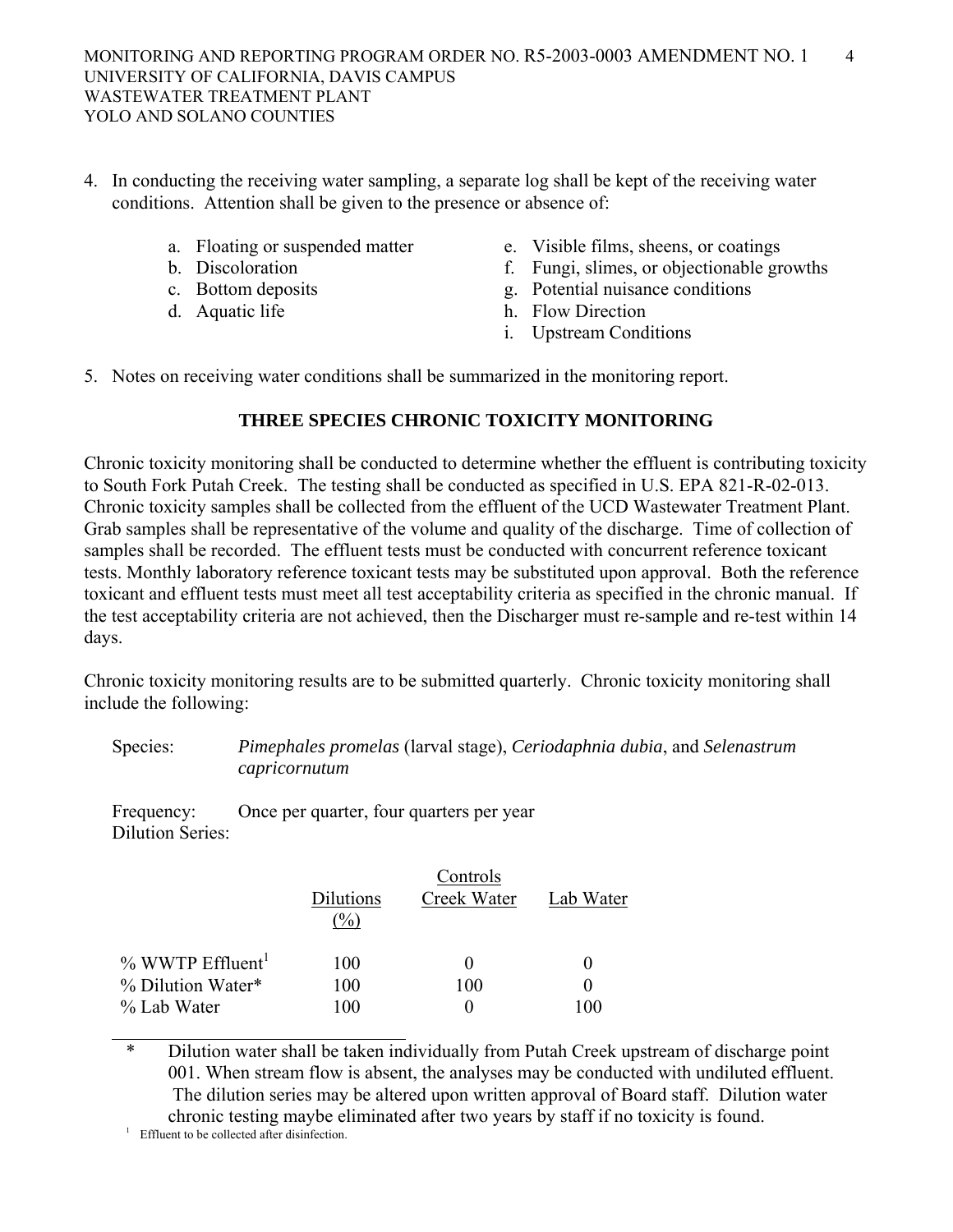### **GROUNDWATER MONITORING**

- 1. Groundwater grab samples shall be collected from all groundwater monitoring wells. Prior to sampling, the wells should be pumped until the temperature, specific conductivity, and pH have stabilized to ensure representative samples.
- 2. The following shall constitute the groundwater monitoring program:

| Units<br>Constituents<br>Frequency                              |           |
|-----------------------------------------------------------------|-----------|
| $1/100^{\text{th}}$ foot<br>Depth to Groundwater                | Monthly   |
| $1/100^{\text{th}}$ foot<br>Groundwater Elevation               | Monthly   |
| pH                                                              | Monthly   |
| Electrical Conductivity (EC) at $25^{\circ}$ C<br>$\mu$ mhos/cm | Monthly   |
| <b>Nitrates</b><br>mg/1                                         | Quarterly |
| MPN/100ml<br><b>Total Coliform Organisms</b>                    | Quarterly |
| Heavy Metals (Title 22)<br>mg/l                                 | Annually  |
| Volatile Organics (U.S. EPA 601)<br>$\mu$ g/l                   | Annually  |
| Semi-Volatile Organics (U.S. EPA 602)<br>$\mu$ g/l              | Annually  |
| Oxygenate Compounds (U.S. EPA 8260)<br>$\mu$ g/l                | Annually  |

- 3. Groundwater monitoring results for the constituents above shall be submitted monthly and includes a site map showing the location of the wells and the direction and gradient of ground water flow.
- 4. A groundwater report shall be submitted annually, which contains a brief written description of any groundwater investigation and sampling work completed for the year, a site map showing the location of all monitoring wells, and tables showing all groundwater monitoring data collected since the wells were installed, including groundwater depth and elevation data, pH, EC, and all other monitored constituents.

### **BIOSOLIDS MONITORING**

1. A composite sample of biosolids shall be collected hourly during the hours of biosolids wasting over a 24-hour period and in accordance with U.S. EPA's POTW Biosolids Sampling and Analysis Guidance Document, August 1989, (or most recent edition) and tested for the following constituents:

| Constituent       | Units        | Sample Type | Frequency      |
|-------------------|--------------|-------------|----------------|
| Quantity          | Dry Tons     |             | Daily          |
| Solids Content    | % percentage |             | Daily          |
| Disposal Location |              |             | Daily          |
| Cadmium           | mg/kg        | Composite   | Twice-Annually |
| Copper            | mg/kg        | Composite   | Twice-Annually |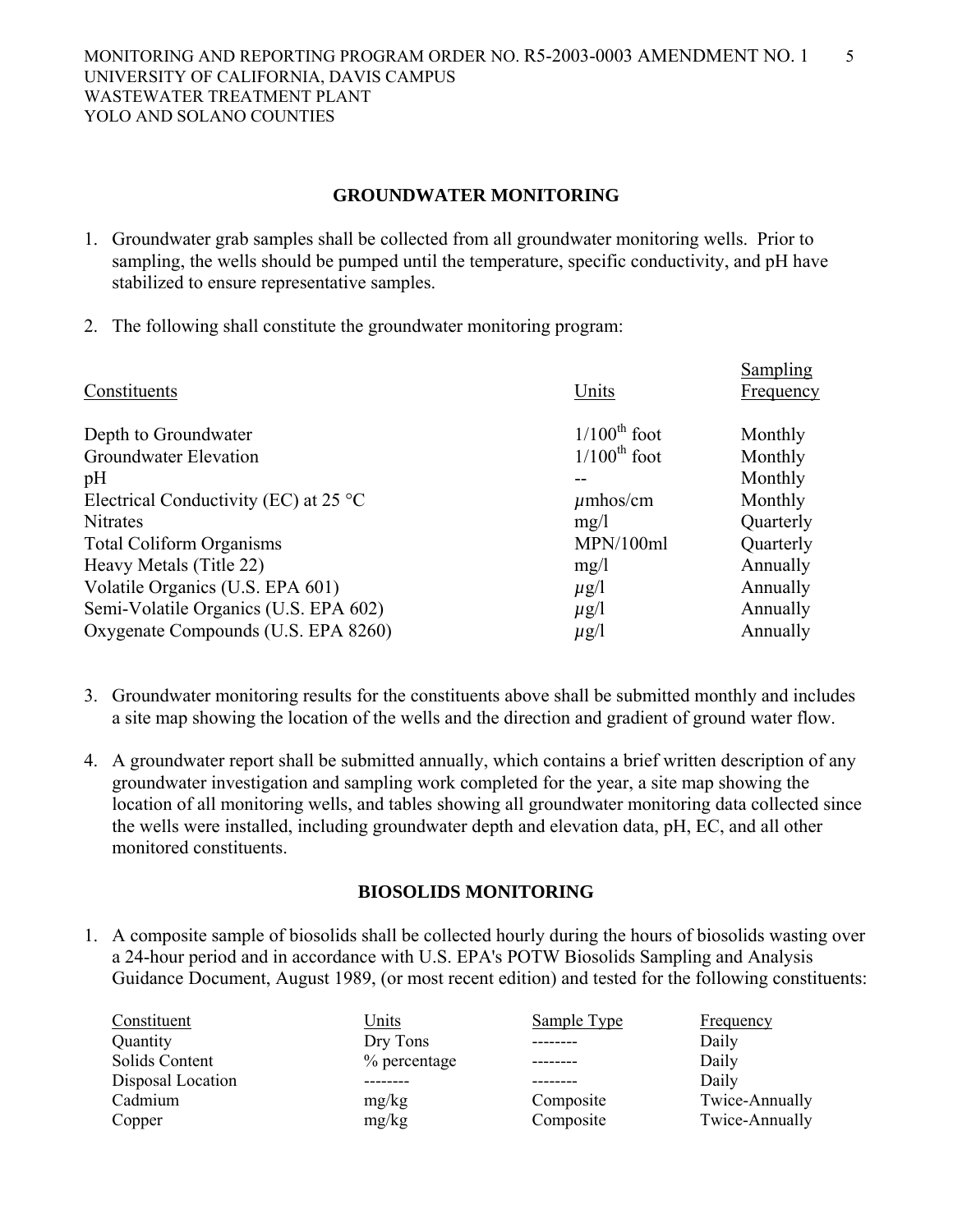| Constituent                                                                         | Units            | Sample Type | Frequency      |
|-------------------------------------------------------------------------------------|------------------|-------------|----------------|
| Total chromium                                                                      | mg/kg            | Composite   | Twice-Annually |
| Lead                                                                                | mg/kg            | Composite   | Twice-Annually |
| Mercury                                                                             | mg/kg            | Composite   | Twice-Annually |
| Nickel                                                                              | mg/kg            | Composite   | Twice-Annually |
| Selenium                                                                            | mg/kg            | Composite   | Twice-Annually |
| Silver                                                                              | mg/kg            | Composite   | Twice-Annually |
| Zinc                                                                                | mg/kg            | Composite   | Twice-Annually |
| PCB's                                                                               | mg/kg            | Composite   | Twice-Annually |
| Oil and Grease                                                                      | mg/kg            | Composite   | Twice-Annually |
| Nitrogen <sup>1</sup>                                                               | $mg/kg$ (dry)    | Composite   | Twice-Annually |
| Ammonia                                                                             | $mg/kg$ (dry)    | Composite   | Twice-Annually |
| Nitrate                                                                             | $mg/kg$ (dry)    | Composite   | Twice-Annually |
| Total Kjeldahl Nitrogen                                                             | $mg/kg$ (dry)    | Composite   | Twice-Annually |
| pH <sup>1</sup>                                                                     | pH units         | Composite   | Twice-Annually |
| Fecal Coliform <sup>1</sup>                                                         | MPN/gram dry wt. | Composite   | Twice-Annually |
| Samples for nitrogen, pH and fecal coliforms shall be collected from dry biosolids. |                  |             |                |

2. Sampling records shall be retained for a minimum of five years. A log shall be kept of the quantity of biosolids generated and of the handling and disposal activities. The frequency of entries is discretionary; however, the log should be complete enough to serve as a basis for part of the annual report.

- 3. Discharger shall submit annually:
	- a. The biosolids composite sample results.
	- b. Annual production of biosolids in dry tons and percent solids.
	- c. A schematic diagram showing biosolids handling facilities and a solids flow diagram.
	- d. Depth of application and drying time for biosolids drying beds.
	- e. A description of disposal methods, including the following information related to the disposal methods used at the facility. If more than one method is used, include the percentage of annual biosolids production disposed by each method.
- 4. Within 90 days of the effective date of this Order, the Discharger shall submit characterization of biosolids quality, including percent solids and quantitative results of chemical analysis for the priority pollutants listed in 40 CFR 122 Appendix D, Tables II and III (excluding total phenols). All biosolids samples shall be a composite of a minimum of twelve (12) discrete samples taken at equal time intervals over 24 hours. Suggested methods for analysis of biosolids are provided in U.S. EPA publications titled "Test Methods for Evaluating Solid Waste: Physical/Chemical Methods" and "Test Methods for Organic Chemical Analysis of Municipal and Industrial Wastewater". Recommended analytical holding times for biosolids samples should reflect those specified in 40 CFR 136.6.3(e). Other guidance is available in EPA's POTW Biosolids Sampling and Analysis Guidance Document, August 1989 (or most recent edition).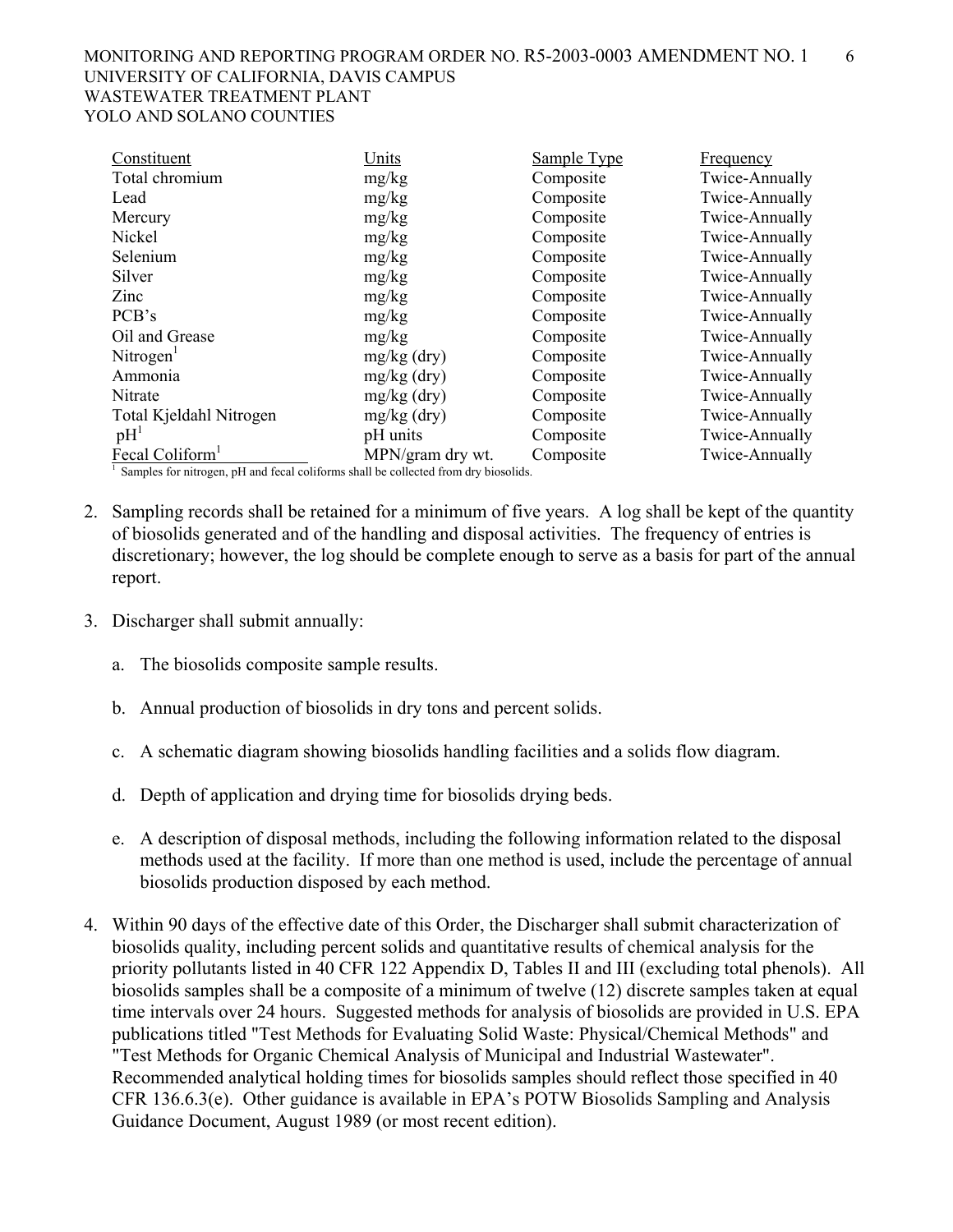| Constituent                   | Units       | Sampling  |
|-------------------------------|-------------|-----------|
|                               |             | Frequency |
| Freeboard                     | Feet        | Monthly   |
| Odors                         | Observation | Monthly   |
| Quantity of Sludge discharged | Tons        | Daily     |
| Quantity of Sludge Removed    | Tons        | Daily     |
| Levee Condition               | Observation | Monthly   |
| Dissolved Oxygen              | mg/1        | Monthly   |
| pH                            | pH units    | Monthly   |

5. Solids stabilization basin monitoring shall include at least the following:

## **WATER SUPPLY MONITORING**

A sampling station shall be established where a representative sample of the municipal water supply can be obtained. Water supply monitoring results shall be submitted four times per year. Water supply monitoring shall include at least the following:

|                                                             |               | Sampling  |
|-------------------------------------------------------------|---------------|-----------|
| Constituents                                                | <u>Units</u>  | Frequency |
| Total Dissolved Solids (TDS)                                | mg/l          | Quarterly |
| Electrical Conductivity (EC) at $25^{\circ}$ C <sup>*</sup> | $\mu$ mhos/cm | Quarterly |
| Selenium                                                    | mg/l          | Quarterly |
| Chromium VI                                                 | $\mu$ g/l     | Quarterly |
| $  -$<br>$\sim$<br>. .                                      | .             | .         |

If the source water is from more than one well, the constituents shall be reported as a weighted average and include copies of supporting calculations.

## **REPORTING**

- 1. Monitoring results shall be submitted to the Regional Board by the **1st day of the second month following sample collection**. Quarterly and annual monitoring results shall be submitted by the **1st day of the second month following each calendar quarter (May, August, November, and February) and year (February)**, respectively.
- 2. All constituents for all sections of the Monitoring and Reporting Program, that are monitored monthly (or several times per month), shall be submitted in one monthly report. All constituents for all sections of the Monitoring and Reporting Program, that are monitored quarterly, shall be submitted with the appropriate monthly report. All constituents monitored annually, and all sections of the Monitoring and Reporting Program with annual reporting requirements, shall be submitted in one annual report.
- 3. In reporting the monitoring data, the Discharger shall arrange the data in tabular form so that the time and date of sample collection, the constituents, and the concentrations are readily discernible. The data shall be summarized to illustrate clearly whether the discharge complies with waste discharge requirements. The highest daily maximum for the month, monthly and weekly averages,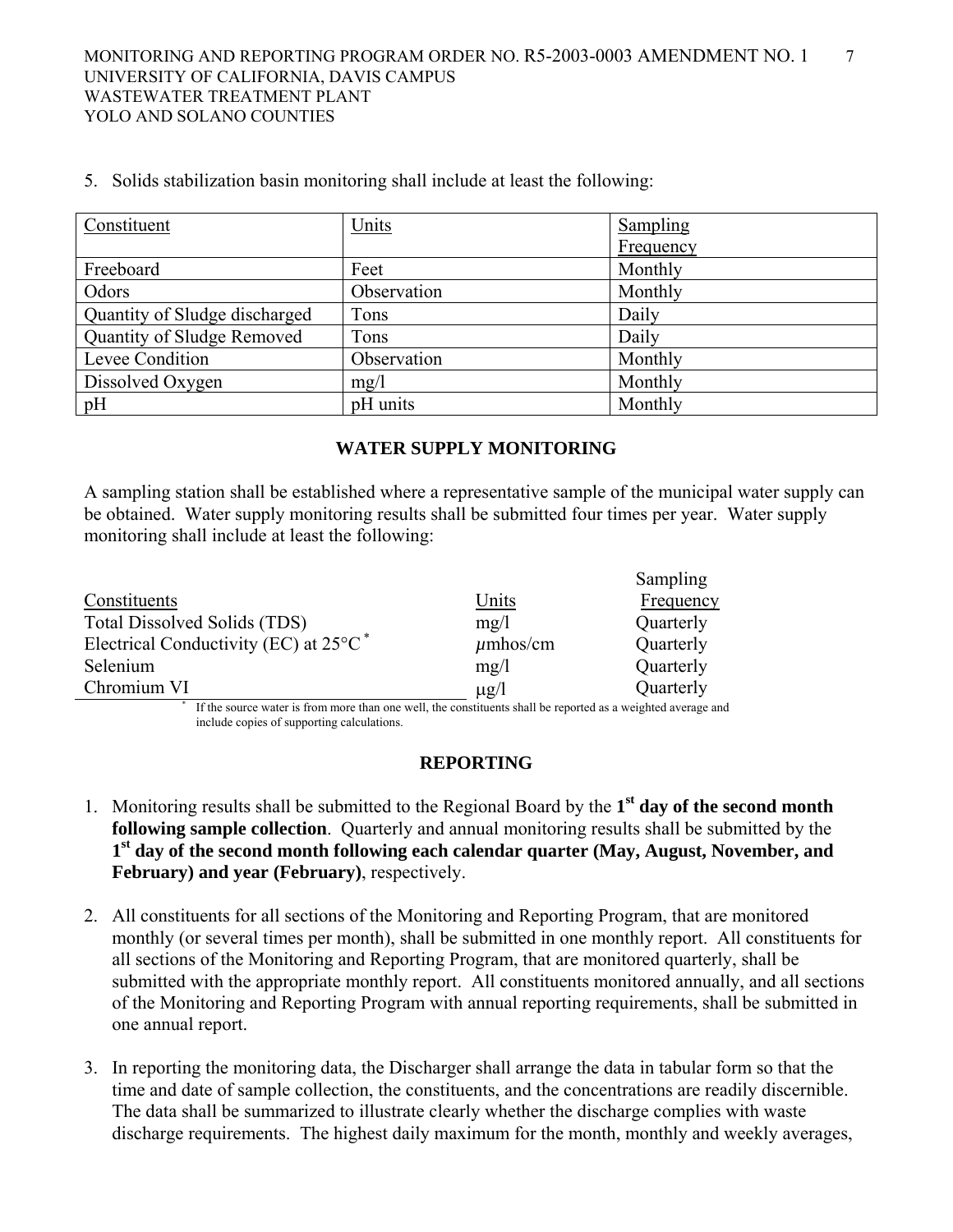and medians, and removal efficiencies (%) for BOD and Suspended Solids, should be determined and recorded.

- 4. If the Discharger monitors any pollutant at the locations designated herein more frequently than is required by this Order, the results of such monitoring shall be included in the calculation and reporting of the values required in the discharge monitoring report form. Such increased frequency shall be indicated on the discharge monitoring report form.
- 5. By **30 January of each year**, the Discharger shall submit a written report to the Executive Officer containing the following:
	- a. The names, certificate grades, and general responsibilities of all persons employed at the Davis Wastewater Treatment Plant (Standard Provision A.5).
	- b. The names and telephone numbers of persons to contact regarding the plant for emergency and routine situations.
	- c. A statement certifying when the flow meter and other monitoring instruments and devices were last calibrated, including identification of who performed the calibration (Standard Provision C.6).
	- d. A statement certifying whether the current operation and maintenance manual, and contingency plan, reflect the wastewater treatment plant as currently constructed and operated, and the dates when these documents were last revised and last reviewed for adequacy.

The Discharger may also be requested to submit an annual report to the Board with both tabular and graphical summaries of the monitoring data obtained during the previous year. Any such request shall be made in writing. The report shall discuss the compliance record. If violations have occurred, the report shall also discuss the corrective actions taken and planned to bring the discharge into full compliance with the waste discharge requirements.

All reports submitted in response to this Order shall comply with the signatory requirements of Standard Provision D.6.

The Discharger shall implement the above monitoring program on the first day of the month following effective date of this Order.

Ordered by: \_\_\_\_\_\_\_\_\_\_\_\_\_\_\_\_\_\_\_\_\_\_\_\_\_\_\_\_\_\_\_\_\_\_

THOMAS R. PINKOS, Executive Officer

 18 March 2004 (Date)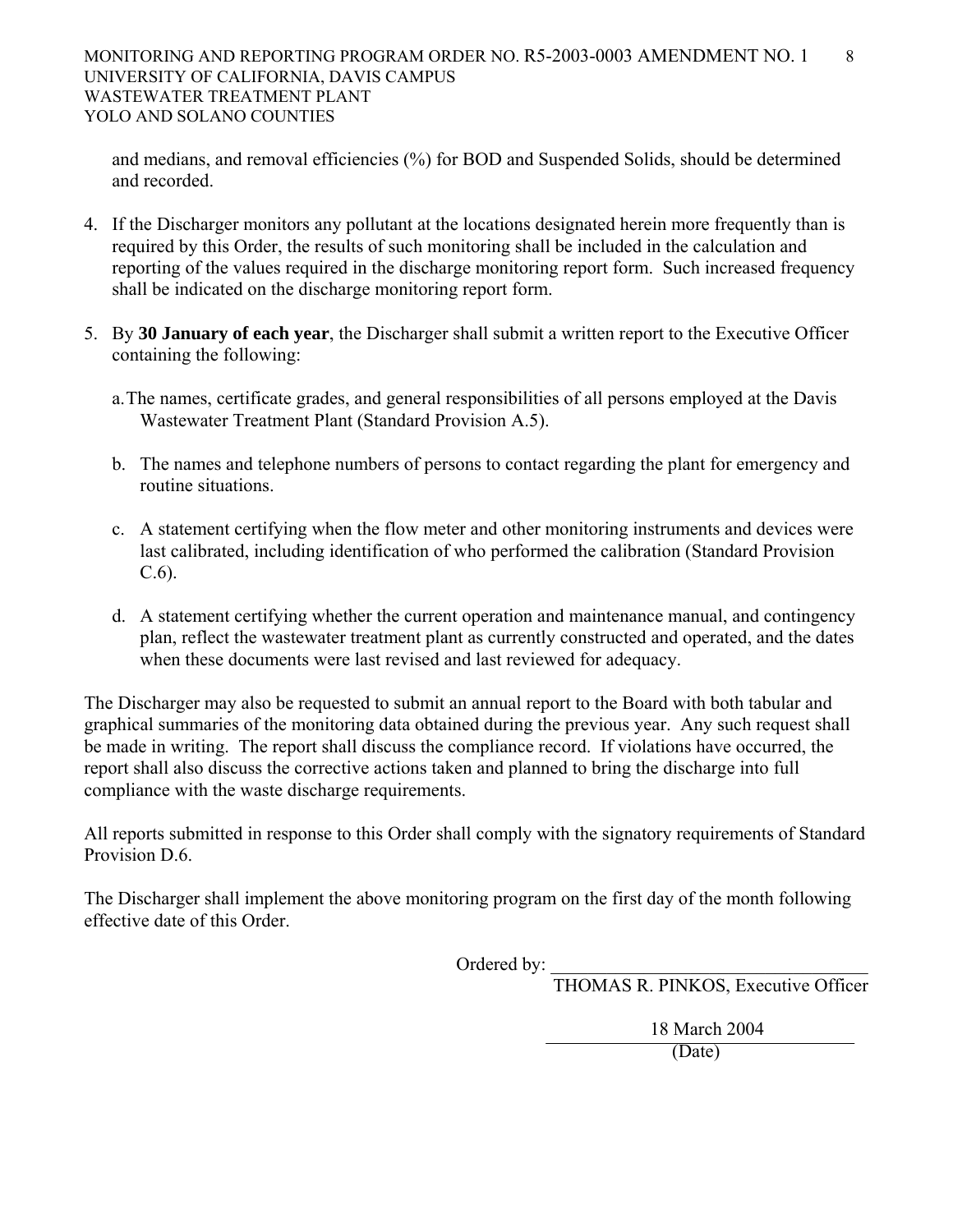#### **NPDES REQUIREMENTS**  UNIVERSITY OF CALIFORNIA, DAVIS CAMPUS **ALIFORNIA, DAVIS CAMPUS WASTEWATER TREATMENT PLANT YOLO AND SOLANO COUNTIES**

|     | <b>Ammonia Concentration Limitation (mg N/l)</b> |       |       |       |                      |       |       |       |       |       |
|-----|--------------------------------------------------|-------|-------|-------|----------------------|-------|-------|-------|-------|-------|
|     |                                                  |       |       |       | Temperature, °C (°F) |       |       |       |       |       |
|     | $\boldsymbol{0}$                                 | 14    | 16    | 18    | 20                   | 22    | 24    | 26    | 28    | 30    |
| pH  | (32)                                             | (57)  | (61)  | (64)  | (68)                 | (72)  | (75)  | (79)  | (82)  | (86)  |
| 6.5 | 6.67                                             | 6.67  | 6.06  | 5.33  | 4.68                 | 4.12  | 3.62  | 3.18  | 2.80  | 2.46  |
| 6.6 | 6.57                                             | 6.57  | 5.97  | 5.25  | 4.61                 | 4.05  | 3.56  | 3.13  | 2.75  | 2.42  |
| 6.7 | 6.44                                             | 6.44  | 5.86  | 5.15  | 4.52                 | 3.98  | 3.50  | 3.07  | 2.70  | 2.37  |
| 6.8 | 6.29                                             | 6.29  | 5.72  | 5.03  | 4.42                 | 3.89  | 3.42  | 3.00  | 2.64  | 2.32  |
| 6.9 | 6.12                                             | 6.12  | 5.56  | 4.89  | 4.30                 | 3.78  | 3.32  | 2.92  | 2.57  | 2.25  |
| 7.0 | 5.91                                             | 5.91  | 5.37  | 4.72  | 4.15                 | 3.65  | 3.21  | 2.82  | 2.48  | 2.18  |
| 7.1 | 5.67                                             | 5.67  | 5.15  | 4.53  | 3.98                 | 3.50  | 3.08  | 2.70  | 2.38  | 2.09  |
| 7.2 | 5.39                                             | 5.39  | 4.90  | 4.31  | 3.78                 | 3.33  | 2.92  | 2.57  | 2.26  | 1.99  |
| 7.3 | 5.08                                             | 5.08  | 4.61  | 4.06  | 3.57                 | 3.13  | 2.76  | 2.42  | 2.13  | 1.87  |
| 7.4 | 4.73                                             | 4.73  | 4.30  | 3.78  | 3.32                 | 2.92  | 2.57  | 2.26  | 1.98  | 1.74  |
| 7.5 | 4.36                                             | 4.36  | 3.97  | 3.49  | 3.06                 | 2.69  | 2.37  | 2.08  | 1.83  | 1.61  |
| 7.6 | 3.98                                             | 3.98  | 3.61  | 3.18  | 2.79                 | 2.45  | 2.16  | 1.90  | 1.67  | 1.47  |
| 7.7 | 3.58                                             | 3.58  | 3.25  | 2.86  | 2.51                 | 2.21  | 1.94  | 1.71  | 1.50  | 1.32  |
| 7.8 | 3.18                                             | 3.18  | 2.89  | 2.54  | 2.23                 | 1.96  | 1.73  | 1.52  | 1.33  | 1.17  |
| 7.9 | 2.80                                             | 2.80  | 2.54  | 2.24  | 1.96                 | 1.73  | 1.52  | 1.33  | 1.17  | 1.03  |
| 8.0 | 2.43                                             | 2.43  | 2.21  | 1.94  | 1.71                 | 1.50  | 1.32  | 1.16  | 1.02  | 0.897 |
| 8.1 | 2.10                                             | 2.10  | 1.91  | 1.68  | 1.47                 | 1.29  | 1.14  | 1.00  | 0.879 | 0.773 |
| 8.2 | 1.79                                             | 1.79  | 1.63  | 1.43  | 1.26                 | 1.11  | 0.973 | 0.855 | 0.752 | 0.661 |
| 8.3 | 1.52                                             | 1.52  | 1.39  | 1.22  | 1.07                 | 0.941 | 0.827 | 0.727 | 0.639 | 0.562 |
| 8.4 | 1.29                                             | 1.29  | 1.17  | 1.03  | 0.906                | 0.796 | 0.700 | 0.615 | 0.541 | 0.475 |
| 8.5 | 1.09                                             | 1.09  | 0.990 | 0.870 | 0.765                | 0.672 | 0.591 | 0.520 | 0.457 | 0.401 |
| 8.6 | 0.920                                            | 0.920 | 0.836 | 0.735 | 0.646                | 0.568 | 0.499 | 0.439 | 0.386 | 0.339 |
| 8.7 | 0.778                                            | 0.778 | 0.707 | 0.622 | 0.547                | 0.480 | 0.422 | 0.371 | 0.326 | 0.287 |
| 8.8 | 0.661                                            | 0.661 | 0.601 | 0.528 | 0.464                | 0.408 | 0.359 | 0.315 | 0.277 | 0.244 |
| 8.9 | 0.565                                            | 0.565 | 0.513 | 0.451 | 0.397                | 0.349 | 0.306 | 0.269 | 0.237 | 0.208 |
| 9.0 | 0.486                                            | 0.486 | 0.442 | 0.389 | 0.342                | 0.300 | 0.264 | 0.232 | 0.204 | 0.179 |

## **Temperature- and pH-Dependent Effluent Limits for Ammonia Criterion Continuous Concentration, Maximum Average Monthly Concentration**

$$
CCC = \left(\frac{0.0577}{1 + 10^{7.688 - pH}} + \frac{2.487}{1 + 10^{pt - 7.688}}\right) x \ MIN \ \left(2.85, 1.45 \cdot 10^{0.028(25 - T)}\right)
$$

*Where:* CCC = criteria continuous concentration  $T = temperature in degrees Celsius (°C)$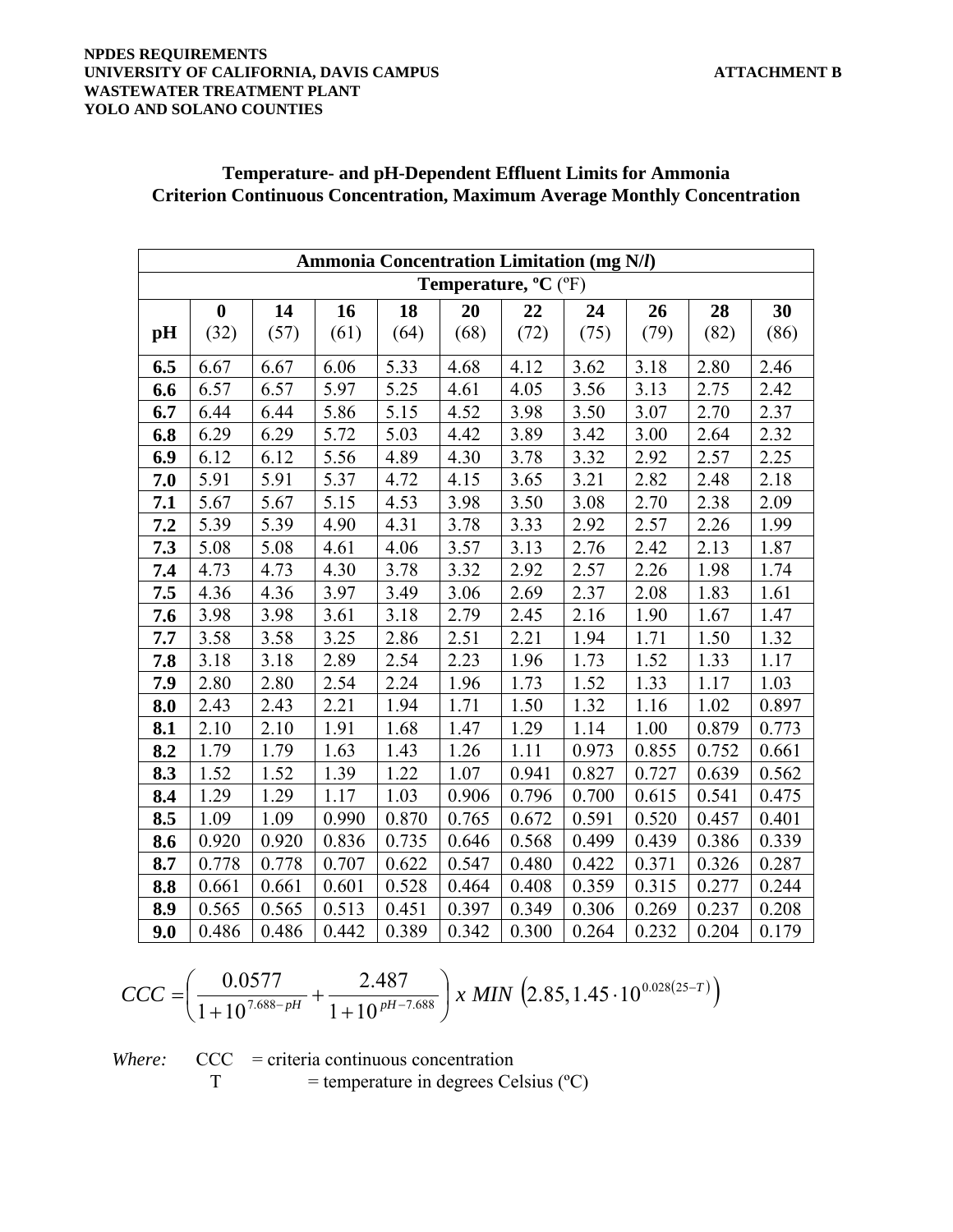#### **NPDES REQUIREMENTS UNIVERSITY OF CALIFORNIA, DAVIS CAMPUS ATTACHMENT C WASTEWATER TREATMENT PLANT YOLO AND SOLANO COUNTIES**

|     | Ammonia Concentration |
|-----|-----------------------|
| pH  | Limit (mg $N/l$ )     |
| 6.5 | 32.6                  |
| 6.6 | 31.3                  |
| 6.7 | 29.8                  |
| 6.8 | 28.0                  |
| 6.9 | 26.2                  |
| 7.0 | 24.1                  |
| 7.1 | 21.9                  |
| 7.2 | 19.7                  |
| 7.3 | 17.5                  |
| 7.4 | 15.3                  |
| 7.5 | 13.3                  |
| 7.6 | 11.4                  |
| 7.7 | 9.64                  |
| 7.8 | 8.11                  |
| 7.9 | 6.77                  |
| 8.0 | 5.62                  |
| 8.1 | 4.64                  |
| 8.2 | 3.83                  |
| 8.3 | 3.15                  |
| 8.4 | 2.59                  |
| 8.5 | 2.14                  |
| 8.6 | 1.77                  |
| 8.7 | 1.47                  |
| 8.8 | 1.23                  |
| 8.9 | 1.04                  |
| 9.0 | 0.885                 |

## **pH-Dependent Effluent Limits for Ammonia Criterion Maximum Concentration, Maximum 1-hour Average**

$$
CMC_{salmonids\ present} = \left(\frac{0.275}{1+10^{7.204-pH}} + \frac{39.0}{1+10^{pH-7.204}}\right)
$$

*Where:* CMC = criteria maximum concentration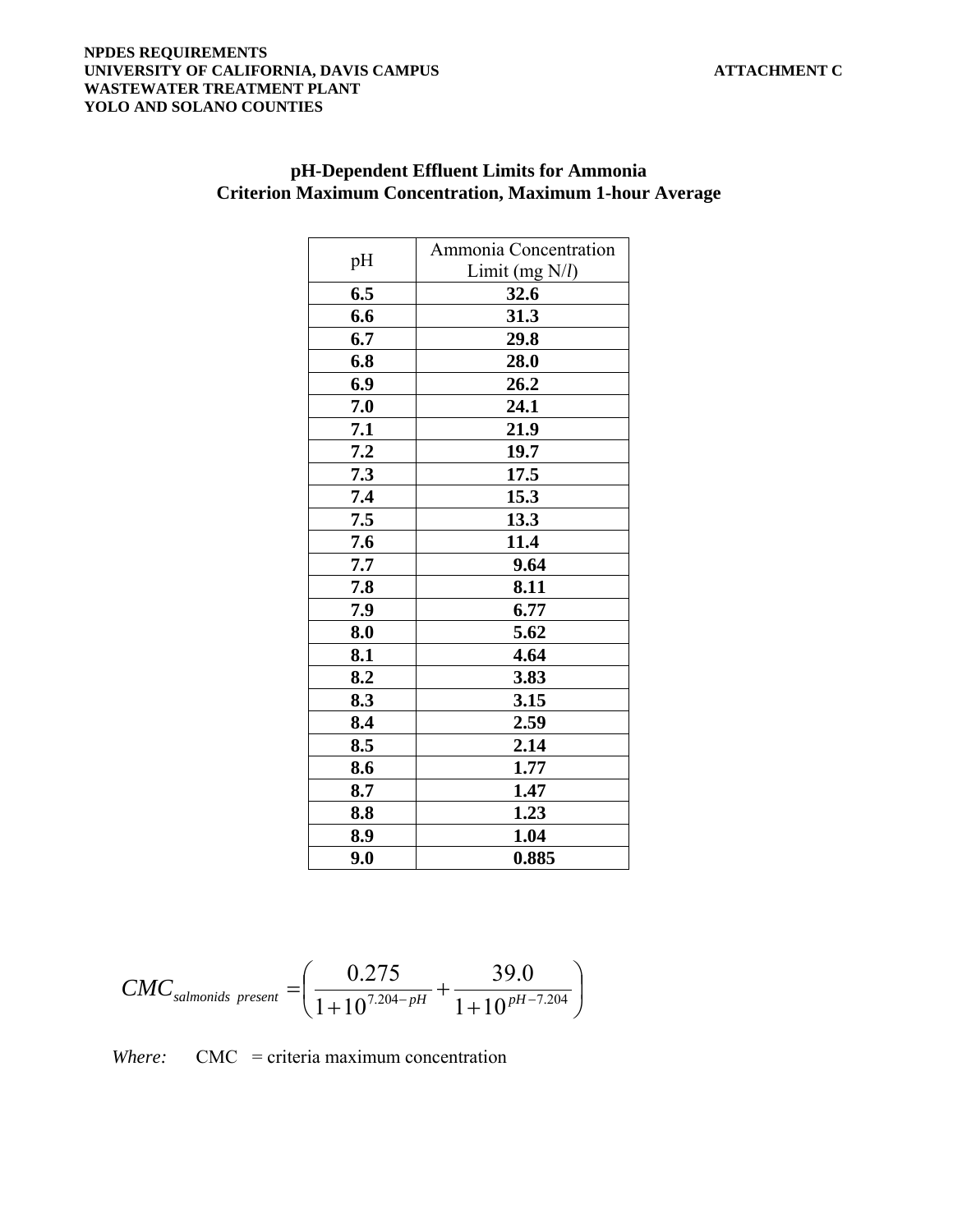#### **NPDES REQUIREMENTS UNIVERSITY OF CALIFORNIA, DAVIS CAMPUS ATTACHMENT D WASTEWATER TREATMENT PLANT YOLO AND SOLANO COUNTIES**

| Hardness     | <b>CCC</b>  | CMC         | Hardness     | <b>CCC</b>  | $CMC$           |
|--------------|-------------|-------------|--------------|-------------|-----------------|
| (mg/l)       | 4-Day Ave.  | 1-Hour      | (mg/l)       | 4-Day Ave.  | 1-Hour          |
| as $CaCO3$ ) | $(\mu g/l)$ | Ave.        | as $CaCO3$ ) | $(\mu g/l)$ | Ave.            |
|              |             | $(\mu g/l)$ |              |             | $(\mu g/l)$     |
| $<$ 25       | Calc.       | Calc.       | 180          | 15          | 24              |
| 25           | 2.9         | 3.8         | 190          | 16          | 26              |
| 30           | 3.3         | 4.5         | 200          | 17          | 27              |
| 35           | 3.8         | 5.2         | 210          | 18          | $28\,$          |
| $40\,$       | 4.3         | 5.9         | 220          | 18          | 29              |
| 45           | 4.7         | 6.6         | 230          | 19          | 31              |
| 50           | 5.2         | 7.3         | 240          | 20          | 32              |
| 55           | 5.6         | 8.0         | 250          | $20\,$      | 33              |
| 60           | 6.0         | 8.7         | 260          | 21          | 34              |
| 65           | 6.5         | 9.3         | 270          | 22          | 36              |
| $70\,$       | 6.9         | 10          | 280          | 22          | 37              |
| 75           | 7.3         | 11          | 290          | 23          | 38              |
| $80\,$       | 7.7         | 11          | 300          | 24          | 39              |
| 85           | 8.1         | 12          | 310          | 25          | 41              |
| 90           | 8.5         | 13          | 320          | 25          | 42              |
| 95           | 8.9         | 13          | 330          | 26          | 43              |
| 100          | 9.3         | 14          | 340          | 27          | 44              |
| 110          | 10          | 15          | 350          | 27          | 46              |
| 120          | 11          | 17          | 360          | 28          | $\overline{47}$ |
| 130          | 12          | 18          | 370          | 29          | 48              |
| 140          | 12          | 19          | 380          | 29          | 49              |
| 150          | 13          | 21          | 390          | 30          | 50              |
| 160          | 14          | 22          | 400          | 30          | 52              |
| 170          | 15          | 23          | >400         | 30          | 52              |

**Hardness-Dependent Effluent Limits for Copper**  (expressed as total recoverable metal)

 $\text{CCC} = e^{\{0.8545[\ln(hardness)]-1.702\}}$ 

 $CMC = e^{(0.9422[\ln(hardness)]-1.700}$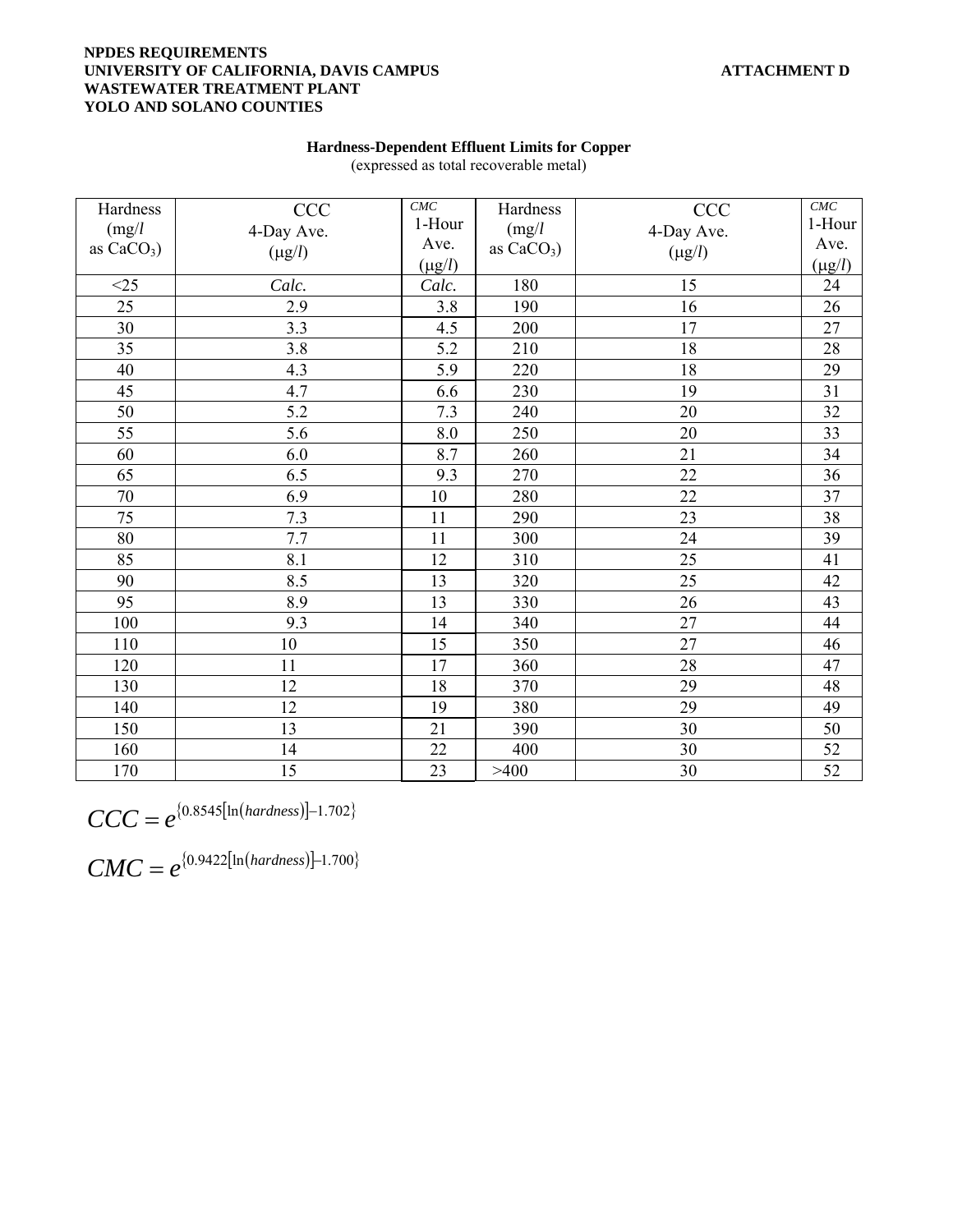#### **NPDES REQUIREMENTS UNIVERSITY OF CALIFORNIA, DAVIS CAMPUS ATTACHMENT E WASTEWATER TREATMENT PLANT YOLO AND SOLANO COUNTIES**

| <b>LEAD</b>                              |                                         |                                   |                                          |                                         |                                   |
|------------------------------------------|-----------------------------------------|-----------------------------------|------------------------------------------|-----------------------------------------|-----------------------------------|
| Hardness<br>(mg/l as CaCO <sub>3</sub> ) | <b>CCC</b><br>4-Day Ave.<br>$(\mu g/l)$ | CMC<br>1-Hour Ave.<br>$(\mu g/l)$ | Hardness<br>(mg/l as CaCO <sub>3</sub> ) | <b>CCC</b><br>4-Day Ave.<br>$(\mu g/l)$ | CMC<br>1-Hour Ave.<br>$(\mu g/l)$ |
| $<$ 25                                   | Calculate                               | Calculate                         | 180                                      | 6.7                                     | 170                               |
| 25                                       | 0.54                                    | 25                                | 190                                      | 7.2                                     | 180                               |
| 30                                       | 0.69                                    | 30                                | 200                                      | 7.7                                     | 200                               |
| 35                                       | 0.84                                    | 34                                | 210                                      | 8.2                                     | 210                               |
| 40                                       | 0.99                                    | 38                                | 220                                      | 8.7                                     | 220                               |
| 45                                       | 1.2                                     | 43                                | 230                                      | 9.2                                     | 240                               |
| 50                                       | 1.3                                     | 47                                | 240                                      | 9.7                                     | 250                               |
| 55                                       | 1.5                                     | 52                                | 250                                      | $10\,$                                  | 260                               |
| 60                                       | 1.7                                     | 57                                | 260                                      | 11                                      | 280                               |
| 65                                       | 1.8                                     | 61                                | 270                                      | 11                                      | 290                               |
| 70                                       | 2.0                                     | 66                                | 280                                      | 12                                      | 300                               |
| 75                                       | 2.2                                     | 71                                | 290                                      | 12                                      | 320                               |
| 80                                       | 2.4                                     | 76                                | 300                                      | 13                                      | 330                               |
| 85                                       | 2.6                                     | 82                                | 310                                      | 13                                      | 340                               |
| 90                                       | 2.8                                     | 92                                | 320                                      | 14                                      | 360                               |
| 95                                       | 3.0                                     | 25                                | 330                                      | 15                                      | 370                               |
| 100                                      | 3.2                                     | 30                                | 340                                      | 15                                      | 390                               |
| 110                                      | 3.6                                     | 34                                | 350                                      | 16                                      | 400                               |
| 120                                      | 4.0                                     | 100                               | 360                                      | 16                                      | 420                               |
| 130                                      | 4.4                                     | 110                               | 370                                      | 17                                      | 430                               |
| 140                                      | 4.9                                     | 130                               | 380                                      | 17                                      | 450                               |
| 150                                      | 5.3                                     | 140                               | 390                                      | 18                                      | 460                               |
| 160                                      | 5.8                                     | 150                               | 400                                      | 19                                      | 480                               |
| 170                                      | 6.3                                     | 160                               | >400                                     | Calculate                               | Calculate                         |

## **Hardness-Dependent Effluent Limitations for Lead**

(expressed as total recoverable metal)

$$
CCC = e^{\{1.273[ln(hardness)]-4.705\}}
$$

$$
CMC = e^{\{1.273[\ln(hardness)]-1.460\}}
$$

*Where:* CCC = criteria continuous concentration CMC = criteria maximum concentration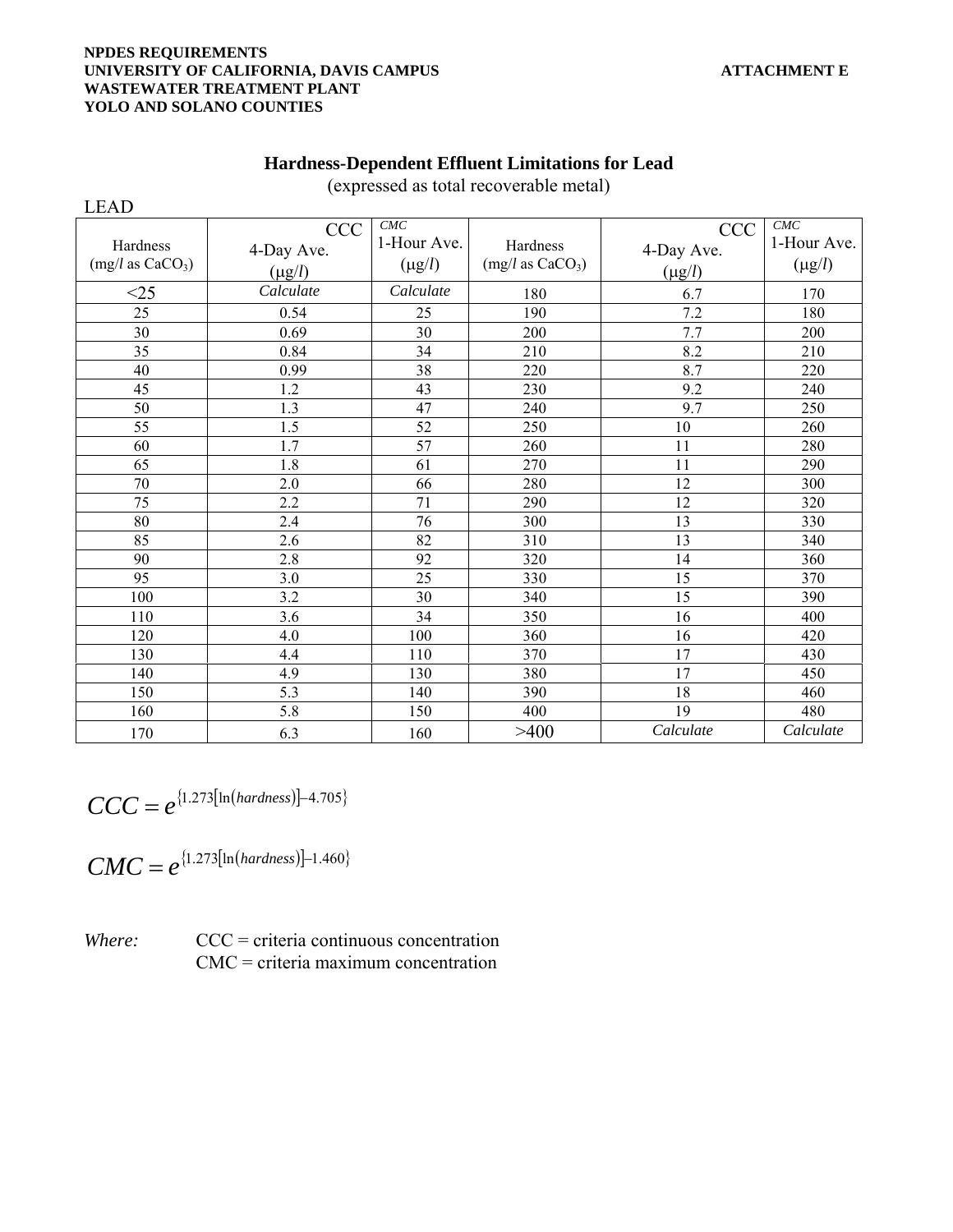# *FACT SHEET*

ORDER NO. R5-2003-0003, Amendment No. 1 UNIVERSITY OF CALIFORNIA, DAVIS MAIN WASTEWATER TREATMENT PLANT YOLO AND SOLANO COUNTIES NPDES NO. CA0077895

### *SCOPE OF PERMIT*

This renewed Order regulates the discharge of up to 2.7 million gallons per day (mgd), design average dry weather flow (ADWF), of effluent from the University of California, Davis, Main Wastewater Treatment Plant (WWTP). This Order includes effluent, sludge, and surface water limitations, monitoring and reporting requirements, additional study requirements, and reopener provisions for effluent constituents.

### *BACKGROUND INFORMATION*

The Discharger owns and operates a wastewater collection, treatment, and disposal system, and provides sewerage service to University of California's Davis Campus. The treatment plant is in Section 21, T8N, R2E, MDB&M, as shown on Attachment A, a part of this Order. Treated municipal wastewater is discharged to South Fork Putah Creek, a water of the United States at the point, latitude 38ْ, 31′, 04″ and longitude 121ْ, 45′, 25″. The Discharger is proposing to also discharge treated municipal wastewater to the Arboretum Waterway (North Branch Putah Creek), a water of the United States, at the point latitude  $38^\circ$ ,  $31'$ ,  $56''$  north and longitude  $121^\circ$ ,  $45'$ ,  $25''$  west.

The treatment system consists of a bar screen (located at the old WWTP), communitor, fine screen, oxidation ditch, secondary clarifiers, gravity filtration, and ultraviolet light disinfection. The oxidation basin is operated to nitrify and denitrify, reducing both the ammonia and nitrate concentrations in the wastewater. Sludge is stabilized in basins and dewatered by sludge drying beds. Sludge is disposed off-site at a landfill. Additionally, there is a 2.0 million gallon bypass pond located at the wastewater treatment plant site.

The Discharger began operating its new tertiary wastewater treatment plant in March 2000. The barscreens at the old plant are still used as part of the treatment processes. From the old treatment plant the wastewater is pumped to the new treatment plant. The old treatment plant used sludge drying facilities located near the University's Primate Center. These drying beds are no longer used. The groundwater under the abandoned sludge drying beds at the Primate Center must be investigated for any groundwater degradation.

Putah Creek originally flowed through the City of Davis where the University is located. To prevent flooding, the City created South Fork Putah Creek and damming what is now known as the North Branch Putah Creek (arboretum). The North Branch Putah Creek is a water of the United States and is located on the campus and used as storm water retention basin and recreational impoundment. During dry weather, the arboretum water becomes stagnant and fills with algae. The Discharger proposes to treat the arboretum water at the new wastewater treatment plant to reduce the nutrients and other pollutants that currently accumulate in the arboretum. The arboretum water would be pumped to the new plant for treatment when wastewater flows are low. The arboretum water would be recycled back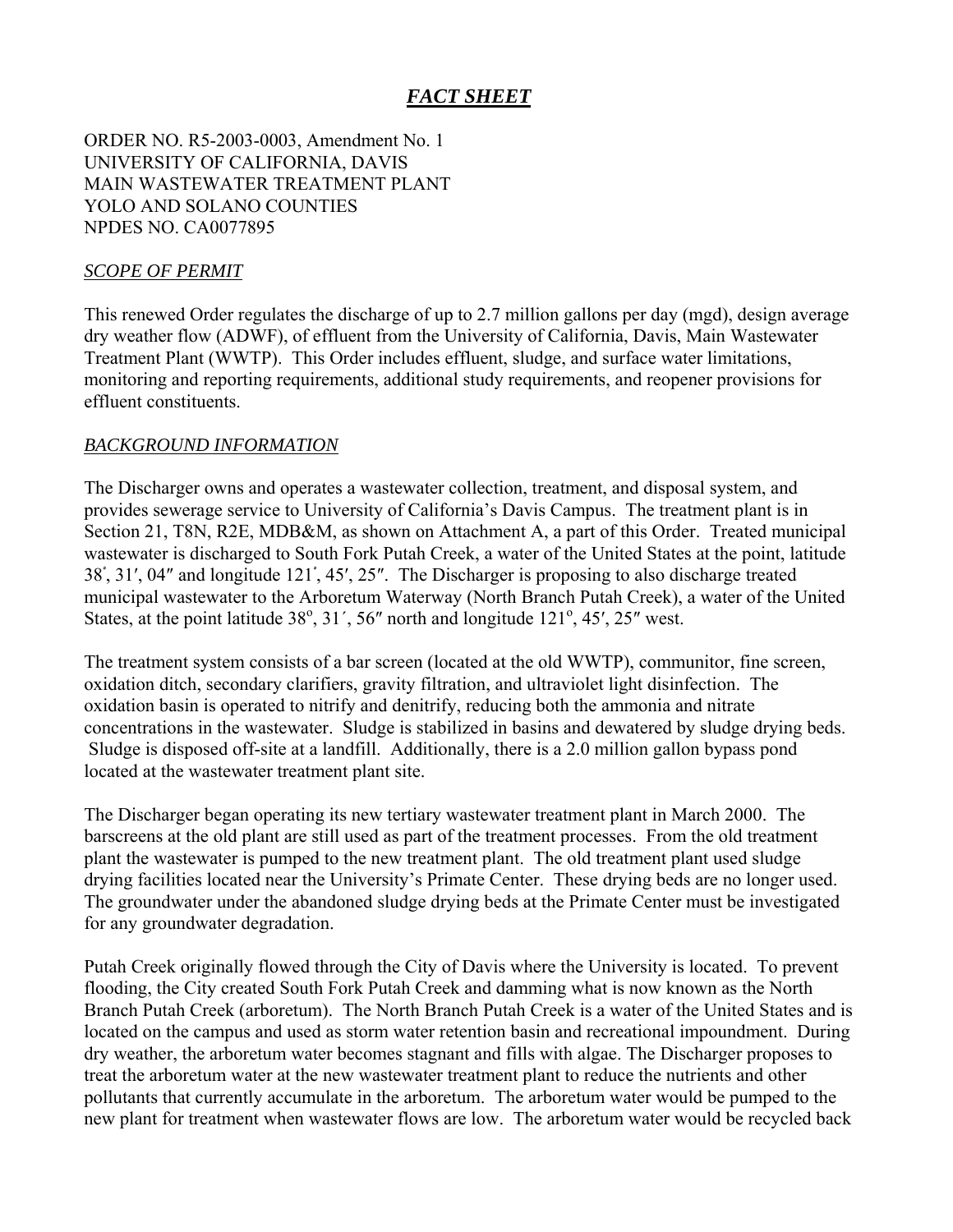FACT SHEET, ORDER NO. R5-2003-0003, AMENDMENT NO. 1 2 UNIVERSITY OF CALIFORNIA, DAVIS MAIN WASTEWATER TREATMENT PLANT YOLO AND SOLANO COUNTIES NPDES NO. CA0077895

to the arboretum. Since domestic sewage is treated at the same time, the commingled waste stream must be regulated as reclaimed water in accordance with California Code of Regulations, Title 22. Before reclamation can begin, additional information and analyses must be completed including submittal and approval of a Title 22 Report.

Engineering analyses on the ability of the wastewater treatment plant to treat the arboretum water, to meet water quality objectives, and not impact the treatment capability of the wastewater plant must be completed. A Plan of Operation detailing the quality of flow, operation hours, operation days, emergency procedures, maintenance, staffing, etc. must be submitted. Provision Nos. 8 and 9 require the Discharger to complete studies and reports before treating and discharging reclaimed water to the arboretum. The discharge of reclaimed water from the North Branch Putah Creek to the South Fork of Putah Creek may constitute a wastewater discharge and may require an NPDES permit. A decision on the requirement of an NPDES permit other than a storm water discharge permit will be made at a later date.

### *RECEIVING WATER BENEFICIAL USES*

The beneficial uses of Putah Creek downstream of the discharge as identified in Table II-1 of the Basin Plan are municipal and domestic supply, agricultural irrigation, agricultural stock watering, body contact water recreation, canoeing and rafting, other non-body contact water recreation, warm freshwater aquatic habitat, potential cold freshwater aquatic habitat, warm spawning habitat and wildlife habitat.

In 1995, 1997 and 1998, University of California, Davis students under the direction of Dr. Peter Moyle observed juvenile and adult salmon in the South Fork Putah Creek. Some salmon were observed spawning in December and January 1997/1998. Therefore, the potential beneficial use of cold water aquatic habitat has been confirmed to exist in Putah Creek.

#### *EFFLUENT LIMITATIONS FOR SURFACE WATER DISCHARGE*

All mass limitations in the permit were calculated by multiplying the concentration limitation by the design flow and the appropriate unit conversion factors.

*Flow—*The WWTP was designed to provide a tertiary level of treatment for up to its design flow of 2.7 mgd. The effluent flow limit is therefore set at 2.7 mgd.

*Total Coliform Organisms—* The beneficial uses of South Fork of Putah Creek and Nork Fork Putah Creek include contact recreation uses and irrigation. To protect these beneficial uses, the Regional Board finds that the wastewater must be disinfected and adequately treated to prevent disease. The principal infectious agents (pathogens) that may be present in raw sewage may be classified into three broad groups: bacteria, parasites, and viruses. Tertiary treatment, consisting of chemical coagulation, sedimentation, and filtration, has been found to remove approximately 99.5% of viruses. Filtration is an effective means of reducing viruses and parasites from the waste stream. The wastewater must be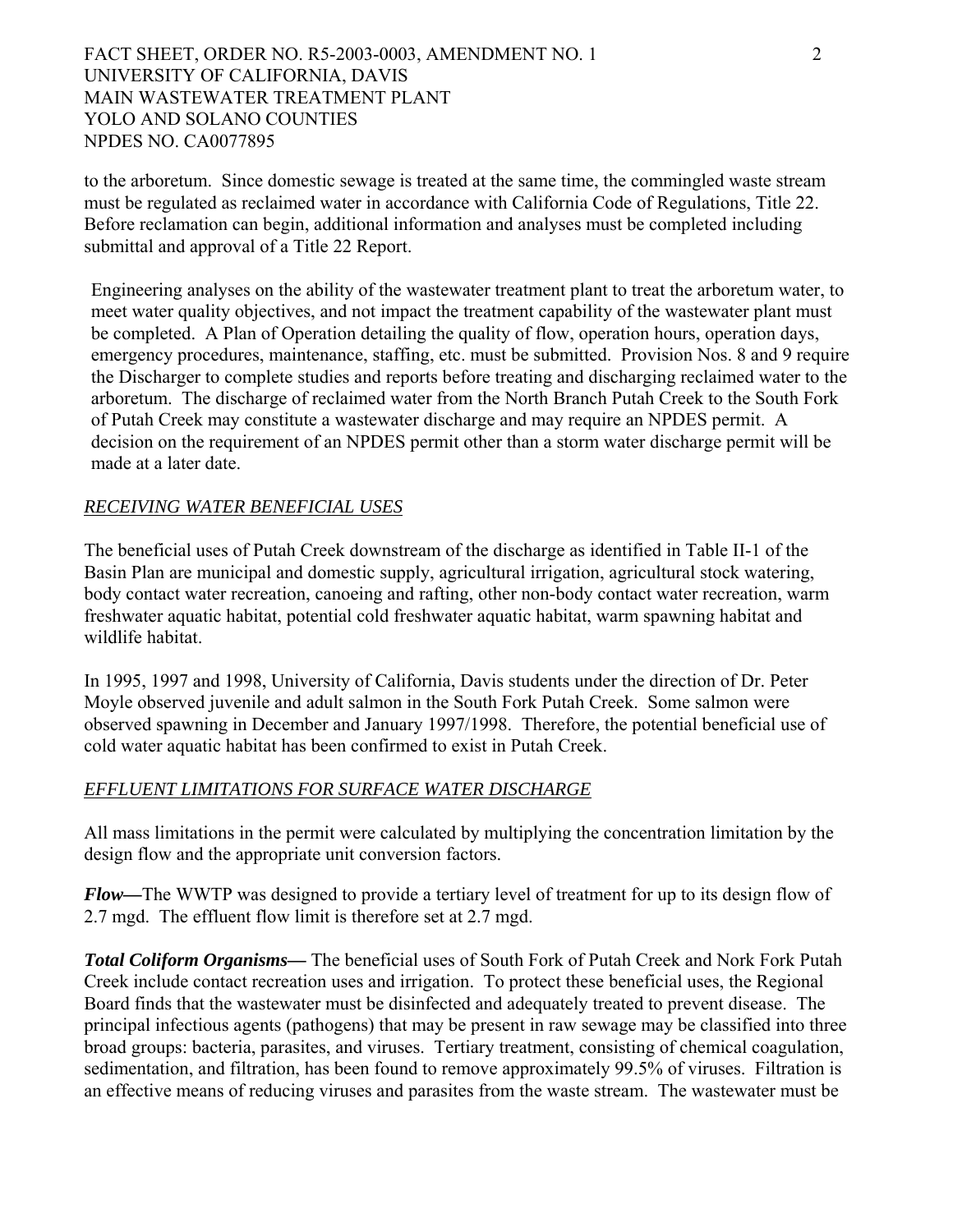FACT SHEET, ORDER NO. R5-2003-0003, AMENDMENT NO. 1 3 UNIVERSITY OF CALIFORNIA, DAVIS MAIN WASTEWATER TREATMENT PLANT YOLO AND SOLANO COUNTIES NPDES NO. CA0077895

treated to tertiary standards (filtered) to protect contact recreational and food crop irrigation uses.

The California Department of Health Services (DHS) has developed reclamation criteria, California Code of Regulations, Title 22, Division 4, Chapter 3 (Title 22), for the reuse of wastewater. Title 22 requires that for spray irrigation of food crops, parks, playgrounds, school yards, and other areas of similar public access, wastewater be adequately disinfected, oxidized, coagulated, clarified, and filtered, and that the effluent total coliform levels not exceed 2.2 MPN/100 m*l* as a 7-day median. Title 22 is not directly applicable to surface waters; however, the Regional Board finds that it is appropriate to apply DHS's reclamation criteria because the South Fork of Putah Creek is used for irrigation of agricultural land and for contact recreation purposes. The stringent disinfection criteria of Title 22 are appropriate since the undiluted effluent may be used for contact recreation. Coliform organisms are intended as an indicator of the effectiveness of the entire treatment train and the effectiveness of removing other pathogens. The method of treatment is not prescribed by this Order; however, wastewater must be treated to a level equivalent to that recommended by DHS.

In addition to coliform testing, a turbidity effluent limitation has been included as a second indicator of the effectiveness of the treatment process and to assure compliance with the required level of treatment. The tertiary treatment process, or equivalent, is also capable of reliably meeting a turbidity limitation of 2 nephelometric turbidity units (NTU) as a daily average. Failure of the filtration system such that virus removal is impaired would normally result in increased particles in the effluent, which result in higher effluent turbidity. Turbidity has a major advantage for monitoring filter performance, allowing immediate detection of filter failure and rapid corrective action. Coliform testing, by comparison, is not conducted continuously and requires several hours, to days, to identify high coliform concentrations.

The application of tertiary treatment processes results in the ability to achieve lower levels for BOD and TSS year round; the 30-day average BOD and TSS limitations are 10 mg/*l*, which is technically based on the capability of a tertiary system.

The treatment system currently treats wastewater to a tertiary level when discharging to surface waters. The discharge limitations in the current permit establish coliform limits at 2.2 MPN/100 ml as a monthly median. The recommendation from DHS for the level of coliform produced by a tertiary wastewater system is 2.2 MPN/100 ml as a 7-day median. A review of the self monitoring reports submitted by the Discharger indicates 2.2 MPN/100 ml as a 7-day median can be met with the current treatment facilities.

*Turbidity—* In addition to coliform testing, a turbidity effluent limitation has been included as a second indicator of the effectiveness of the treatment process and to assure compliance with the required level of treatment. The tertiary treatment process, or equivalent, is also capable of reliably meeting a reduced turbidity limitation of 2 NTU as a daily average, 5 NTU at least 95 percent of the time within a day, and 10 NTU at all times. Failure of the filtration system, such that virus removal is impaired, would normally result in increased particles in the effluent and higher effluent turbidity. Turbidity monitoring has a major advantage over coliform monitoring for evaluating filter performance, allowing immediate detection of filter failure and rapid corrective action. Coliform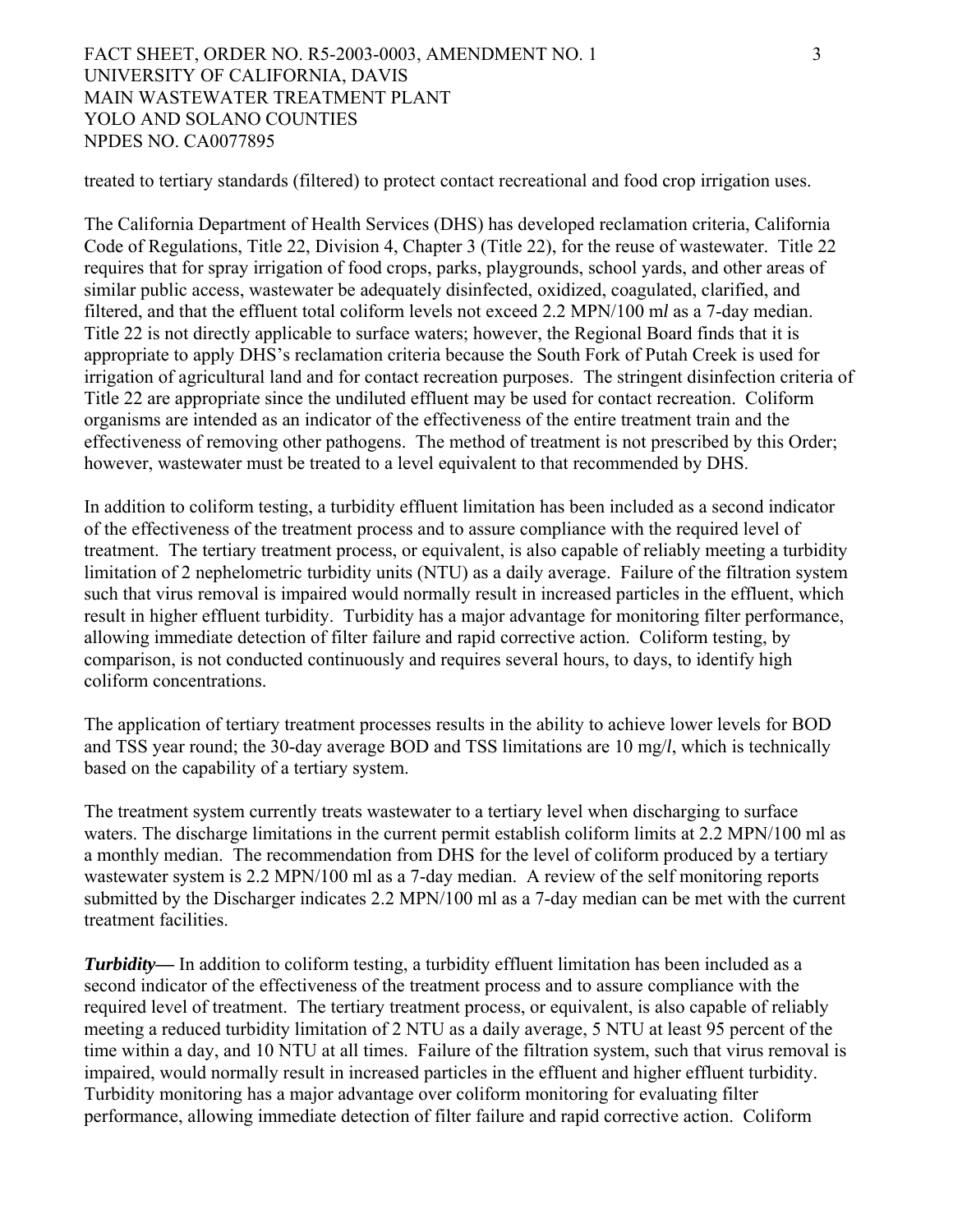FACT SHEET, ORDER NO. R5-2003-0003, AMENDMENT NO. 1 4 UNIVERSITY OF CALIFORNIA, DAVIS MAIN WASTEWATER TREATMENT PLANT YOLO AND SOLANO COUNTIES NPDES NO. CA0077895

testing, by comparison, is not conducted continuously and requires several hours to days to identify high coliform concentrations.

*BOD and TSS—*40 Code of Federal Regulations (CFR), Section 133.102 contains regulations describing the minimum level of effluent quality—for biochemical oxygen demand (BOD) and total suspended solids (TSS)—attainable by secondary treatment.

The WWTP is required to comply with effluent limitations appropriate for treatment systems providing tertiary or equivalent treatment. Effluent limitations for both BOD and TSS have been established at 10 mg/*l*, as a 30-day average, which is technically based on the capability of a tertiary system. In addition, 40 CFR 133.102, in describing the minimum level of effluent quality attainable by secondary treatment, states that the 30-day average percent removal shall not be less than 85 percent. If 85 percent removal of BOD and TSS must be achieved by a secondary treatment plant, it must also be achieved by a tertiary (*i.e*., treatment beyond secondary level) treatment plant. Review of the flow in the stream compared to the flow of the effluent indicates a less than 20:1 ratio even during wet weather. Therefore no allowance will be given for higher BOD or TSS limits during wet weather.

*Total Residual Chlorine—*The discharger has used chlorine in the past to clean the filters at its WWTP. For dechlorination, the Discharger uses sulfur dioxide, which combines with chlorine, to render it relatively unreactive and thus remove it from the waste stream. Inadequate dechlorination may result in discharge of chlorine to the receiving stream. For chlorine, U.S. EPA has developed Ambient Water Quality Criteria for the Protection of Freshwater Aquatic Life. The recommended maximum one-hour average concentration for chlorine is 0.019 mg/*l* and the recommended maximum four-day average concentration is 0.011 mg/*l*. Effluent limitations for chlorine, based on these criteria, are included in Order No. R5-2003-003.

*Ammonia, Nitrite, and Nitrate—* Untreated domestic wastewater contains ammonia. Nitrification is a biological process that converts ammonia to nitrite and nitrite to nitrate, and denitrification is a process that converts nitrate to nitrogen gas, which is then released to the atmosphere. Inadequate or incomplete nitrification or denitrification may result in the discharge of ammonia, nitrite, or nitrate to the receiving stream in unacceptable concentrations.

In water, un-ionized ammonia (NH<sub>3</sub>) exists in equilibrium with the ammonium ion  $(NH_4^+)$ . The toxicity of aqueous ammonia solutions to aquatic organisms is primarily attributable to the un-ionized ammonia form, with the ammonium ion being relatively less toxic. The relative concentrations of these two forms are pH and temperature-dependent. Total ammonia refers to the sum of these two forms in aqueous solutions.

The Basin Plan includes a water quality objective that "[a]ll water shall be maintained free of toxic substances in concentrations that produce detrimental physiological responses in human, plant, animal, or aquatic life". U.S. EPA's Ambient Water Quality Criteria for the Protection of Freshwater Aquatic Life, for total ammonia, recommends acute (1-hour average) standards based on pH and chronic (30 day average) standards based on pH and temperature. It also recommends a maximum four-day average concentration. U.S. EPA found that as pH increased, both the acute and chronic toxicity of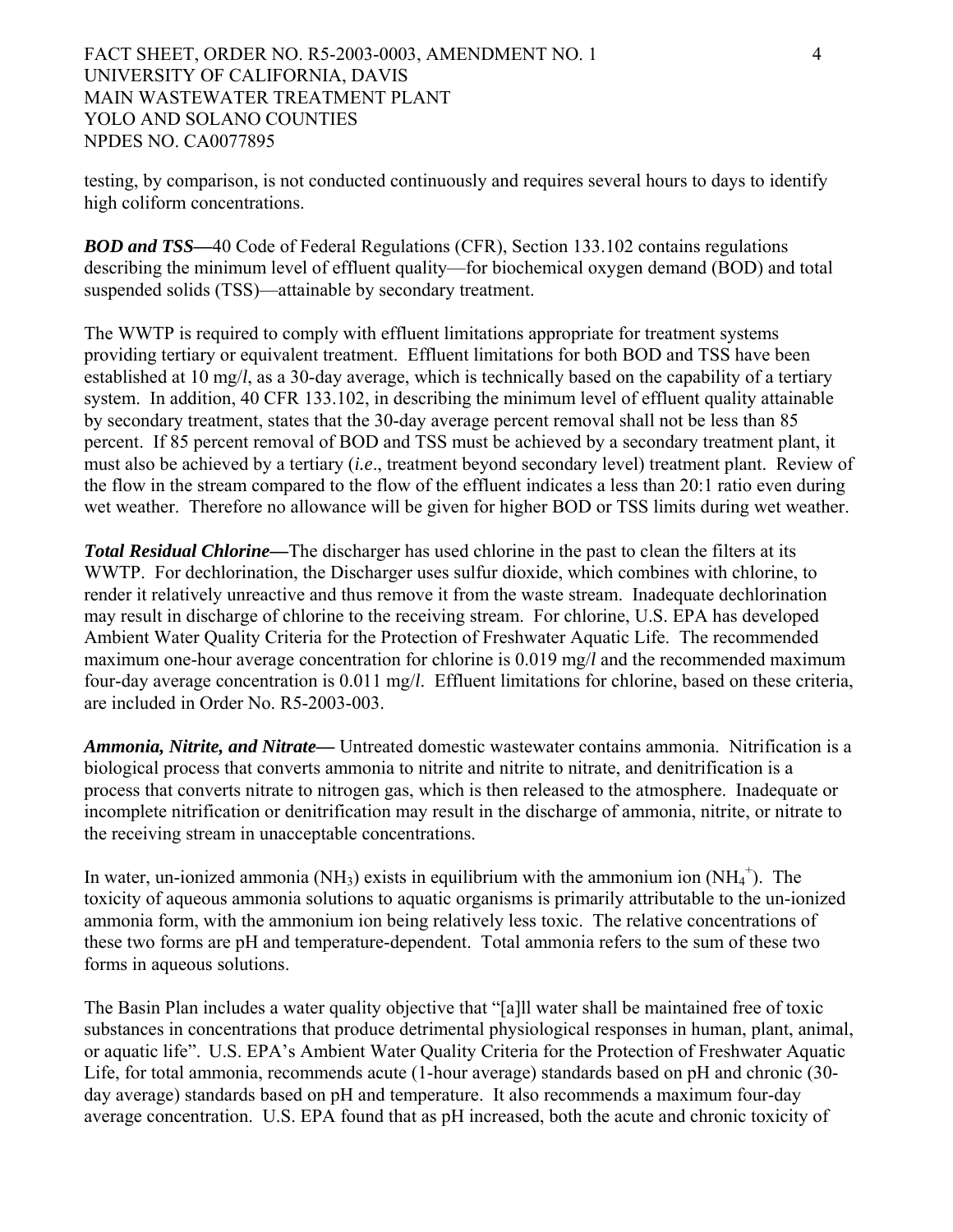FACT SHEET, ORDER NO. R5-2003-0003, AMENDMENT NO. 1 5 UNIVERSITY OF CALIFORNIA, DAVIS MAIN WASTEWATER TREATMENT PLANT YOLO AND SOLANO COUNTIES NPDES NO. CA0077895

ammonia increased. Salmonids were more sensitive to acute toxicity effects than other species. However, while the acute toxicity of ammonia was not influenced by temperature, it was found that invertebrates and young fish experienced increasing chronic toxicity effects with increasing temperature. Because the receiving stream has a beneficial use of cold freshwater habitat and because salmonids do inhabit Putah Creek, the recommended criteria for waters where salmonids are present were used.

U.S. EPA has presented the acute ammonia criteria in three ways: as equations, in a table, and in graphs that relate pH to ammonia concentrations. Attachment B shows the equation and table used for the 30-day average concentration criteria recommended for waters where fish early life stages are present. Attachment C shows the equation and table used for the 1-hour average concentration criteria recommended for waters where salmonid fish are present. A 30-day period is a reasonable representation of a calendar month; so, to conform to 40 CFR §122.45, the 30-day average criteria are set equal to average monthly limitations in Order No. R5-2003-003.

For waters designated as having the beneficial use of municipal and domestic supply (MUN), the Basin Plan includes a water quality objective that water "shall not contain concentrations of chemical constituents in excess of the maximum contaminant levels (MCLs) specified in the following provisions of Title 22 of the California Code of Regulations…: Tables 64431-A (Inorganic Chemicals)…". U.S. EPA has developed a primary MCL and an MCL goal of 1,000 μg/*l* for nitrite (as nitrogen). The primary MCL listed in Title 22 of the California Code of Regulations (CCR), Table 64431-A, is also 1,000 μg/*l* for nitrite as nitrogen. For nitrate plus nitrite, U.S. EPA has developed Drinking Water Standards (10,000 μg/*l* as Primary Maximum Contaminant Level) and Ambient Water Quality Criteria for protection of human health (10,000 μg/*l* for non-cancer health effects). Title 22 CCR, Table 64431-A, also includes a primary MCL of 10,000 μg/*l* for the sum of nitrate and nitrite, measured as nitrogen. Recent toxicity studies have indicated a possibility that nitrate is toxic to aquatic organisms.

The conversion of ammonia to nitrites and the conversion of nitrites to nitrates present a reasonable potential for the discharge to exceed the primary maximum contaminant levels for nitrite and the sum of nitrite and nitrate. Therefore, Order No. R5-2003-003 includes limitations for nitrite and the sum of nitrite and nitrate.

*Aluminum* - Based on information included in analytical laboratory reports submitted by the Discharger, the discharge contained concentrations of aluminum as high as 87 μg/l, which is the U.S. EPA National Recommended Ambient Water Quality Criteria for protection of freshwater aquatic life. The Ambient Water Quality Criteria for the Protection of Freshwater Aquatic Life for aluminum is 87 µg/l for the 4-day average and 750 μg/l for the 1-hour average. The discharge has a reasonable potential to cause violation of the Basin Plan prohibition against the discharge of toxic constituents for aluminum. Additionally, the analytical results from a sample collected on 6 March 2002 from the South Fork Putah Creek upstream of the wastewater treatment plant discharge detected aluminum at 526 μg/l. Therefore, there is no assimilative capacity for aluminum in the receiving stream.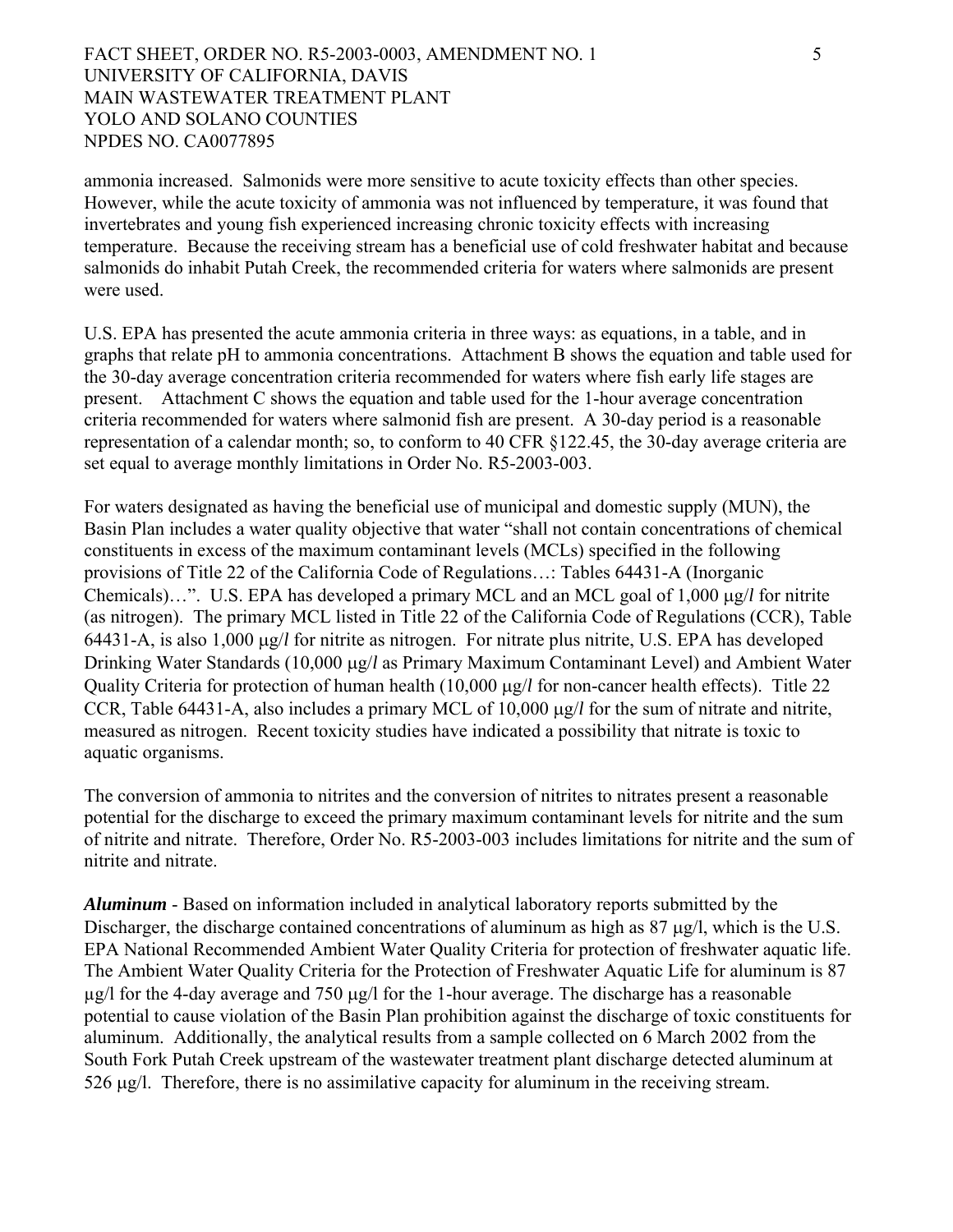FACT SHEET, ORDER NO. R5-2003-0003, AMENDMENT NO. 1 6 UNIVERSITY OF CALIFORNIA, DAVIS MAIN WASTEWATER TREATMENT PLANT YOLO AND SOLANO COUNTIES NPDES NO. CA0077895

*Arsenic* **-** Arsenic is considered to be a "known human carcinogen". Because Putah Creek has a designated municipal beneficial use, drinking water MCLs are applicable to the discharge. The current drinking water MCL for arsenic of 50 μg/*l* was developed in the 1940s. On 22 January 2001, U.S. EPA adopted a new federal MCL for arsenic of 10μg/*l*. On 22 May 2001, U.S. EPA revised the new standard by delaying its effective date until 22 February 2002 in order to conduct reviews of the scientific and economic analyses on which the new MCL was based. On 19 July 2001, U.S. EPA proposed a range of MCL options for arsenic—3 μg/*l*, 5 μg/*l*, 10 μg/*l*, and 20 μg/*l*—and requested additional comment on the technical basis for the original 22 January 2001 rule.

The Discharger submitted laboratory results showing arsenic concentrations between 0.87 – 5.76 μg/*l.*  Based on statistical analysis, the discharge does not have a reasonable potential to cause or contribute to an in stream excursion above a level necessary to protect drinking water. This permit does not have a limit for arsenic at the current MCL of 10 μg/*l*. The Order may be reopened and the arsenic limit may be added based on amendment of the MCL or other scientific finding or additional monitoring data.

*Copper* **-** Based on analytical results of effluent samples collected by the Discharger, the discharge has a reasonable potential to cause or contribute to an in-stream excursion above the CTR standards for copper; therefore, effluent limitations for copper are included in the Order. Effluent results showing copper concentrations ranging from  $29.3 - 4.2 \mu g/l$  were submitted by the Discharger. Copper toxicity is hardness dependent and the worst-case hardness for Discharger's effluent is 110 μg/*l*. Based on this hardness, the CTR standards are 9.7 μg/l for 4 days and 15 μg/l for 1 hour. The Ambient Water Quality Criteria for metals are presented in dissolved concentrations. Lacking site-specific data, the U.S. EPA recommends conversion factors to translate dissolved concentrations to total concentrations. The conversion factors for copper in freshwater are 0.960 for both the acute and the chronic criteria.

*Cyanide* **-** Based on information included in analytical laboratory reports submitted by the Discharger, cyanide in the discharge has a reasonable potential to cause or contribute to an in-stream excursion above the CTR water quality standard. Cyanide was detected in an effluent sample collected 10 June 2002 at a concentration of 19 μg/l. The CTR recommended continuous concentration (maximum fourday average concentration) is 5.2 μg/l and the recommended maximum concentration (maximum onehour average concentration) is 22 μg/l. Effluent limitations for cyanide are included in this Order and are based on the CTR for the protection of freshwater aquatic life. Additionally, the analytical results collected on June 2002 from the South Putah Creek upstream of the wastewater discharge detected cyanide at 6.7 μg/l. Therefore, there is no assimilative capacity for cyanide in the receiving stream.

*Dichloromethane* **-** Based on information included in analytical laboratory reports submitted by the Discharger, dichloromethane in the discharge has a reasonable potential to cause or contribute to an in-stream excursion above the CTR water quality standard. The receiving stream upstream of the wastewater discharge, showed a dichloromethane concentration of 35 μg/l on 11 February 2002. The CTR for consumption of water and aquatic organisms is 4.7 μg/l. The SIP Section 1.3, requires an Effluent Limitation be established when the concentrations of a pollutant in the receiving stream exceed a CTR standard. Therefore, the receiving stream has no assimilative capacity for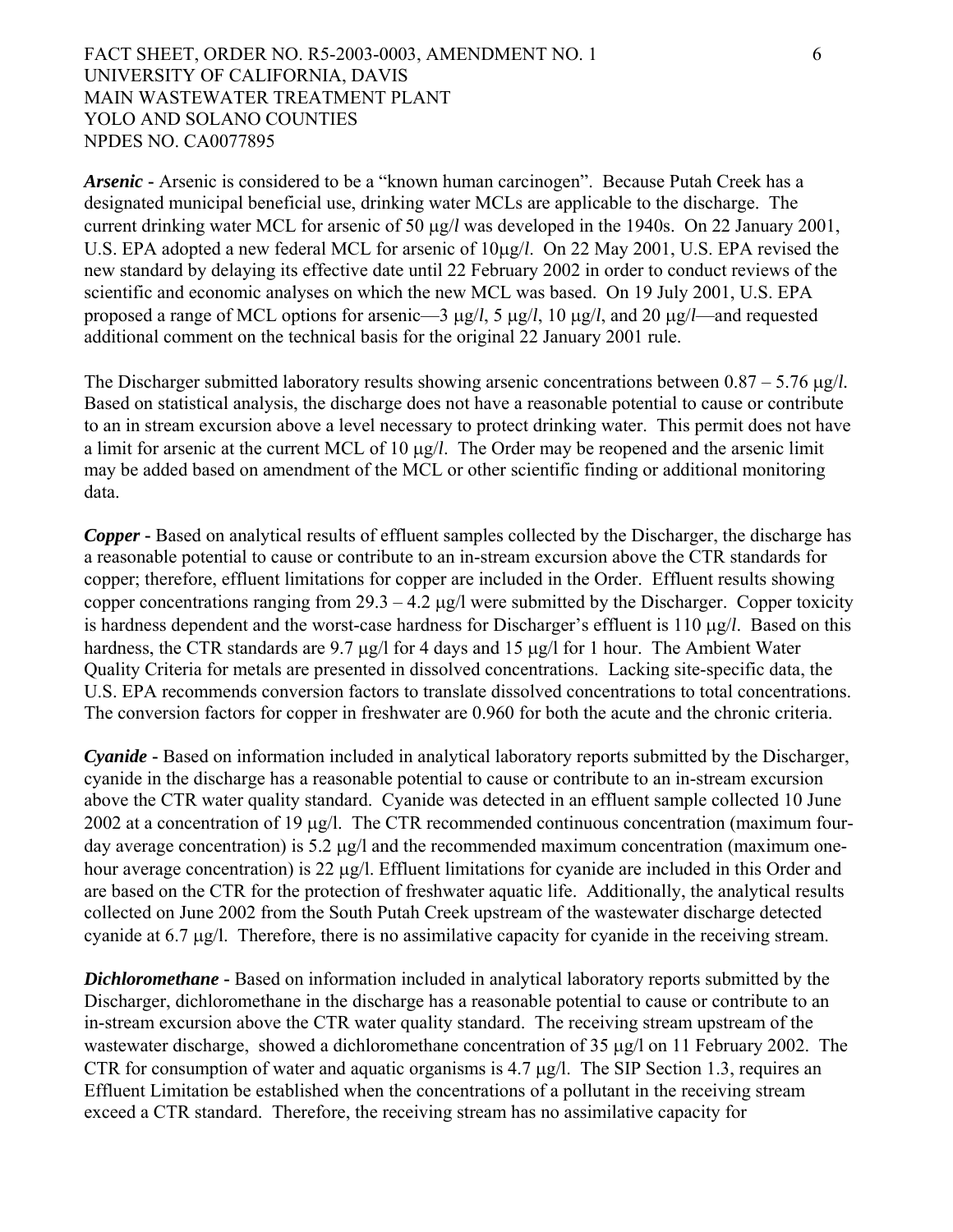FACT SHEET, ORDER NO. R5-2003-0003, AMENDMENT NO. 1 7 UNIVERSITY OF CALIFORNIA, DAVIS MAIN WASTEWATER TREATMENT PLANT YOLO AND SOLANO COUNTIES NPDES NO. CA0077895

dichloromethane. The highest effluent concentration was an estimated value of 0.6 μg/l, below detection level.

*Dioxin/Furans* **-** Based on information submitted as part of the application, in studies, and in monitoring reports, the discharge has a reasonable potential to cause or contribute to an in-stream excursion above the CTR Standards for dioxins and furans or their congeners, TCDD equivalents. The receiving stream, South Putah Creek upstream of the wastewater discharge showed a concentration of 1,2,3,4,6,7,8- HpCDD was 12.6 pg/l and OCDD was 55.9 pg/l in the 30 July 2002 sampling for the receiving stream. These congeners have assigned Toxic Equivalency Factors relative to toxicity of 2,3,7,8-TCDD. The CTR receiving water limit for dioxin (2,3,7,8-TCDD) is 0.000000014 µg/l (or 0.014 pg/l) where drinking water is not a designated beneficial use. The SIP requires the inclusion of effluent limitations where the stream sampling has exceeded the water quality standard.

**Electrical Conductivity (EC)** is a method of measuring salinity in water. High salinity can impact the beneficial uses of receiving waters. The UCD Wastewater Treatment Plant (Facility) discharges to the South Fork of Putah Creek, which is a low flow/ ephemeral stream, with beneficial uses that include both municipal and domestic supply and irrigated agricultural supply. Based on information included in analytical laboratory reports submitted by the Discharger, EC in the discharge has a reasonable potential to cause or contribute to an in-stream excursion above a level necessary to protect drinking and irrigation water.

The annual average for EC in the Discharger's wastewater treatment plant effluent is 1050 µhmos/cm. At times, the wastewater in the South Fork of Putah Creek may be undiluted or relatively undiluted. The EC of the receiving stream, without the wastewater discharge, is approximately 522 μmhos/cm, which is fully protective of both municipal and irrigated agricultural uses.

The Basin Plan states, on Page III-3.00, Chemical Constituents, that "Waters shall not contain constituents in concentrations that adversely affect beneficial uses." The Basin Plan's "Policy for Application of Water Quality Objectives" provides that in implementing narrative water quality objectives, the Regional Board will consider numerical criteria and guidelines developed by other agencies and organizations. This application of the Basin Plan is consistent with Federal Regulations, 40CFR 122.44(d).

Municipal and domestic water supply is a beneficial use of Putah Creek. The Basin Plan requires that discharges not contain concentrations of chemical constituents in excess of the maximum contaminant levels (MCLs) specified in Title 22. The drinking water standards developed by the California Department of Health Services establish a secondary MCL for electrical conductivity at 900  $\mu$ hmos/cm with an upper limit of 1,600  $\mu$ hmos/cm and a short term maximum of 2,200  $\mu$ hmos/cm. The discharge has reasonable potential to exceed the secondary MCL for electrical conductivity.

It is appropriate for the Regional Board to rely on technical documents for implementation of the narrative water quality objective. For EC, a publication (*Ayers R.S. and D.W. Westcott, Water Quality for Agriculture, Food and Agriculture Organization of the United Nations – Irrigation and Drainage*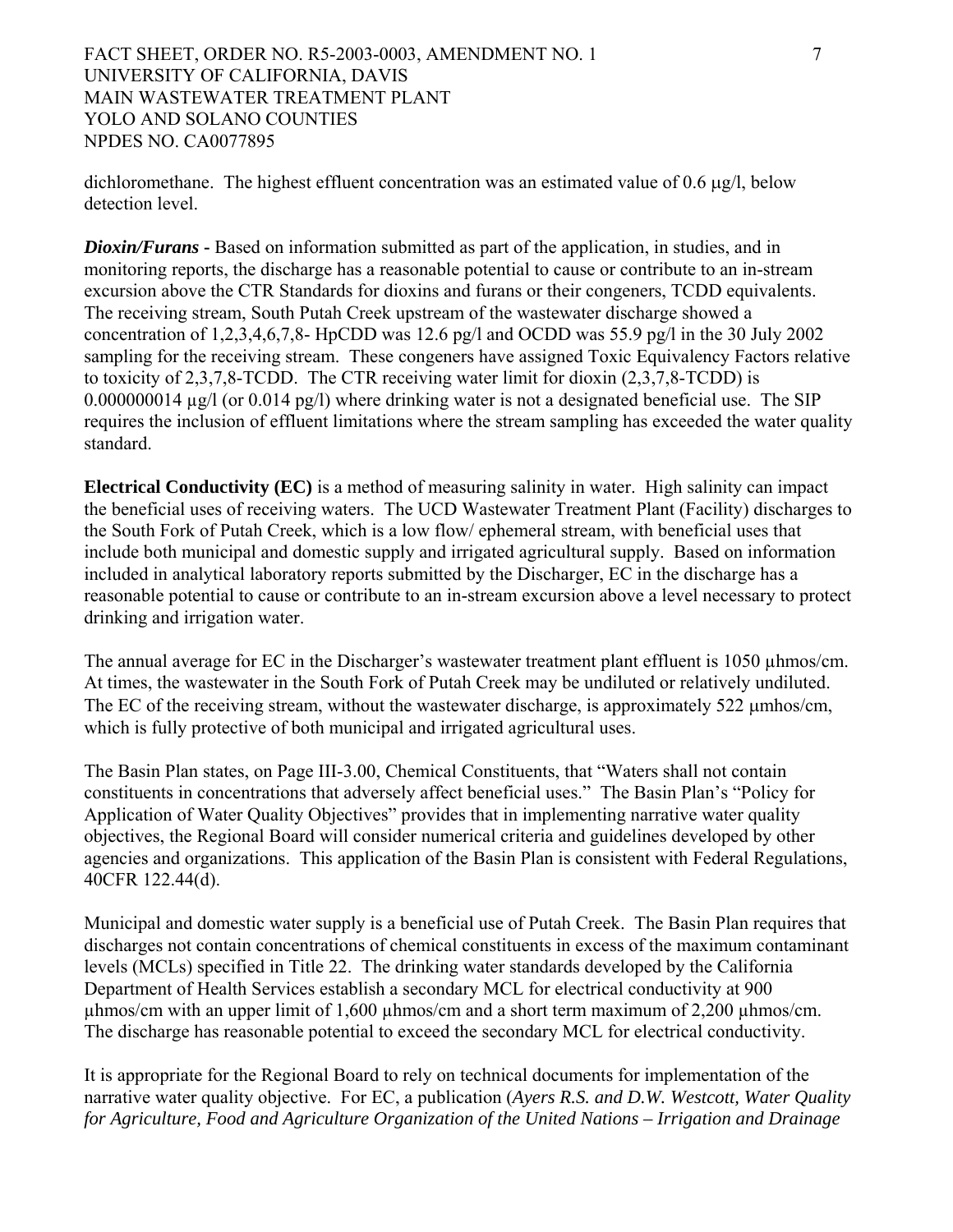## FACT SHEET, ORDER NO. R5-2003-0003, AMENDMENT NO. 1 8 UNIVERSITY OF CALIFORNIA, DAVIS MAIN WASTEWATER TREATMENT PLANT YOLO AND SOLANO COUNTIES NPDES NO. CA0077895

*Paper No. 29, Rev. 1, Rome (1985)*) concluded that levels above 700 uhmos/cm will reduce crop yield for sensitive plants. The *University of California, Davis Campus, Agricultural Extension Service*, published a paper, dated 7 January 1974, stating that there will not be problems to crops associated with salt if the EC remains below 750  $\mu$ hmos/cm. In reviewing *Irrigation Water Salinity and Crop Production, Stephen R. Grattan, University of California, Agriculture and Natural Resources, Publication 8066, Table 2,* the estimated crop yields for beans, carrots, eggplant and strawberries were shown to be 100% when EC levels were 700 µhmos/cm and decreased to 90% when the irrigation water EC rose to between 900 µhmos/cm and 1,700 µhmos/cm, depending on the individual crop. The discharge has the reasonable potential to cause or contribute to an exceedence of the Agricultural Water Quality Goal of 700 µhmos/cm for electrical conductivity.

Numerically the secondary MCL of 900 µhmos/cm and the agricultural goal of 700 µhmos/cm for EC are relatively close. The current municipal water supply averages 600  $\mu$ hmos/cm for campus domestic water. However, some wells on campus show EC concentration of 500  $\mu$ hmos/cm. The Discharger may be able to lower the EC concentration in its water supplies with use of wells with lower EC or new deeper groundwater wells. The Discharger may also have the ability to reduce salt loads through an effective pretreatment program, such as controlling cooling tower blowdown and groundwater cleanup discharges.

On 30 January 2003, at the Regional Board meeting, the University offered their expertise to develop site-specific objectives for electrical conductivity that fully protect the beneficial uses of Putah Creek. Section 13267 of the California Water Code allows the Regional Board to request technical information from dischargers to assist in the development of waste discharge requirements. Under the direction of the Regional Board members, staff issued a letter requesting technical information on sitespecific objectives for Putah Creek for electrical conductivity from the University. A time schedule is included in the request for technical information. After review of the technical information, the Regional Board may reopen this Order to include an EC limit for protecting the beneficial use of agriculture irrigation.

The limit for EC at the secondary MCL at 900 µhmos/cm is required to protect the beneficial uses of municipal and domestic water supply. The results of the 13267 study for site-specific objectives of electrical conductivity for agriculture may determine the need for a more stringent EC limit.

*Iron* **-** Based on information included in analytical laboratory reports submitted by the Discharger, iron in the discharge has a reasonable potential to cause or contribute to an in-stream excursion above a level necessary to protect drinking water. Iron was detected in an effluent sample collected 10 June 2002 at a concentration of 445 mg/l. U.S. EPA and California developed Drinking Water Secondary MCL's for iron and is 300 mg/l. Additionally, the analytical results on 6 March 2002 from the South Putah Creek upstream of the wastewater discharge detected iron at a concentration of 988 mg/l. Therefore, there is no assimilative capacity for iron in the receiving stream.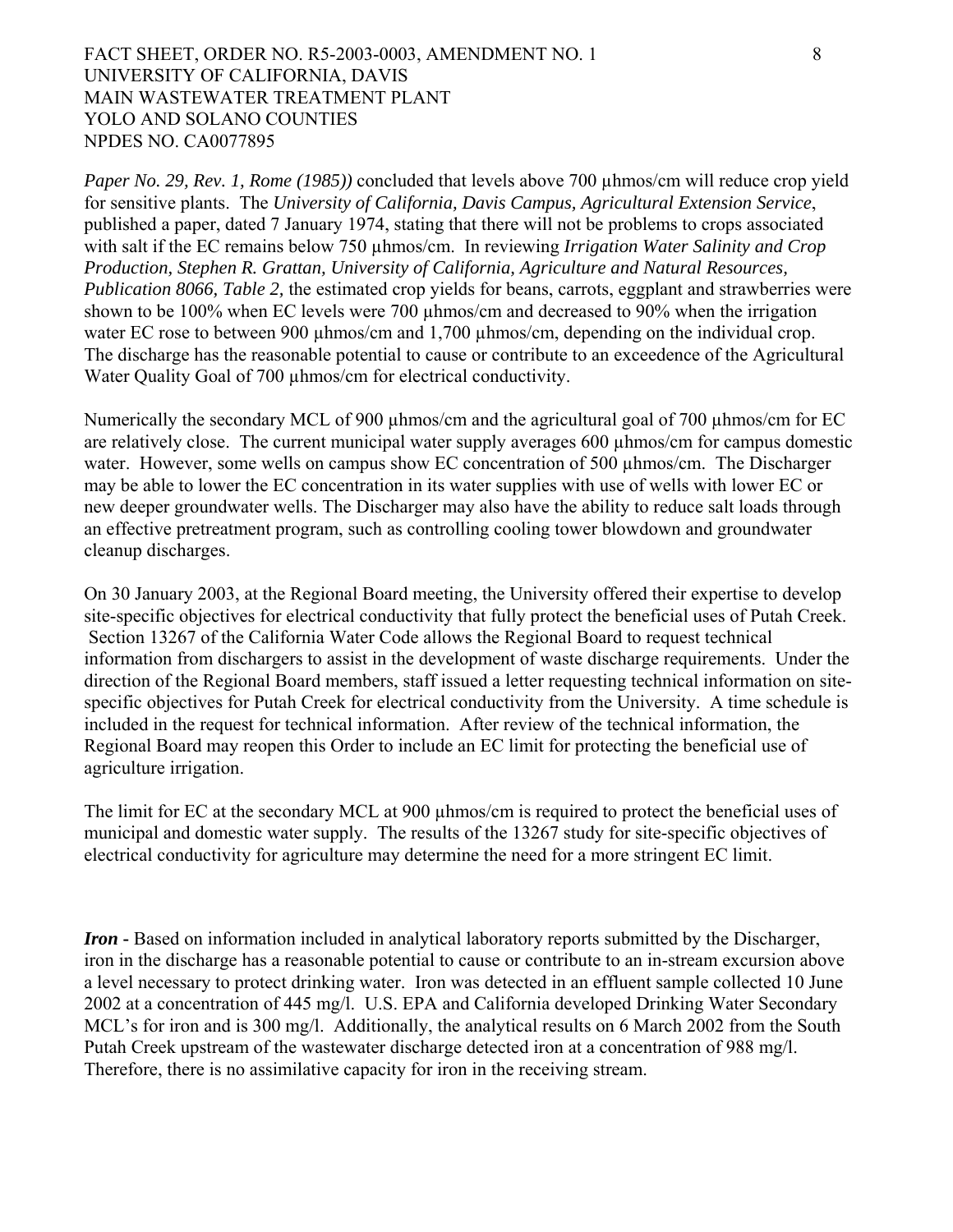FACT SHEET, ORDER NO. R5-2003-0003, AMENDMENT NO. 1 9 UNIVERSITY OF CALIFORNIA, DAVIS MAIN WASTEWATER TREATMENT PLANT YOLO AND SOLANO COUNTIES NPDES NO. CA0077895

*Lead* **-** Based on information submitted as part of the application, in studies, and in monitoring reports, the discharge has a reasonable potential to cause or contribute to an in-stream excursion above the CTR Standard for lead. Lead is a heavy metal and was detected in the effluent as high as 7.42 µg/l in June 2002. Lead toxicity is hardness dependent. The CTR for lead is 2.8 µg/l for the 4-day chronic limit and 72 μg/*l* for the acute limit at the worst-case scenario of 110 mg/l hardness.

*pH* – The Basin Plan includes a water quality objective for surface waters (except for Goose Lake) that the "…pH shall not be depressed below 6.5 nor raised above 8.5." No reliable dilution is available in the receiving stream, so the Order includes effluent limitations for pH at the Basin Plan objective values.

*Phosphorus* **-** Phosphorus is the most limiting constituent for aquatic plant growth in most water bodies. Phosphorus may contribute to excessive growth of algae and may exacerbate eutrophication. Increased algae limits the beneficial uses of South Fork Putah Creek. Based on information submitted as part of the application, the discharge may have a reasonable potential to cause or contribute to an in-stream excursion above the Basin Plan narrative prohibition against the discharge of biostimulating constituents. Phosphorus was detected in an effluent sample collected 16 January 2002 at a concentration of 5.4 μg/l. Additionally, the analytical results in 6 March 2002 for South Fork Putah Creek detected phosphorus at 0.14 μg/l. Effluent limitations for phosphorus as a biostimulating constituent have not been established. There is no effluent limit, however the concentration of phosphorus needs to be monitored in the effluent and is included in the Monitoring and Reporting Program.

*Total Chromium* – A total chromium limit was included in the tentative permit send out in October 2002 because sampling data indicated the maximum observable concentration was 50 mg/l. Additional review of that sample data shows the concentration was less than 50 mg/l, and there was no reasonable potential to exceed an MCL. Therefore, the limit for total chromium was removed from the permit.

*Non-Detected Constituents -* A substantial number of constituents including volatiles, semi-volatiles, inorganics, pesticides and PCB's were not analyzed at or below the criterion concentration by commercial laboratories. Therefore, reasonable potential cannot be determined for 1,1 dichloroethene, 1,1,2,2-tetrachloroethane, 1,2-dichloroethane, acrylonitrile, carbon tetrachloride, dibromochloromethane, hexachlorobenzene, hexachlorobutadiene, 1,2-benzathracene, 1,2 diphenylhydrazine, 2-chlorophenol, 2,4-dichlorophenol, 2,4-dinitrotoluene, 2,4,6-trichlorophenol, 2,6 dinitrotoluene, 3,3-dichlorobenzidine, benzidine, benzo(k)fluoranthene, bis(2-chloroethyl)ether, indeno(1,2,3-c,d)pyrene, n-nitrosodimethylamine, n-nitrosodi-n-propylamine, cadmium, silver, 4,4- DDD, 4,4-DDE, 4,4-DDT,aldrin, chlordane, heptachlor, heptachlor epoxide, PCB-1016, PCB-1221, PCB-1232, PCB-1242, PCB-1248, PCB-1254, PCB-1260, toxaphene, atrizine, carbofuran, DBCP, diquat, ethylene dibromide, dioxin, diazinon, chlorpyrifos, those constituents at this time. The Reporting and Monitoring Program requires the Discharger to continue monitoring for priority pollutants and other constituents twice a year in accordance with the SIP, Section 2.3 and 2.4.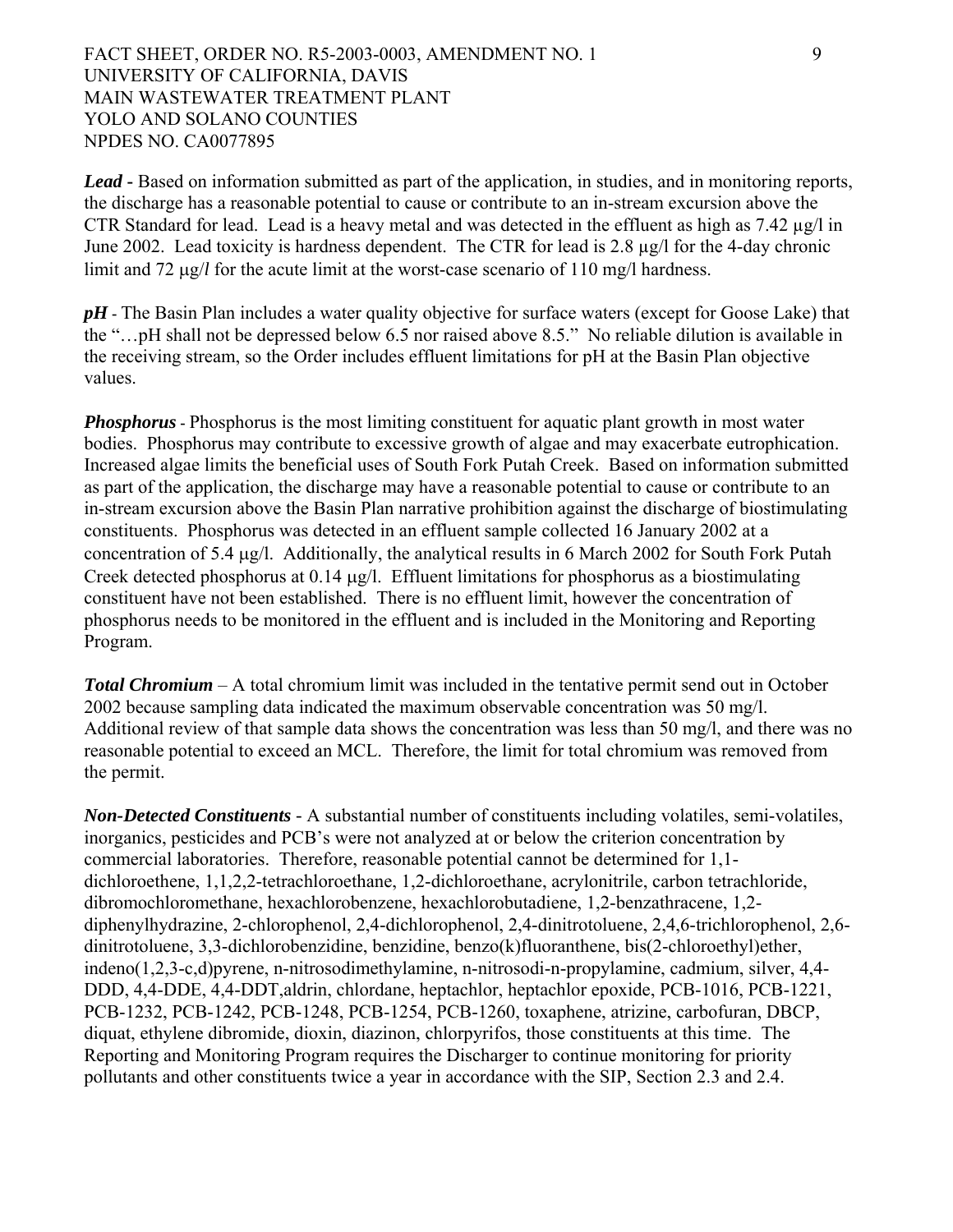FACT SHEET, ORDER NO. R5-2003-0003, AMENDMENT NO. 1 10 UNIVERSITY OF CALIFORNIA, DAVIS MAIN WASTEWATER TREATMENT PLANT YOLO AND SOLANO COUNTIES NPDES NO. CA0077895

**Toxicity -** The Basin Plan states that "[a]ll waters shall be maintained free of toxic substances in concentrations that produce detrimental physiological responses in human, plant, animal, or aquatic life. This objective applies regardless of whether the toxicity is caused by a single substance or the interactive effect of multiple substances." The Basin Plan requires that "[a]s a minimum, compliance with this objective...shall be evaluated with a 96-hour bioassay." Order No. R5-2003-003 requires both acute and chronic toxicity monitoring to evaluate compliance with this water quality objective.

The low-flow nature of Putah Creek means that the designated beneficial uses must be protected, but that no credit for receiving water dilution is available. The use of a dilution series to evaluate compliance with the narrative toxicity objective contained in the Basin Plan is, therefore, inappropriate.

The Basin Plan further states that "…effluent limits based upon acute biotoxicity tests of effluents will be prescribed…". Effluent limitations for acute toxicity have been included in the Order.

The Discharger's effluent has shown some toxicity in the chronic toxicity testing of Ceriodaphnia dubia survival and reproduction. In September 2001, the survival of Ceriodaphnia dubia was 40%. In September 2000, January 2001, September 2001 and October 2002, Ceriodaphnia dubia reproduction was less than the laboratory control.

### *General Effluent Limitation Information* **-**

Selected 40 CFR §122.2 definitions:

*Average monthly discharge limitation* means the highest allowable average of "daily discharges" over a calendar month, calculated as the sum of all "daily discharges" measured during a calendar month divided by the number of "daily discharges" measured during that month.

*Average weekly discharge limitation* means the highest allowable average of "daily discharges" over a calendar week, calculated as the sum of all "daily discharges" measured during a calendar week divided by the number of "daily discharges" measured during that week.

*Continuous discharge* means a "discharge" which occurs without interruption throughout the operating hours of the facility, except for infrequent shutdowns for maintenance, process changes, or other similar activities.

*Daily discharge* means the "discharge of a pollutant" measured during a calendar day or any 24-hour period that reasonable represents a calendar day for purposes of sampling. For pollutants with limitations expressed in units of mass, the "daily discharge" is calculated as the total mass of the pollutant discharged over the day. For pollutants with limitations expressed in other units of measurement, the "daily discharge" is calculated as the average measurement of the pollutant over the day.

*Maximum daily discharge limitation* means the highest allowable "daily discharge".'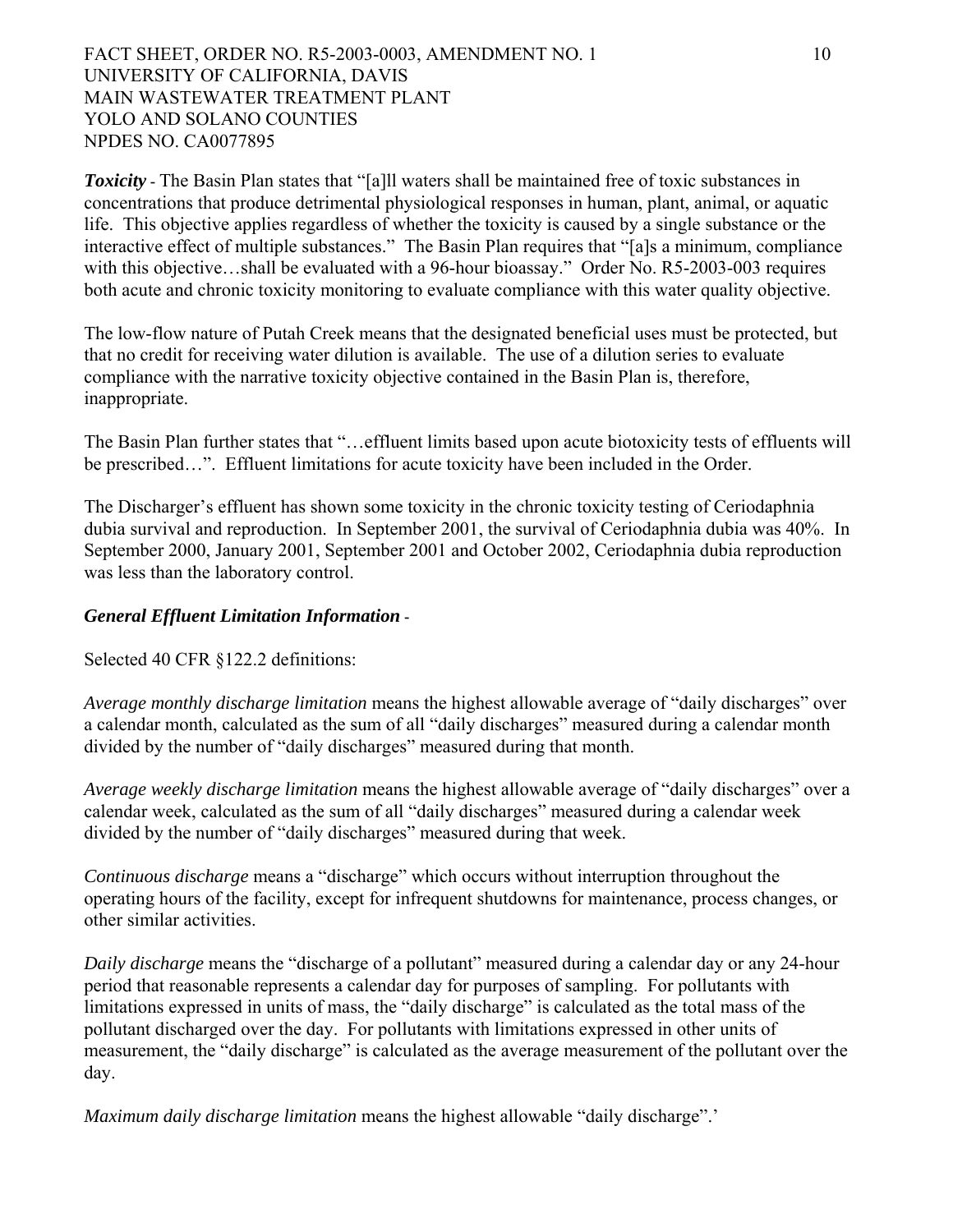## FACT SHEET, ORDER NO. R5-2003-0003, AMENDMENT NO. 1 11 UNIVERSITY OF CALIFORNIA, DAVIS MAIN WASTEWATER TREATMENT PLANT YOLO AND SOLANO COUNTIES NPDES NO. CA0077895

The SIP contains similar definitions. These definitions were used in the development of Order No. R5-2003-003. Alternate limitation period terms were used in the permit for the sake of clarity. Alternates are shown in the following table:

| Term Used in Permit | SIP/40 CFR 122.2 Term                                                                                                                                                                                                                      |
|---------------------|--------------------------------------------------------------------------------------------------------------------------------------------------------------------------------------------------------------------------------------------|
| Monthly average     | Average monthly discharge limitation. 30-day<br>averages may have been converted to monthly<br>averages to conform with 40 CFR §122.45 (see<br>below)                                                                                      |
| 1-Day average       | Average daily discharge limitation. Since the<br>daily discharge for limitations expressed in<br>concentrations is defined as the average<br>measurement of the pollutant over the day, the<br>term '1-Day Average' was used in the Order. |

40 CFR §122.45 states that:

- (1) "In the case of POTWs, permit effluent limitations…shall be calculated based on design flow."
- (2) "For continuous discharges all permit effluent limitations…shall unless impracticable be stated as…[a]verage weekly and average monthly discharge limitations for POTWs."
- (3) "All pollutants limited in permits shall have limitations…expressed in terms of mass except... [f]or pH, temperature, radiation, or other pollutants which cannot appropriately be expressed by mass…Pollutants limited in terms of mass additionally may be limited in terms of other units of measurement, and the permit shall require the permittee to comply with both limitations."

U.S. EPA recommends a maximum daily limitation rather than an average weekly limitation for water quality based permitting.

## *RECEIVING WATER LIMITATIONS AND MONITORING*

**Fecal coliform—**Putah Creek has been designated as having the beneficial use of contact recreation (REC-1). For water bodies designated as having REC-1 as a beneficial use, the Basin Plan includes a water quality objective limiting the "... fecal coliform concentration based on a minimum of not less than five samples for any 30-day period…" to a maximum geometric mean of 200 MPN/100 ml. The objective also states that "…[no] more than ten percent of the total number of samples taken during any 30-day period [shall] exceed 400/100 ml." This objective is included in the Order as a receiving water limitation.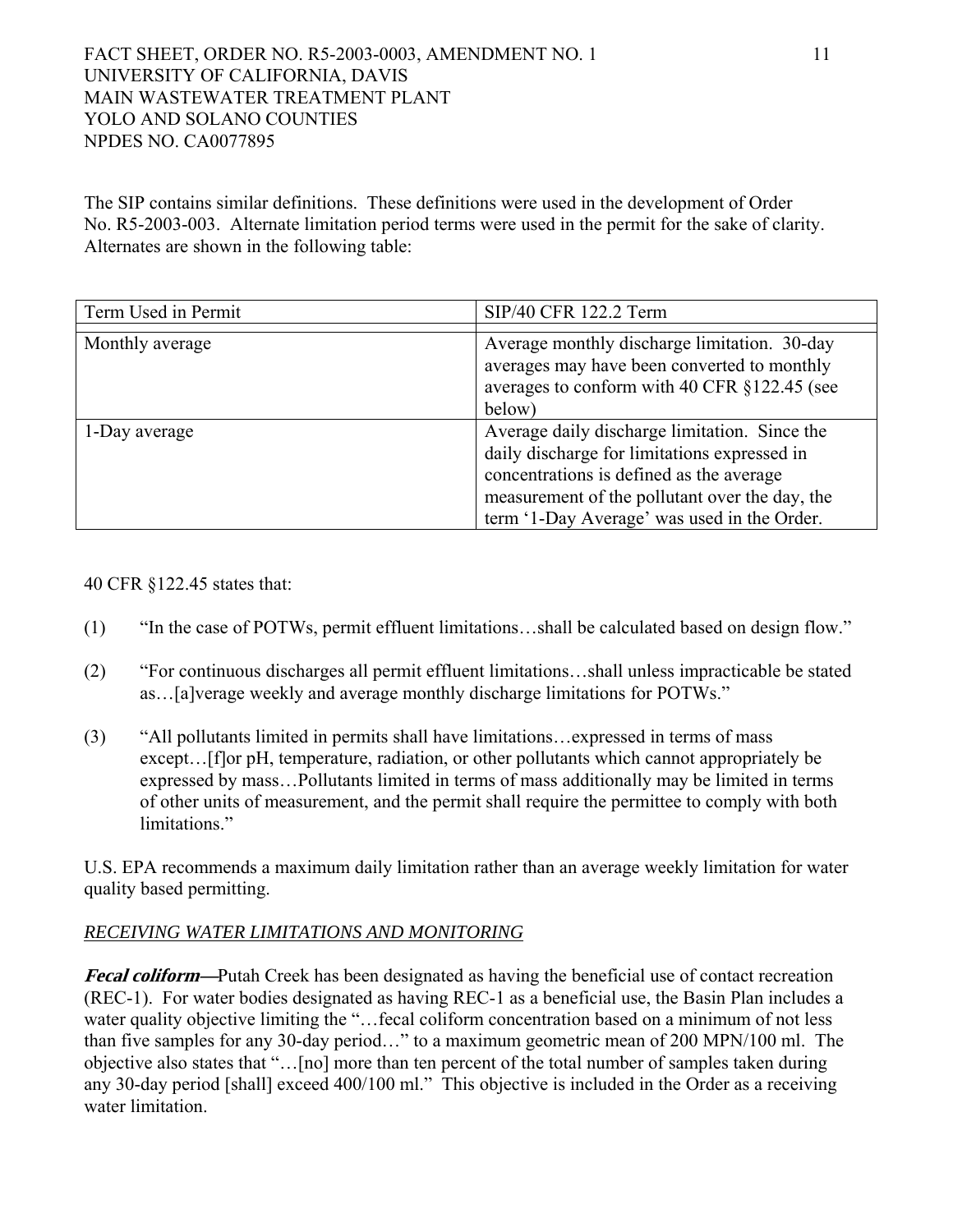FACT SHEET, ORDER NO. R5-2003-0003, AMENDMENT NO. 1 12 UNIVERSITY OF CALIFORNIA, DAVIS MAIN WASTEWATER TREATMENT PLANT YOLO AND SOLANO COUNTIES NPDES NO. CA0077895

**Dissolved Oxygen—**The University of California has documented the presence of salmonids in Putah Creek.

For water bodies designated as having COLD as a beneficial use, the Basin Plan includes a water quality objective of maintaining a minimum of 7.0 mg/*l* of dissolved oxygen. Since the beneficial use of COLD does apply to Putah Creek, a receiving water limitation of 7.0 mg/l for dissolved oxygen was included in the Order.

For surface water bodies outside of the Delta, the Basin Plan includes the water quality objective that "…the monthly median of the mean daily dissolved oxygen (DO) concentration shall not fall below 85 percent of saturation in the main water mass, and the 95 percentile concentration shall not fall below 75 percent of saturation." This objective was included as a receiving water limitation in the Order.

*pH* **-** For all surface water bodies in the Sacramento River and San Joaquin River basins, the Basin Plan includes water quality objectives stating that "[t]he pH shall not be depressed below 6.5 nor raised above 8.5. Changes in normal ambient pH levels shall not exceed 0.5 in fresh waters with designated COLD or WARM beneficial uses." Putah Creek has the beneficial uses of both COLD and WARM (warm freshwater habitat); therefore, the Order includes receiving water limitations for both pH range and pH change.

The Basin Plan allows an appropriate averaging period for pH change in the receiving stream. Since there is no technical information available that indicates that aquatic organisms are adversely affected by shifts in pH within the 6.5 to 8.5 range, an averaging period is considered appropriate and a monthly averaging period for determining compliance with the 0.5 receiving water pH limitation is included in the Order.

*Temperature* **-** Putah Creek has the beneficial uses of both COLD and WARM. The Basin Plan includes the objective that "[a]t no time or place shall the temperature of COLD or WARM intrastate waters be increased more than 5<sup>o</sup>F above natural receiving water temperature." The Order includes a receiving water limitation based on this objective.

*Turbidity* **-** The Basin Plan includes the following objective: "Increases in turbidity attributable to controllable water quality factors shall not exceed the following limits:

- Where natural turbidity is between 0 and 5 Nephelometric Turbidity Units (NTUs), increases shall not exceed 1 NTU.
- Where natural turbidity is between 5 and 10 NTUs, increases shall not exceed 20 percent.
- Where natural turbidity is between 50 and 100 NTUs, increases shall not exceed 10 NTU.
- Where natural turbidity is greater than 100 NTUs, increases shall not exceed 10 percent."